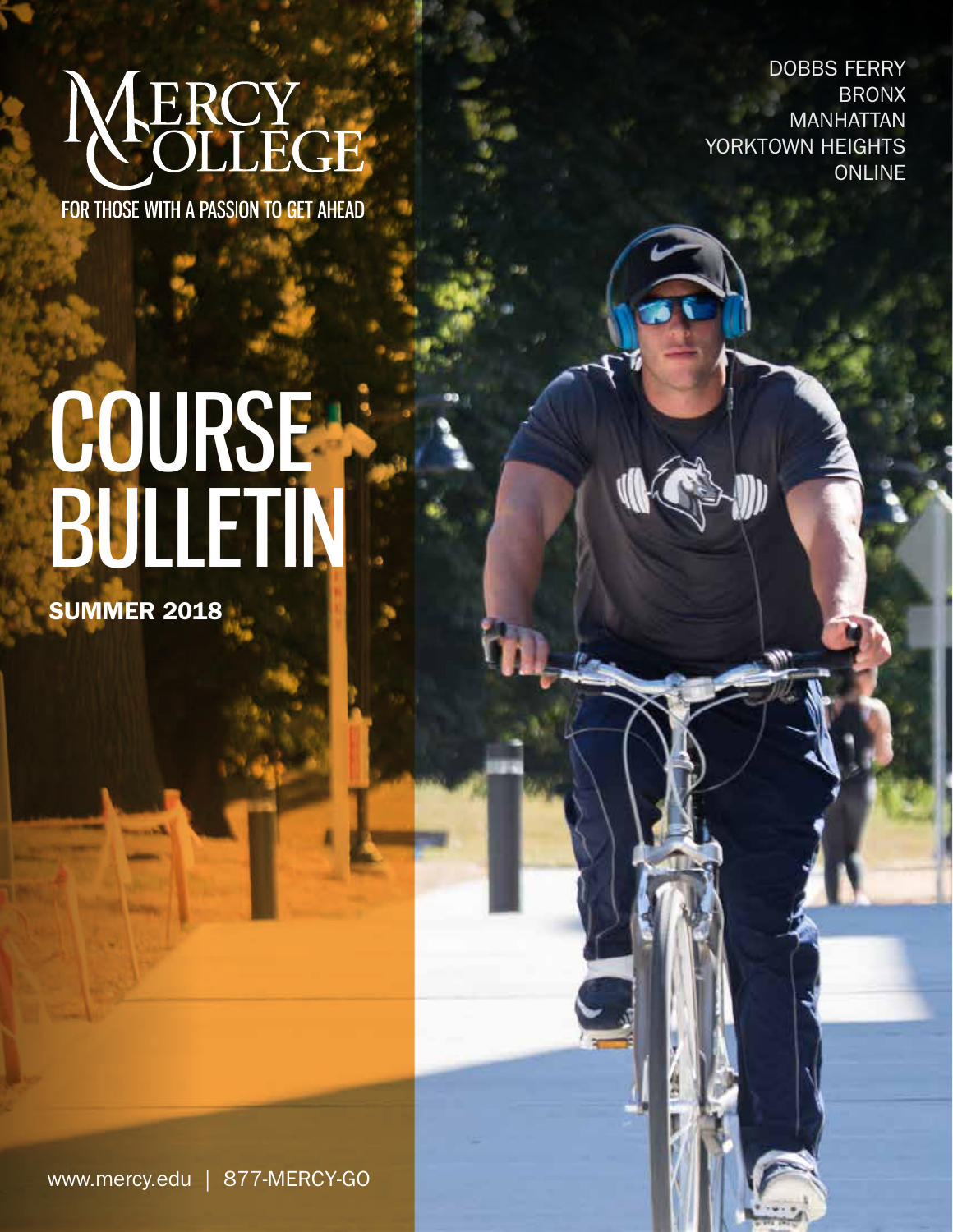# Summer 2018 Course Bulletin

# Table of Contents

| <b>Registration/Payment Procedures  2</b>                                                                                                                                                                                                                           |
|---------------------------------------------------------------------------------------------------------------------------------------------------------------------------------------------------------------------------------------------------------------------|
| <b>Mercy Connect Guide For Payment</b><br>And Financial Aid  4                                                                                                                                                                                                      |
| Summer 2018 Academic Calendar  5                                                                                                                                                                                                                                    |
| Hours Of Operation 6                                                                                                                                                                                                                                                |
| General Information  7                                                                                                                                                                                                                                              |
| Financial Assistance 7                                                                                                                                                                                                                                              |
| Withdrawal and Refund  7                                                                                                                                                                                                                                            |
| <b>Refund Schedule with Official</b><br>Withdrawal  8                                                                                                                                                                                                               |
| <b>Payment Policy and Procedures</b><br>for All Students 8                                                                                                                                                                                                          |
| Payment Arrangements  8                                                                                                                                                                                                                                             |
| <b>Tuition And Fees For Summer 2018 -</b><br>Fall 2018 - Spring 2019. 9                                                                                                                                                                                             |
| <b>Course Fees For Summer 2018 -</b><br>Fall 2018 - Spring 2019. 10                                                                                                                                                                                                 |
| <b>Immunization Requirements  11</b>                                                                                                                                                                                                                                |
| Meningococcal Information 12                                                                                                                                                                                                                                        |
| <b>Meningococcal Meningitis</b><br>Vaccination Response Form 13                                                                                                                                                                                                     |
| <b>Mercy College Immunization Record</b><br>14                                                                                                                                                                                                                      |
| How To Use This Course Schedule 15                                                                                                                                                                                                                                  |
| <b>Summer 2018 Graduate Semester</b><br>Communication Disorders.<br>16<br>Counseling<br>16<br>Cybersecurity<br>17<br>Education<br>17<br>Educational Leadership. 17<br>English Literature.<br>18<br>19<br>Physician Assistant<br>19<br>19<br>School Psychology<br>20 |
|                                                                                                                                                                                                                                                                     |

## Summer 2018 Undergraduate Semester

| Accounting  21            |  |
|---------------------------|--|
| American Sign Language 21 |  |
|                           |  |
| Behavioral Science 21     |  |
|                           |  |
|                           |  |

| Chemistry  22                   |     |
|---------------------------------|-----|
| Clinical Lab Science  22        |     |
| Communication Disorders. 23     |     |
| Communication Studies  23       |     |
| Computer Arts and Design        | 23  |
| Computer Science                | 23  |
| Corporate and Homeland Security | 23  |
|                                 | 23  |
|                                 | 23  |
|                                 | 24  |
| Exercise Science                | 24  |
|                                 | 24  |
|                                 | 24  |
| Health Science                  | 24  |
| History 25                      |     |
| International Business          | 25  |
| Italian                         | -25 |
| Junior Seminar  25              |     |
|                                 |     |
| Marketing                       | 25  |
|                                 | 25  |
|                                 |     |
| Music 26                        |     |
| Music Technology                | 26  |
| Occupational Therapy            | 26  |
| Organizational Management       | 26  |
|                                 | 27  |
| Physics                         | 27  |
| Political Science               | 27  |
|                                 | 27  |
|                                 | 28  |
| Social Work                     | 28  |
| Sociology                       | 28  |
|                                 |     |
| Speech  29                      |     |
| Veterinary Technology.          | 29  |

## Summer 2018 Trimester

| Occupational Therapy 30 |  |
|-------------------------|--|
| Physical Therapy 31     |  |

#### Summer 2018 Quarter

| Business Administration 32    |  |
|-------------------------------|--|
|                               |  |
| Health Service Management 33  |  |
| Human Resource Management  33 |  |
| International Business 33     |  |
|                               |  |
| Managerial Analytics 34       |  |
| Marketing  34                 |  |
| Organizational Leadership. 34 |  |



This bulletin is current as of the print date of March 7, 2018. For the most up to date class schedule, registration, payment and refund policies please check online at www.mercy.edu

Mercy College reserves the right to revise or change its academic calendar, rules, charges, fees, schedules, courses, requirements for degrees and any other regulations, policies or practices affecting students whenever considered necessary or desirable. The foregoing changes may include, without limitation, the elimination of courses, and programs.



555 Broadway Dobbs Ferry NY, 10522

1-877-MERCY-GO www.mercy.edu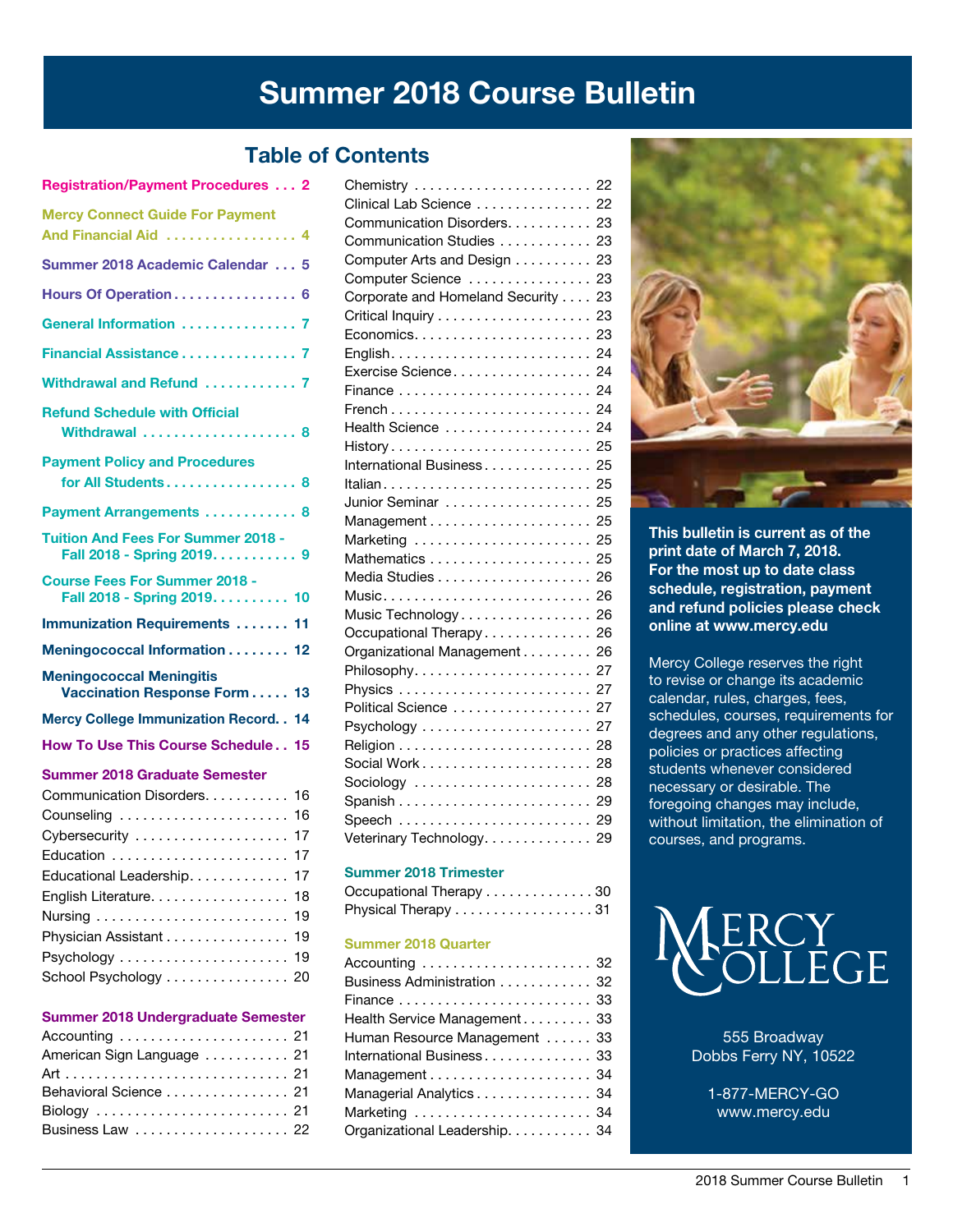# Registration/Payment Procedures

# *In-person and Web registration will begin on March 7, 2018*

- You must be in FULL compliance with the New York State Immunization Law. Submit immunization documents to the Office of Enrollment Services.
- Make and keep an appointment with your counselor/ mentor to go over your degree requirements and review your transcript on Mercy Connect. If you have transfer credits, pay particular attention to your transfer work, and make sure that you do not enroll in a course for which you have already received credit.
- Review available courses through Mercy Connect.
- Check prerequisites and registration restrictions for each course in which you plan to register by clicking on the CRN and then clicking on the course title. This will tell you the prerequisite.
- Make a list of the courses in which you plan to enroll using a Registration/Schedule Worksheet.
- Clear any holds that prevent registration. Your holds status is available via Mercy Connect by selecting the student tab, then selecting "view holds". If you have any questions about your holds, contact the Office of Enrollment Services at 1-888-464-6737.
- If you intend to use Financial Aid (grants and loans), you MUST file the 2017-18 Free Application for Federal Student Aid (FAFSA). The last day to file the 2017-2018 FAFSA is June 30, 2018. If you have already filed a FAFSA, please check with your counselor/advisor to make sure that you have submitted all the required documents for aid to disburse.
- All payment arrangements must be completed by Semester: May 9, 2018 Trimester: April 9, 2018 Quarter: April 30, 2018

For questions on your holds, call

1-888-464-6737.

## To proceed with registration:

- Either process your registration online (see procedures below) or take your registration form, signed by a counselor/mentor, to the Office of Enrollment Services to complete your registration.
- You will be required to complete a Student Acknowledgement Statement and Method of Payment Information Form. This will be used to assist you in completing your payment arrangements for the summer term.
- If you have changed your address, submit your change of address request form at the Office of Student Services at your local campus or fax it to 914-674-7516

## After you have registered:

- Print your schedule via Mercy Connect.
- Follow through with your payment/financial aid procedures. You can pay online via Mercy Connect.

## Web Registration

Registration Instructions for Mercy Connect

Online students who live in the Tri State area must follow the New York State Immunization Law. You can fax your proof of immunization to the Office of Enrollment Services at 914-674-7516.

- • After logging into Mercy Connect select the Administrative Services tab at the top of the page. (If you have trouble logging into Mercy Connect, please contact the Helpdesk at helpdesk@mercy.edu or 914-674-7526.)
- To register for classes, choose Student and Financial Aid.
- On the Student and Financial Aid page, choose Registration to view the Registration Menu.
- On the **Student and Financial Aid** page, choose Registration to view the Registration Menu.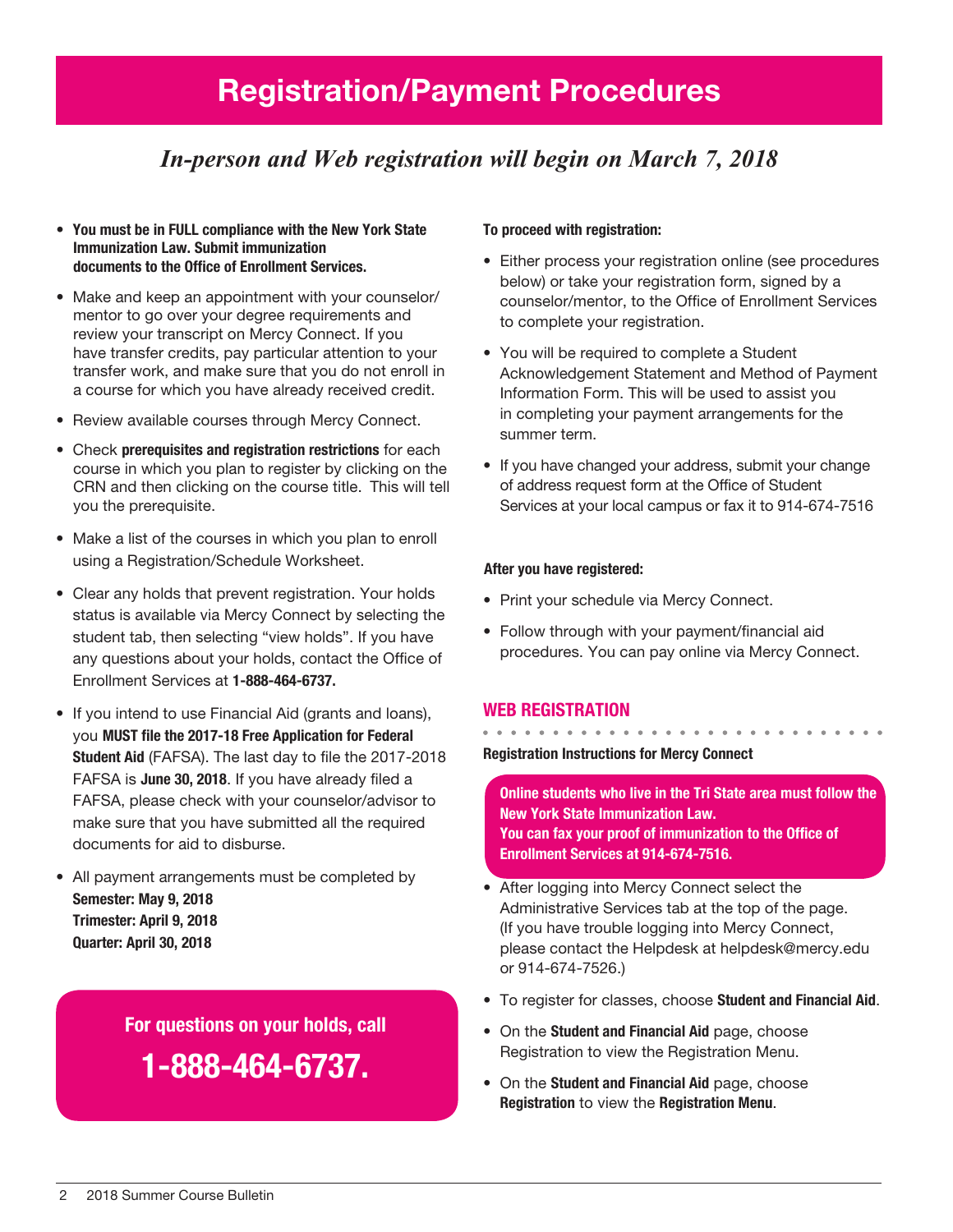- *Summer 2018 Semester*
- *Summer 2018 Trimester*
- *Summer 2018 Quarter*

Highlight the term, and click the Submit Term button. This will return you to the Registration Menu.

- The first time you select add or drop classes for a term you will be required to complete a Student Acknowledgement Statement and Method of Payment Information Form. This information will be used to assist you in completing your payment arrangements for the fall term.
- If you want to search for classes, click the Class Search button at the bottom of the page. This brings you to the Look Up Classes page. On this page, you can search for classes using specific criteria. You must select the subject name and any other criteria you wish to specify (course number, campus, etc.) however only the subject name is required. After selecting the criteria, click Class Search.
- On the Look Up Classes page, a listing of classes fitting the criteria you specified will appear. Class information, such as dates, days, time, campus, and seats available will appear for each class listing. If you wish to register for a class, check the box in front of the CRN and click Register. If there is a C in the box, the class is closed. If there is an X in the box it has been cancelled. If you are on hold you will not be able to check any boxes.
- If you do not have to look up classes because you already know the Course Reference Number (CRN) choose Add or Drop Classes from the Registration Menu. Then enter the CRNs in the boxes (one CRN per box). After entering the CRNs click the Submit Changes button. (If you receive an error message on the Add/Drop Classes page, check your schedule of classes or contact your counselor/mentor.)
- To Drop a Class In the second column, 'Action' there is a window with a down arrow. Click on the arrow and a message should appear indicating 'Web Drop'. Click this and then at the bottom of the form click on 'Submit Changes'. If the message (web drop) does not appear in the window the period for dropping through the web is over and you should contact your advisor. Please see Withdrawals and Refunds.
- You can view your schedule by clicking Detail Schedule on the Registration Menu. To get to the Registration Menu, click the menu icon on the toolbar located in the top right corner of the page. If you want to print your class schedule, click the printer icon on your web browser's toolbar.

Before you logout, click on Account Summary from the Student Account menu under Student and Financial Aid. Make sure you have made the necessary arrangements to cover your tuition using grants, loans, payment plans, etc.

## We are here to help you:

. . . . . . . . . . . . .

# Graduate/Undergraduate Advising: Contact your program director/student service counselor

Registration Holds: Student Services Support Center at 1-888-464-6737

Financial Aid: Student Services Support Center at 1-888-464-6737

Graduate/Undergraduate Academic holds: Contact your School Dean

Computer helpdesk: helpdesk@mercy.edu or 914-674-7526

| Subject, Course #, Title | <b>CRN Number</b> | <b>Credit</b> | Day | <b>Time</b> |
|--------------------------|-------------------|---------------|-----|-------------|
|                          |                   |               |     |             |
|                          |                   |               |     |             |
|                          |                   |               |     |             |
|                          |                   |               |     |             |
|                          |                   |               |     |             |
|                          |                   |               |     |             |
|                          |                   |               |     |             |
|                          |                   |               |     |             |

# Registration/Schedule Worksheet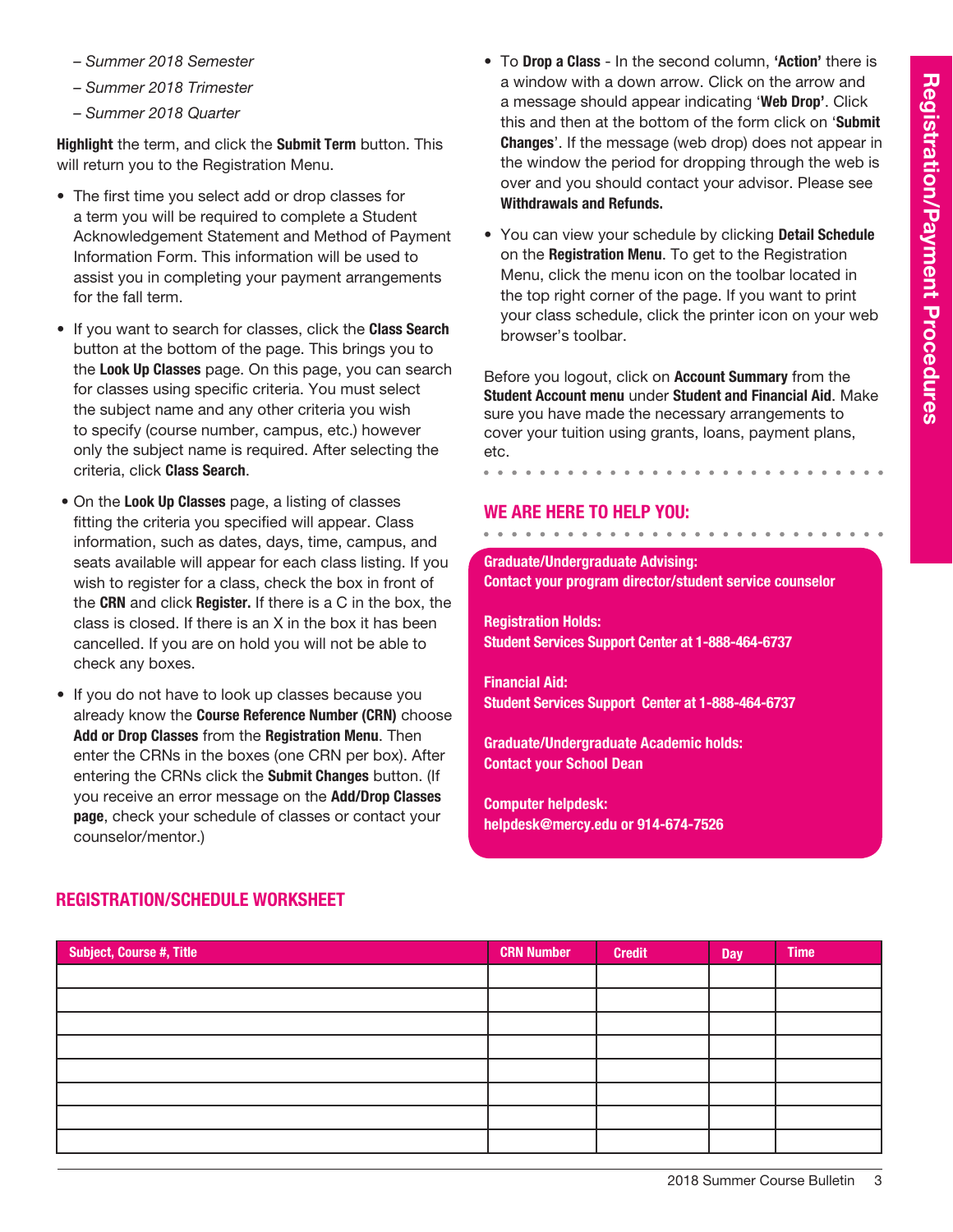# Mercy Connect Guide for Payment and Financial Aid



# ...your gateway to the **Mercy College community**

# OBTAINING YOUR MERCY COLLEGE CONNECT ACCOUNT

- 1. Navigate to http://connect.mercy.edu
- 2. Click on "Get your Username and Password" on the left
- **3.** Enter the required information, and click SUBMIT.
- 4. This will provide you with your Username and PIN number for Mercy Connect and Blackboard, the College's online course system

# ACCESSING YOUR STUDENT ACCOUNT

- 1. Go to http://connect.mercy.edu
- 2. Login
- **3.** Click on the Academic Services tab at the right side of the page
- 4. Select Administrative Services
- 5. Select Student & Financial Aid
- 6. Click on "Student Account"
- 7. Select Term to review current charges and financial aid package

## Mercy College homepage to obtain entrance/exit counseling:

- 1. Go to Mercy College Homepage at www.mercy.edu
- 2. Go to Admissions
- 3. Go to Financial Aid, How to apply link on the right side of the page. Go to Forms and **Documentation**
- 4. All the way to Bottom of Page are Links (URL'S) for Entrance and Exit Interviews

## Cancellation and Schedule Change Policy

The College reserves the right to revise, change schedule or cancel any course whenever considered necessary or desirable. Course cancellation information is posted in Mercy Connect. Students are also notified via Mercy Connect e-mail.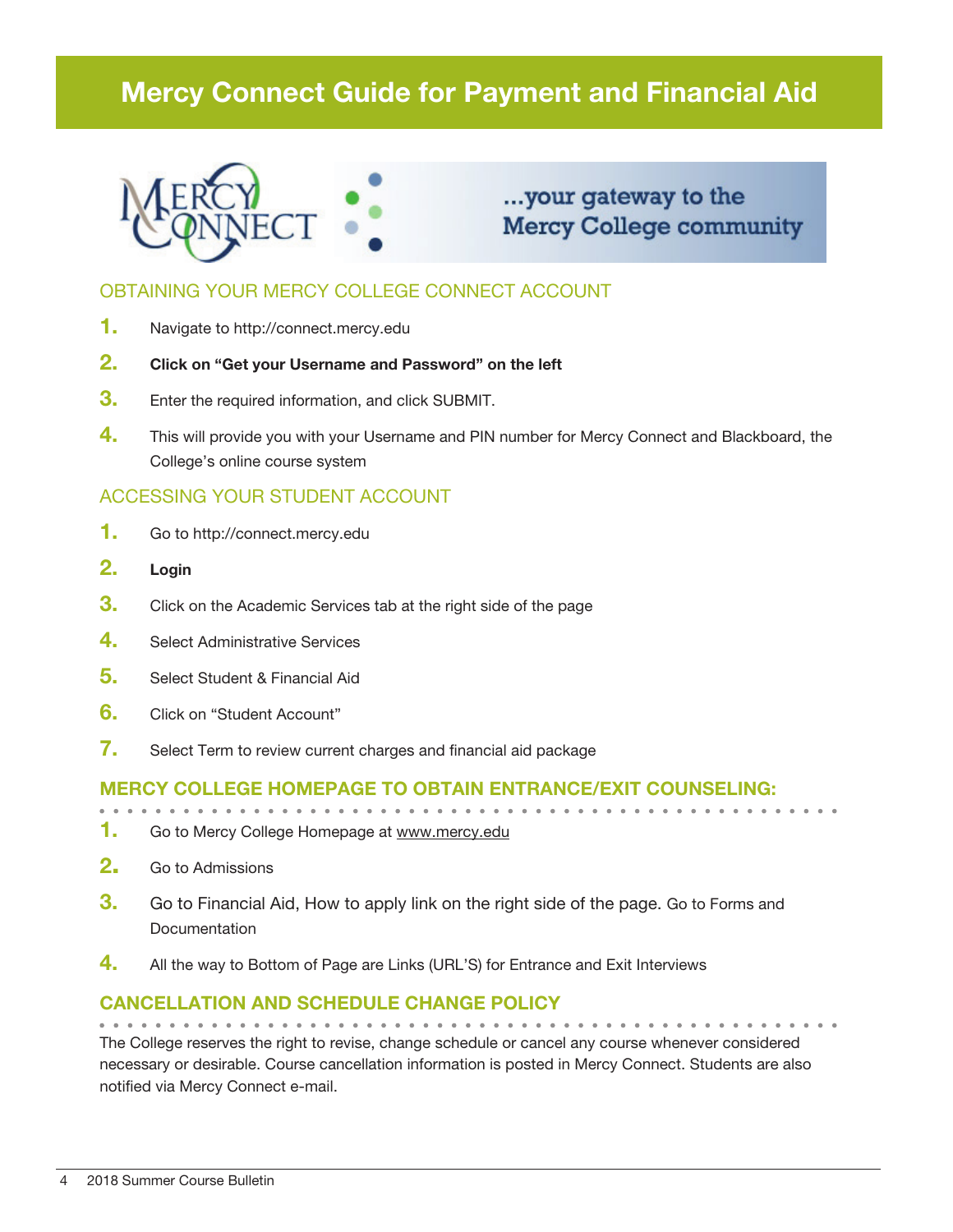# Summer 2018 Academic Calendar

All terms follow the schedule for observed Federal holidays, as outlined in the term A schedule.

#### TERMS A, B, and C

In addition to in-person class time, each course in these terms will include at least 20% additional course time through online activities.

#### TERM A (10 weeks) Wednesday, May 30 – Wednesday, August 8

| Tuesday, June 5     | Last Day for Registration and Change of Program |
|---------------------|-------------------------------------------------|
| Saturday, June 30   | Last Day for Course Withdrawal with "W"         |
| Wednesday, July 4   | Independence Day: College Holiday               |
| Wednesday, August 8 | Summer Term A Ends                              |

## TERM B (5 weeks) Wednesday, May 30 – Tuesday July 3

| Tuesday, June 5   | Last Day for Registration and Change of Program |
|-------------------|-------------------------------------------------|
| Tuesday, June 12  | Last Day for Course Withdrawal with "W"         |
| Tuesday, July 3   | Summer Term B Ends                              |
| Wednesday, July 4 | Independence Day: College Holiday               |

#### TERM C (5 weeks) Thursday, July 5 – Wednesday, August 8

| Wednesday, July 11  | Last Day for Registration and Change of Program |
|---------------------|-------------------------------------------------|
| Wednesday, July 18  | Last Day for Course Withdrawal with "W"         |
| Wednesday, August 8 | Summer Term C Ends                              |

#### TERM R – Monday, April 30 – Sunday, August 19 *Graduate Occupational Therapy and Physical Therapy*

| Inclusive dayes for course offerings including clinical site placements |
|-------------------------------------------------------------------------|
| Last Day for Registration and Change of Program                         |
| College Holiday                                                         |
| Memorial Day: College Holiday                                           |
| Last Day for Course Withdrawal with "W"                                 |
| Independence Day: College Holiday                                       |
| <b>Summer Term Ends</b>                                                 |
|                                                                         |

TERM Q – Monday, May 21 – Sunday, August 5 *– Business (MBA), Organizational Leadership*

| Thursday, May 25  | College Holiday                                 |
|-------------------|-------------------------------------------------|
| Monday, May 28    | Memorial Day: College Holiday                   |
| Tuesday, May 29   | Last Day for Registration and Change of Program |
| Thursday, June 7  | Last Day for Course Withdrawal with "W"         |
| Wednesday, July 4 | Independence Day: College Holiday               |
| Sunday, August 5  | Summer Term Q Ends                              |

#### TERM E – Monday, May 21 – Thursday, August 30 *Organizational Management*

| E <sub>1</sub> | Monday, May 21 - Monday, June 18         |                                                                      |
|----------------|------------------------------------------|----------------------------------------------------------------------|
|                | Friday, May 25                           | College Holiday                                                      |
|                | Monday, May 28                           | Memorial Day: College Holiday                                        |
|                | Tuesday, May 29                          | Last Day for Registration and Change of Program                      |
|                | Monday, June 4                           | Last Day for Course Withdrawal with "W"                              |
| E <sub>2</sub> | Tuesday, June 19 - Thursday, July 12     |                                                                      |
|                | Monday, June 25                          | Last Day for Registration and Change of Program                      |
|                | Monday, July 2                           | Last Day for Course Withdrawal with "W"                              |
|                | Wednesday, July 4                        | Independence Day: College Holiday                                    |
| E <sub>3</sub> | Monday, July 16 - Wednesday, August 8    |                                                                      |
|                | Saturday, July 21                        | Last Day for Registration and Change of Program                      |
|                | Saturday, July 28                        | Last Day for Course Withdrawal with "W"                              |
| E4             | Thursday, August 9 - Thursday, August 30 |                                                                      |
|                |                                          | Wednesday, August 15 Last Day for Registration and Change of Program |
|                | Monday, August 20                        | Last Day for Course Withdrawal with "W"                              |

#### TERM N – Monday, July 2 – Friday, July 27 *– Education*

| Wednesday, July 4 | Independence Day: College Holiday               |
|-------------------|-------------------------------------------------|
| Saturday, July 7  | Last Day for Registration and Change of Program |
| Saturday, July 14 | Last Day for Course Withdrawal with "W"         |
|                   |                                                 |

#### TERM T – Thursday, August 2 – Wednesday, August 29 *– Education*

| Tuesday, August 7  | Last Day for Registration and Change of Program |
|--------------------|-------------------------------------------------|
| Tuesday, August 14 | Last Day for Course Withdrawal with "W"         |

THE COLLEGE RESERVES THE RIGHT TO EXTEND ANY TERM IN THE EVENT OF CLASS CANCELLATIONS DUE TO WEATHER AND/OR OTHER EMERGENCY.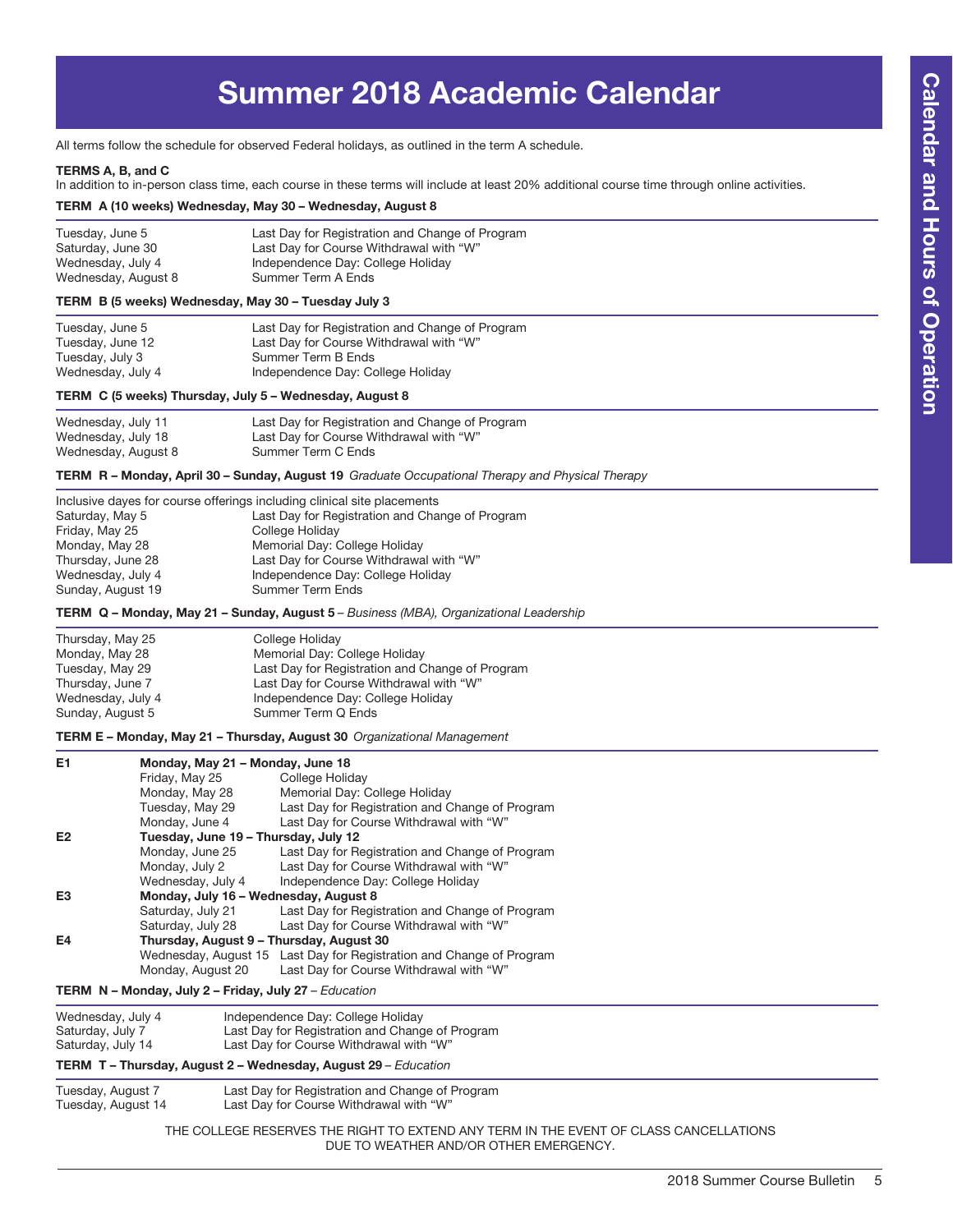|                    | <b>HOURS OF OPERATION</b> |                         |                            |
|--------------------|---------------------------|-------------------------|----------------------------|
|                    | <b>Admissions</b>         | <b>PACT</b>             | <b>Enrollment Services</b> |
| <b>Dobbs Ferry</b> |                           |                         |                            |
| Monday             | $9:00$ am - $7:00$ pm     | 8:30 am - 7:00 pm       | $9:00$ am - $7:00$ pm      |
| Tuesday            | $9:00$ am - 7:00 pm       | 8:30 am - 7:00 pm       | $9:00$ am - $7:00$ pm      |
| Wednesday          | 9:00 am - 7:00 pm         | 8:30 am - 7:00 pm       | $9:00$ am - $7:00$ pm      |
| Thursday           | $9:00$ am - 7:00 pm       | 8:30 am - 7:00 pm       | $9:00$ am - $7:00$ pm      |
| Friday             | $9:00$ am - 5:00 pm       | 9:00 am - 5:00 pm       | $9:00$ am - 5:00 pm        |
| Saturday           | $9:00$ am - 2:00 pm       | 9:00 am - 2:00 pm       | $9:00$ am - 2:00 pm*       |
|                    |                           |                         |                            |
| <b>Bronx</b>       |                           |                         |                            |
| Monday             | $9:00$ am - 7:00 pm       | 9:00 am - 7:00 pm       | $9:00$ am - $7:00$ pm      |
| Tuesday            | $9:00$ am - 7:00 pm       | $9:00$ am - $7:00$ pm   | $9:00$ am - $7:00$ pm      |
| Wednesday          | $9:00$ am - 7:00 pm       | 9:00 am - 7:00 pm       | 9:00 am - 7:00 pm          |
| Thursday           | $9:00$ am - 7:00 pm       | $9:00$ am - $7:00$ pm   | $9:00$ am - $7:00$ pm      |
| Friday             | $9:00$ am - 5:00 pm       | 9:00 am - 5:00 pm       | $9:00$ am - $5:00$ pm      |
| Saturday           | $9:00$ am - 2:00 pm       | $9:00$ am - 2:00 pm     | $9:00$ am - 2:00 pm*       |
|                    |                           |                         |                            |
| <b>Manhattan</b>   |                           |                         |                            |
| Monday             | $9:00$ am - $7:00$ pm     | $9:00$ am - $7:00$ pm   | $9:00$ am - 7:00 pm        |
| Tuesday            | 9:00 am - 7:00 pm         | 9:00 am - 7:00 pm       | 9:00 am - 7:00 pm          |
| Wednesday          | 9:00 am - 7:00 pm         | 9:00 am - 7:00 pm       | 9:00 am - 7:00 pm          |
| Thursday           | 9:00 am - 7:00 pm         | 9:00 am - 7:00 pm       | 9:00 am - 7:00 pm          |
| Friday             | 9:00 am - 5:00 pm         | $9:00$ am - $5:00$ pm   | 9:00 am - 5:00 pm          |
| Saturday           | $9:00$ am - 2:00 pm       | $9:00$ am - 2:00 pm     | $9:00$ am - 2:00 pm*       |
| <b>Yorktown</b>    |                           |                         |                            |
| Monday             | $9:00$ am - $7:00$ pm     |                         | 9:00 am - 7:00 pm          |
| Tuesday            | $9:00$ am - 7:00 pm       | SEE ENROLLMENT SERVICES | $9:00$ am - $7:00$ pm      |
| Wednesday          | 9:00 am - 7:00 pm         | <b>HOURS</b>            | 9:00 am - 7:00 pm          |
| Thursday           | $9:00$ am - 7:00 pm       |                         | $9:00$ am - $7:00$ pm      |
| Friday             | 9:00 am - 5:00 pm         |                         | 9:00 am - 5:00 pm          |
| Saturday           | $9:00$ am - 2:00 pm       |                         | 9:00 am - 2:00 pm*         |
|                    |                           |                         |                            |

# \*Please note: The offices are open the 2<sup>nd</sup> and 4<sup>th</sup> Saturday of the month.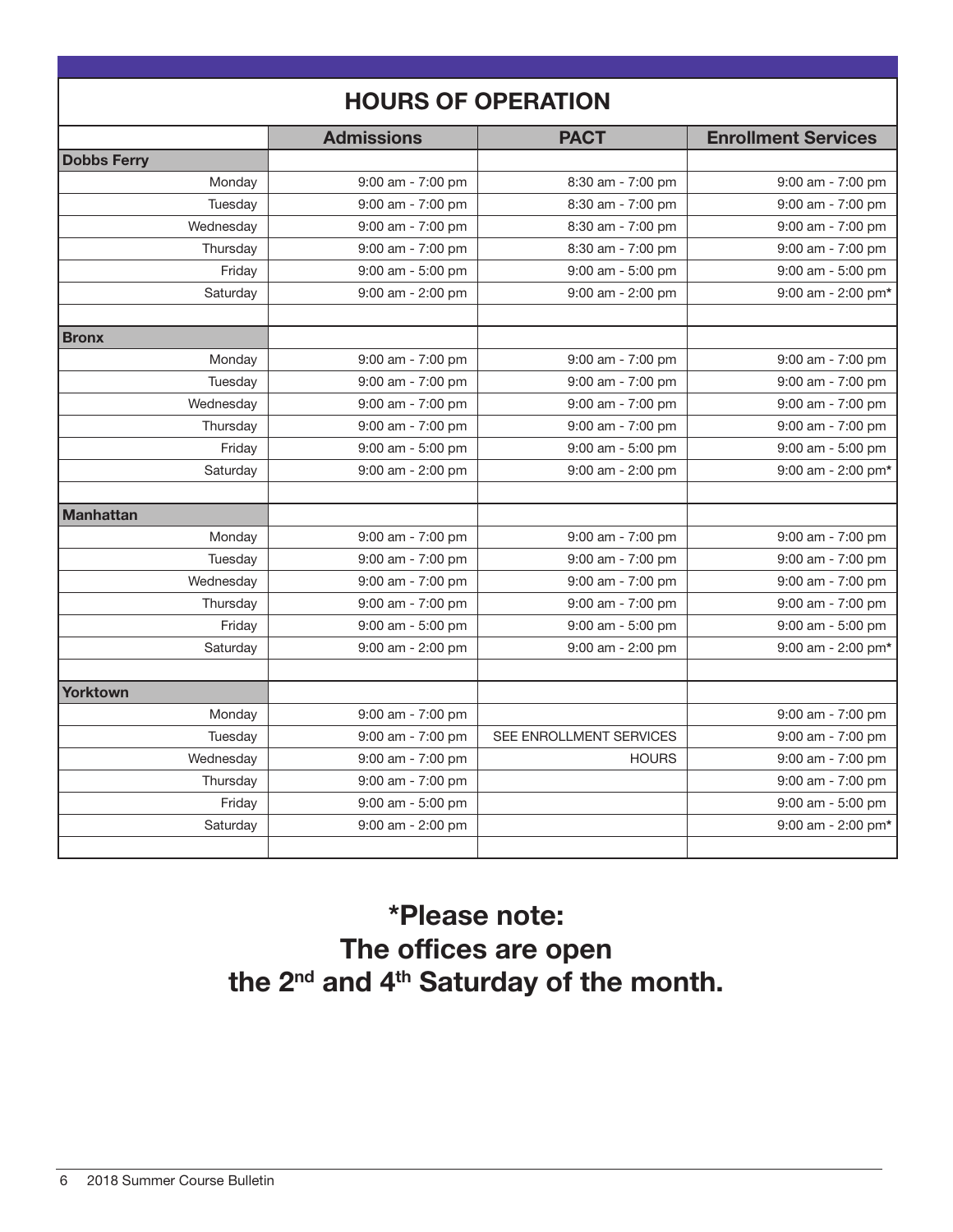# General Information

#### Non-Degree Seeking Students

Non-Degree Seeking Students (Non-Matriculating) Students who wish to enroll in courses for college credit on a nonmatriculating (non-degree) basis may register for those courses without making a formal application for admission to Mercy College. However, all non-matriculating students must meet with an admissions counselor to complete a non-degree form and to have the desired courses approved.

**Non-matriculated students are not eligible for Federal, State or Institutional Financial Aid.** For payment options or assistance with financial aid requirements, an appointment with a Enrollment Services Staff member is recommended. You are welcome to the Office of Enrollment Services at any of our four campus locations or may phone the Office of Admissions to become a matriculated student at 877-MERCY-GO.

## Financial Assistance

The Office of Enrollment Services communicates with students both via Mercy Connect and via US Mail. Requests for required documentation and financial aid award package notifications are sent as both a targeted email message, and via US Mail. To expedite processes, students are encouraged to login to Mercy Connect weekly to check for these messages. Directions for using Mercy Connect are available in the Mercy Connect Section of this bulletin. Additionally, you are welcome to visit one of our campus Office of Enrollment Services if you need personalized assistance. Finally, you may also contact us by telephone:

Athletic Scholarships 914-674-7566

Academic Scholarships 888-464-6737

Account or Financial Aid status 888-464-6737

## Withdrawals and Refunds

. . . . . . . . . . . . . . . . . . Students wishing to withdraw from courses for which they have registered MUST file an official withdrawal. Ceasing to attend classes does not constitute an official withdrawal. If you do not officially withdraw it will result in the issuance of a grade of "FW" which will be calculated into the student's GPA as an "F" and may result in dismissal. In addition this status will be reported to the Office of Enrollment Services and may result in a reevaluation and possibly a reduction of financial aid funds. Notification to the instructor or to any other office does not constitute an official withdrawal. An official withdrawal may be processed in person at any Enrollment Services Office, or via Mercy Connect.

Withdrawal from class(es) does not necessarily entitle a student to a refund of tuition and fees paid, or to a reversal of tuition charged. Refunds will be made in accordance with the refund schedule. The date of withdrawal will be the date the official withdrawal form is entered into the computer, not the last date of class attendance. Students who receive financial aid should contact a Enrollment Services counselor.

## COURSE FORMATS

Mercy College offers classes in three basic formats, all with high standards of academic quality:

"**Classroom**" meaning in a traditional classroom, lab, or studio situation. Students can take classroom-based courses at any of one or more of our four convenient campuses in Dobbs Ferry, Bronx, Manhattan, or Yorktown Heights. These courses form the majority of classes offered at Mercy College. These courses are marked in the Campus Column as "DF", "BX", "MT" or "YH" in the course guide.

**"Online"** meaning 100% delivered over the internet using webbased software and other supports. These courses are marked in the Campus Column as "DL" in the course guide ("distance learning"). Online courses generally don't meet at a particular time, rather students and faculty post messages and have conversations with each other in secure online environments at times that meet their own schedules. The academic expectations are the same as a classroom-based course. Mercy College has developed orientation materials for talking an online course: https://www. mercy.edu/academics/mercyonline/student-resources/

The courses marked with a " \* " in the course guide offer the best benefits of a traditional professor / classroom environment with the convenience and enhancements of an online course. Courses will vary on the proportion of classroom and online components, but the academic expectations are the same. Mercy College has developed orientation materials for the online portions: https://www.mercy.edu/academics/mercyonline/student-resources/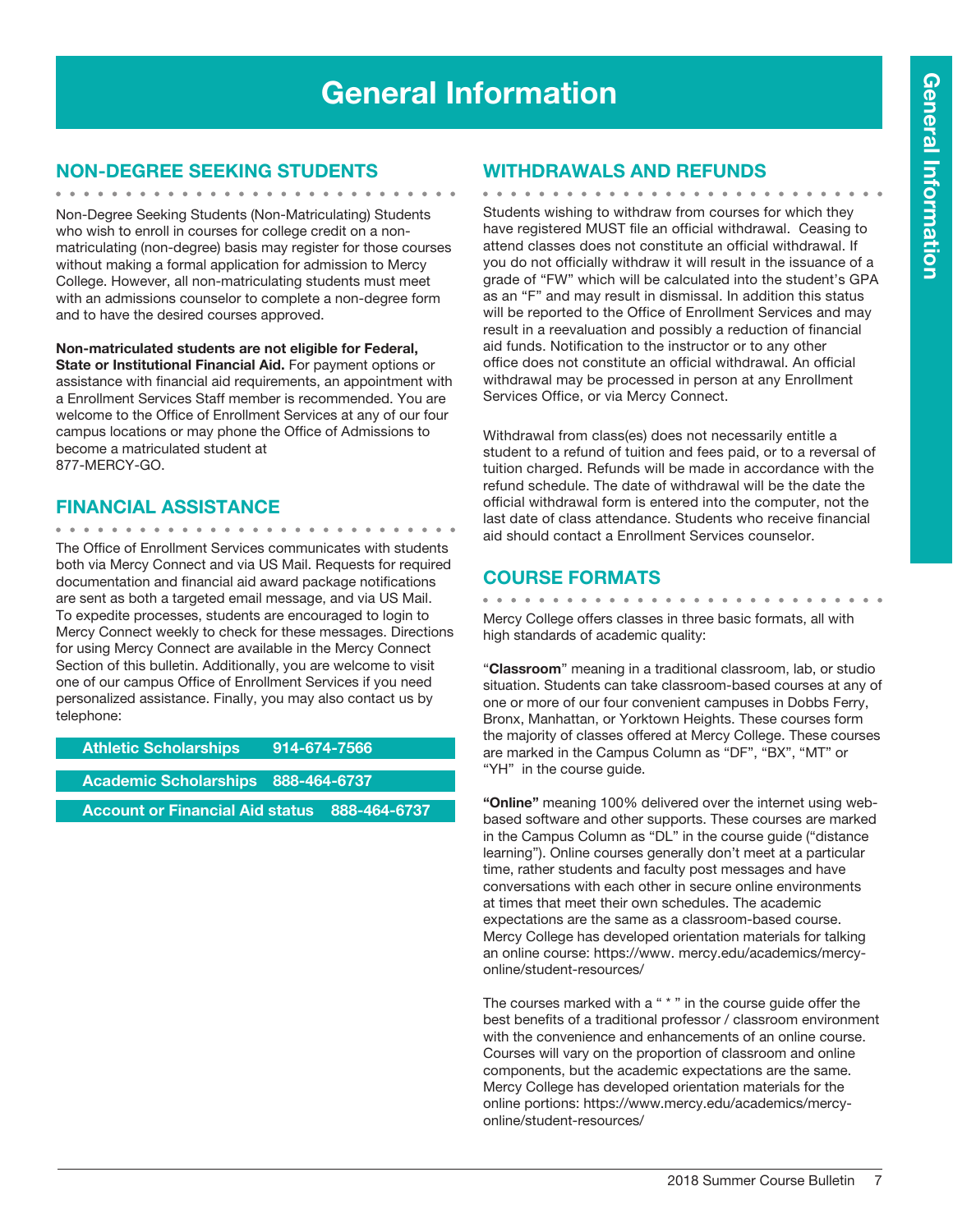# Refund Schedule with Official Withdrawal

(Dates indicate the last day on which the official withdrawal may be processed)

UNDERGRADUATE & GRADUATE PROGRAMS

. . . . . . . . . . . . . . . . .

|                | 100%          | 80%           | 0%            |
|----------------|---------------|---------------|---------------|
| <b>TERM A</b>  | <b>Jun 05</b> | Jun 12        | <b>Jun 13</b> |
| <b>TERM B</b>  | <b>Jun 05</b> | <b>Jun 07</b> | Jun 08        |
| <b>TERM C</b>  | <b>Jul 11</b> | Jul 13        | Jul 14        |
| <b>TERM E1</b> | May 29        | Jun 01        | Jun 02        |
| TERM E2        | <b>Jun 25</b> | <b>Jun 28</b> | <b>Jun 29</b> |
| <b>TERM E3</b> | <b>Jul 21</b> | <b>Jul 24</b> | <b>Jul 25</b> |
| <b>TERM E4</b> | Aug 15        | Aug 18        | Aug 19        |
| <b>TERM N</b>  | <b>Jul 07</b> | <b>Jul 08</b> | <b>Jul 09</b> |
| <b>TERM Q</b>  | May 29        | <b>Jun 05</b> | Jun 06        |
| <b>TERM R</b>  | May 05        | May 12        | May 13        |
| <b>TERM T</b>  | Aug 07        | Aug 08        | Aug 09        |

Students that withdraw during any part of the refund period and have deferred payment via third party (whether financial aid, employer, etc) arrangements will be responsible for all tuition and related fees regardless if eligibility of such arrangements for disbursement and/or payment have been established prior to withdrawal.

Credit granted for tuition charged to American Express, Discover, MasterCard or VISA will be credited to the student's Mercy College account.

Refunds will be granted only for credit that appears on the student's account. The processing of refunds from loans, financial aid award, or other third party reimbursement cannot begin prior to the time the College certifies eligibility and/or receives and posts the funds to the student's account. Refund checks are made payable to the student and mailed to the student's home address.

Refunds resulting from a Parent Plus Loan will be made payable to the parent and mailed to the parent's address on record.

# Payment Policy and Procedures for all Students

. . . . . . . . . . . . . . . . . . . . . . . . . . . .

To best serve your financial needs as a student at Mercy College, it is important to familiarize yourself with the College's payment policy. The following is a brief summary of those policies, for further information please refer to our web site or call 1-888- 464-6737.

Acceptable payment arrangements must be made three weeks before the first day of each term. Acceptable payment arrangements include payment in full or approved financial aid and a payment plan covering the balance in full. Students who have not made satisfactory payment arrangements will incur monthly late fees, and will have registration/transcript holds placed on their accounts. Prior balances must be paid in full.

# Acceptable Payment Arrangements include:

- Checks and credit cards (American Express, Discover, MasterCard, VISA)
- Official Scholarship Notification
- Company Reimbursement Written authorization on company letterhead, signed by a supervisor, specifying that payment will be made directly to Mercy College
- Employee Reimbursement Tuition Reimbursement Agreement must be signed
- Approved Financial Aid grants and loans
- Payment Plan Agreements Interest-Free Monthly Payment Option Plan
- Tuition Management Systems apply at www.afford. com or 1-800-722-4867
- Mercy College Payment Plan apply at https://www. mercy.edu/services/paymentplanform.pdf
- *Note: Students eligible for the maximum amount of financial aid and grants are still responsible for the difference between tuition and fee charges and full grant eligibility.*

*A payment plan or supplemental private loan may be required to cover the balance due.*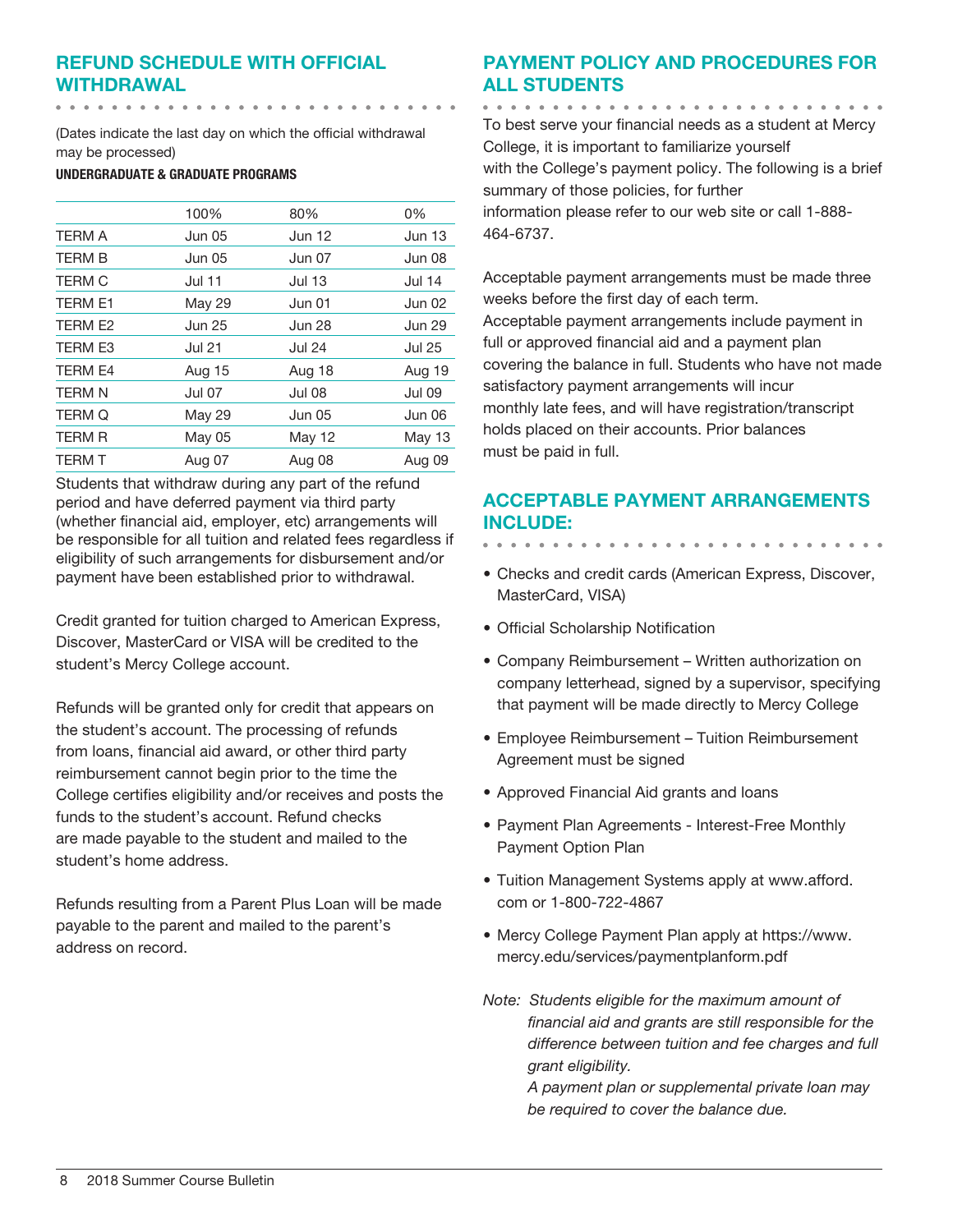# Tuition and Fees for Summer 2018 - Fall 2018 - Spring 2019

| <b>Undergraduate Tuition</b>          | Full time (12 credits or more)<br>Part time (less than 12 credits) | \$.      | \$9,200.00<br>774.00 | per term<br>per credit |
|---------------------------------------|--------------------------------------------------------------------|----------|----------------------|------------------------|
| <b>Undergraduate Registration Fee</b> | 12 credits or more<br>Less than 12 credits                         | \$<br>\$ | 321.00<br>161.00     | per term<br>per term   |
| <b>Undergraduate Program Fees</b>     | Computer Arts & Technology: greater than 6 credits                 | \$       | 800.00               | per term               |
| (Fall and Spring Terms Only)          | Computer Arts & Technology: 6 credits or less                      | \$       | 400.00               | per term               |
|                                       | Media Studies: greater than 6 credits                              | \$       | 150.00               | per term               |
|                                       | Media Studies: 6 credits or less                                   | \$       | 75.00                | per term               |
|                                       | Music Industry & Technology: greater than 6 credits                | \$       | 900.00               | per term               |
|                                       | Music Industry & Technology: 6 credits or less                     | \$       | 450.00               | per term               |
|                                       | Nursing Program: 1st year students                                 | \$       | 125.00               | per term               |
|                                       | Nursing Program: 2nd year students                                 | \$       | 460.00               | per term               |
|                                       | Nursing Program: 3rd year students                                 | \$       | 375.00               | per term               |
|                                       | Nursing Program: 4th year students                                 | \$       | 400.00               | per term               |
|                                       | RN to BSN Program                                                  | \$       | 62.50                | per term               |
|                                       | Clinical Lab Science: 4th Year Students                            | \$       | 300.00               | per term               |
| <b>Graduate Tuition</b>               | <b>Communication Disorders</b>                                     | \$       | 958.00               | per credit             |
|                                       | Counseling                                                         | \$       | 872.00               | per credit             |
|                                       | Cybersecurity                                                      | \$       | 891.00               | per credit             |
|                                       | Education                                                          | \$       | 872.00               | per credit             |
|                                       | English Literature                                                 | \$       | 872.00               | per credit             |
|                                       | <b>Health Services Management</b>                                  | \$       | 872.00               | per credit             |
|                                       | Human Resource Management                                          | \$       | 891.00               | per credit             |
|                                       | MBA - Business Administration                                      | \$       | 891.00               | per credit             |
|                                       | Marriage & Family Therapy                                          | \$       | 872.00               | per credit             |
|                                       | Mental Health Counseling                                           | \$       | 872.00               | per credit             |
|                                       | Nursing                                                            | \$       | 872.00               | per credit             |
|                                       | Occupational Therapy                                               | \$       | 958.00               | per credit             |
|                                       | Organizational Leadership                                          | \$       | 891.00               | per credit             |
|                                       | Physical Therapy                                                   | \$       | 958.00               | per credit             |
|                                       | Physician Assistant Studies                                        |          | \$1,001.00           | per credit             |
|                                       | Psychology                                                         | \$       | 872.00               | per credit             |
|                                       | <b>Public Accounting</b>                                           | \$       | 891.00               | per credit             |
|                                       | School Building Leadership                                         | \$       | 872.00               | per credit             |
|                                       | School Psychology                                                  | \$       | 872.00               | per credit             |
|                                       | Web Strategy and Design                                            | \$       | 891.00               | per credit             |
| <b>Graduate Registration Fee</b>      | 12 credits or more<br>Less than 12 credits                         | \$<br>\$ | 321.00<br>161.00     | per term<br>per term   |
| <b>Graduate Fees</b>                  | <b>Graduate Nursing</b>                                            | \$       | 62.50                | per term               |
|                                       | Physician Assistant - 1st year students                            | \$       | 300.00               | per term               |
|                                       | Physician Assistant - Final program year                           | \$       | 275.00               | per term               |
|                                       | Physical Therapy                                                   | \$       | 130.00               | per term               |
|                                       | Occupational Therapy - 1st year students                           | \$       | 330.00               | per term               |
|                                       | Occupational Therapy - 2nd year students                           | \$       | 200.00               | per term               |
|                                       | Communication Disorders - 1st year students                        |          | \$225.00             | per term               |
| <b>Transcript Fee</b>                 | <b>Official Transcript</b><br><b>Unofficial Transcript</b>         | \$       | Free<br>5.00         | per copy               |
| <b>International Student Fee</b>      | <b>First Time Enrolled Fee</b>                                     | \$       | 450.00               | per program            |
| <b>Student Accident Insurance</b>     | Full-time Undergraduate and Graduate Students                      | \$       | 50.00                | per year               |
| <b>Application Fee</b>                | Undergraduate                                                      | \$       | 40.00                |                        |
|                                       | Graduate                                                           | \$       | 40.00                |                        |
|                                       | Graduate-OT/PT/OM Programs                                         | \$       | 62.00                |                        |
|                                       |                                                                    |          |                      |                        |
| <b>Audit Fee</b>                      |                                                                    |          | 50% of tuition       |                        |
| <b>Late Payment Fee</b>               | For each late payment                                              | \$       | 100.00               | each                   |
| <b>Late Registration Fee</b>          |                                                                    | \$       | 100.00               | each                   |
| <b>Returned Check Fee</b>             |                                                                    | \$       | 20.00 each           |                        |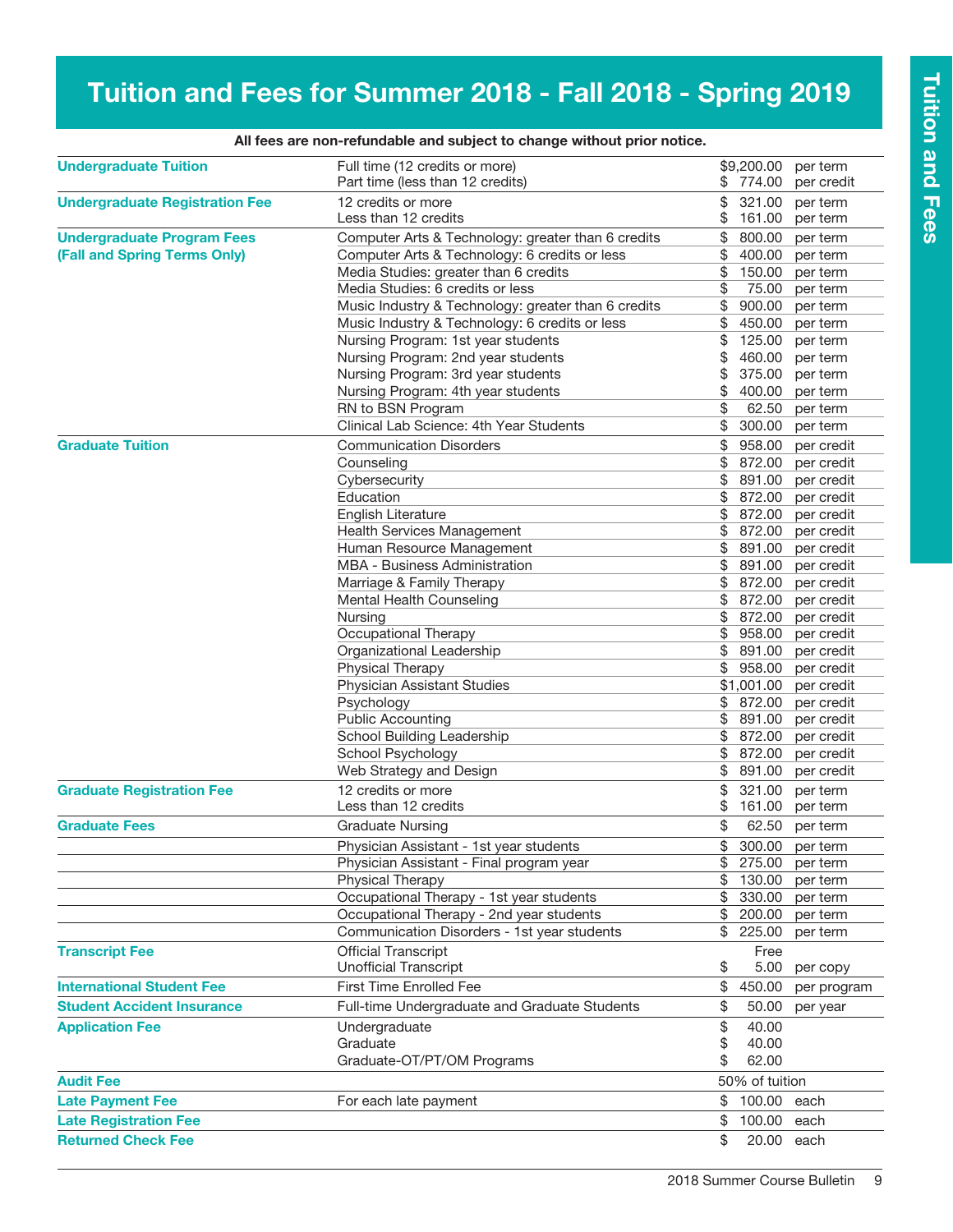# Course Fees for Summer 2018 - Fall 2018 - Spring 2019

| <b>Undergraduate Fees</b>          |                                                       |                      |
|------------------------------------|-------------------------------------------------------|----------------------|
| <b>Course</b>                      | <b>Title</b>                                          | Fee                  |
| ACCT 261                           | Computer App for Accountants                          | \$85.00              |
| <b>BIOL 275</b>                    | Cell Biology                                          | \$150.00             |
| <b>BIOL 295</b>                    | <b>Biology Research I</b>                             | \$150.00             |
| <b>BIOL 355</b>                    | Molecular Biology of the Cell                         | \$150.00             |
| <b>BIOL 360</b>                    | Genetics                                              | \$150.00             |
| <b>BIOL 366</b>                    | Developmental Biology                                 | \$150.00             |
| BIOL 130A                          | Hum Anatomy & Physio I Lab                            | \$<br>80.00          |
|                                    |                                                       |                      |
| <b>BIOL 131A</b>                   | Hum Anatomy & Physio II Lab                           | \$<br>80.00          |
| <b>BIOL 160A</b>                   | General Biology I Lab                                 | \$<br>80.00          |
| <b>BIOL 161A</b>                   | General Biology II Lab                                | \$<br>80.00          |
| <b>BIOL 244</b>                    | Microbiome                                            | \$150.00             |
| <b>BIOL 265A</b>                   | Microbiology Lab                                      | \$150.00             |
| <b>BIOL 440</b>                    | <b>Advanced Research</b>                              | \$150.00             |
| <b>BIOL 424</b>                    | Neurobiology                                          | \$150.00             |
| <b>CHEM 354</b>                    | Biochemistry                                          | \$150.00             |
| CHEM 160A                          | General Chemistry I Lab                               | \$<br>80.00          |
| CHEM 161A                          | General Chemistry II Lab                              | \$<br>80.00          |
| CHEM 260A                          | Organic Chemistry I Lab                               | \$<br>80.00          |
| CHEM 261A                          | Organic Chemistry II Lab                              | \$<br>80.00          |
| <b>CLSC 410</b>                    | Hematology                                            | \$<br>80.00          |
| <b>CLSC 415</b>                    | Diagnostic Microbiology I                             | \$<br>80.00          |
| <b>CLSC 420</b>                    | <b>Clinical Chemistry I</b>                           | \$<br>80.00          |
| <b>CLSC 430</b>                    | Immunohematology I                                    | \$<br>80.00          |
| <b>CMDS 498</b>                    | <b>Clinical Process III</b>                           | \$105.00             |
| <b>CMDS 620</b>                    | <b>Clinical Process I</b>                             | \$170.00             |
| <b>CMDS 621</b>                    | Adv In-House Clinical Practicum                       | \$150.00             |
| <b>CMDS 800</b>                    | Preclinic Workshop                                    | \$100.00             |
| <b>EXSC 360</b>                    | Exercise Kinesiology                                  | \$<br>75.00          |
| <b>EXSC 460</b>                    | <b>Exercise Physiology</b>                            | \$125.00             |
| <b>EXSC 490</b>                    | <b>Exercise Testing and Prescription</b>              | \$125.00             |
| <b>EXSC 493</b>                    | Resources for the Exercise Physiologist               | \$350.00             |
| BIOL 303A                          | Hum Anatomy w/Cadaver Lab                             | \$375.00             |
| <b>HLSC 410</b>                    | Applied Neurosci/Rehab Prof                           | \$200.00             |
| <b>MATH 115</b>                    | Math for Liberal Arts                                 | \$<br>10.00          |
| <b>MATH 116</b>                    | College Algebra                                       | \$<br>10.00          |
| <b>MGMT 255</b>                    | Info Systems for Mgmnt                                | \$<br>85.00          |
| <b>NURS 401</b>                    | Community Health Nursing                              | \$<br>68.00          |
| <b>NURS 700</b>                    | Nurs Ed or ADM Practicum                              | \$<br>68.00          |
| OCTR 209                           | <b>Advanced Clinical Ed</b>                           | \$250.00             |
| OCTR 210                           | <b>Advanced Clinical Ed</b>                           | \$250.00             |
| OCTR 214                           | <b>Adulthood and Maturity</b>                         | \$200.00             |
| OCTR 260                           | OT Practice Assistant and Child Adol                  | \$205.00             |
| <b>PARA 206</b>                    | Substantive Law/Document Draft                        | \$105.00             |
| <b>PARA 300</b>                    | Legal Research/Writing II                             | \$105.00             |
|                                    |                                                       |                      |
| <b>PARA 302</b>                    | Litigation<br>Law Office Management                   | \$105.00<br>\$105.00 |
| <b>PARA 400</b>                    |                                                       | \$105.00             |
| <b>PARA 410</b><br>PHAS 500A       | <b>Advanced Seminar Para Studies</b><br>Gross Anatomy | \$375.00             |
|                                    | Gross Anatomy Lab                                     | \$ 375.00            |
| <b>PHTR 507</b><br><b>PHYS 160</b> | Physics for Life Science I                            | \$80.00              |
|                                    |                                                       |                      |
| <b>PHYS 161</b>                    | Physics for Life Science II                           | \$<br>80.00          |
| VETC 256A                          | Anatomy of Domestic Animals                           | \$240.00             |
| <b>VETC 258</b>                    | Animal Handling & Restraint                           | \$180.00             |
| <b>VETC 360</b>                    | <b>Fundamentals Animal Research</b>                   | \$250.00             |
| VETC 306A                          | <b>Clinical Laboratory Techniques</b>                 | \$160.00             |
| VETC 350A                          | <b>Clinical Nursing</b>                               | \$560.00             |
| <b>VETC 360</b>                    | <b>Fundamentals of Animal Research</b>                | \$250.00             |
| <b>VETC 496</b>                    | Externship II                                         | \$150.00             |
| <b>Graduate Fees</b>               |                                                       |                      |
| <b>Course</b>                      | Title                                                 | Fee                  |
| <b>CMDS 620</b>                    | Clinical Practicum I                                  | \$170.00             |
| <b>CMDS 621</b>                    | Adv. In House Clinical Pract                          | \$150.00             |
| <b>CMDS 800</b>                    | Pre-clinic Workshop                                   | \$100.00             |

NURS 700 **Nurse ED or ADM Practicum** \$ 68.00 PHAS 500 Gross Anatomy **6 Gross Anatomy** \$ 375.00 PHTR 507 Gross Anatomy Lab 375.00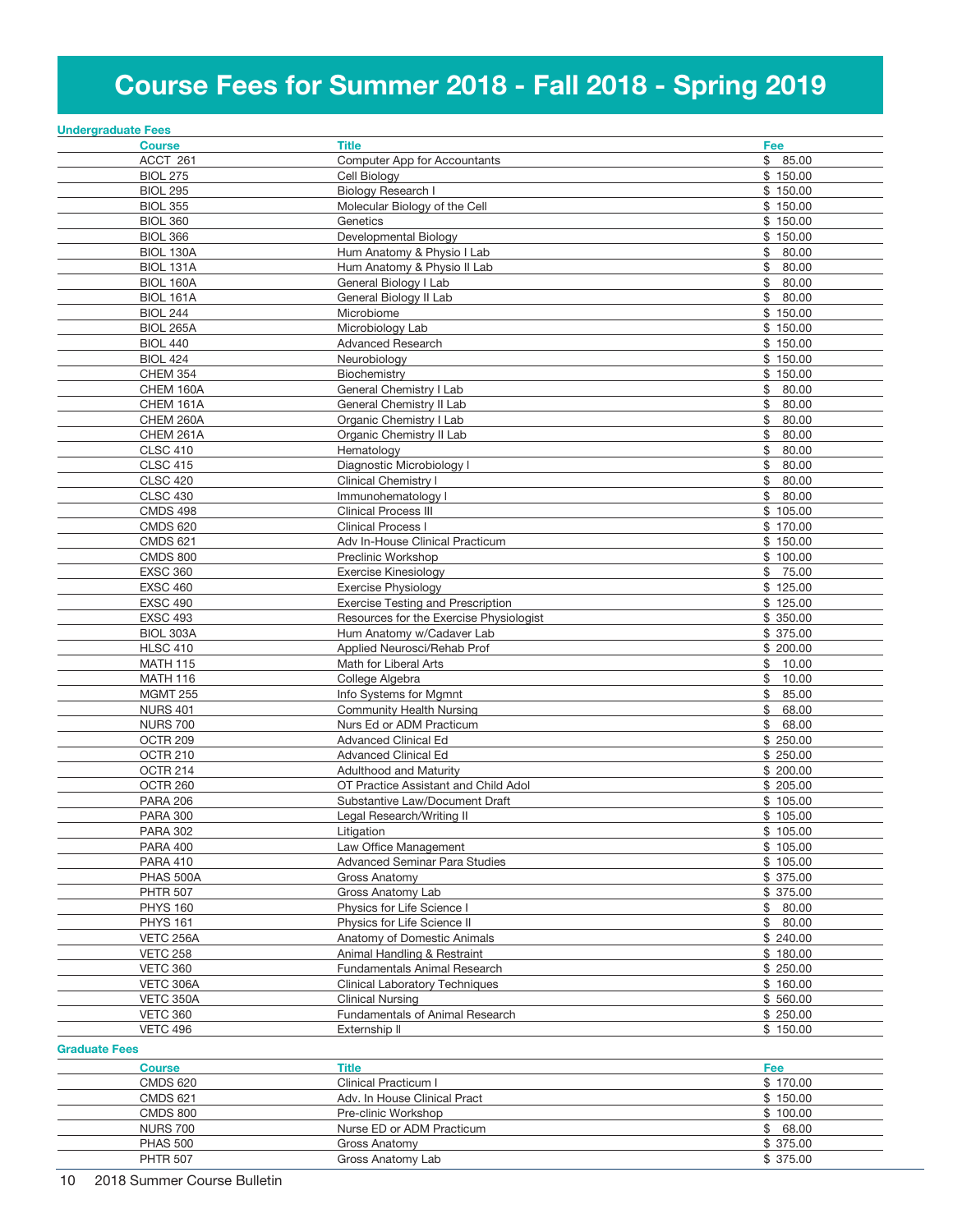# Immunization Requirements

All students enrolling for six or more credits must be in full compliance with the New York State Immunization law, and will not be permitted to register for classes without proof of one MMR and submission of a completed meningitis form. The remaining documentation must be submitted within 30 days of the start of the semester. If the documentation is not submitted, the student will not be allowed to continue attending classes and will be dropped from his/her courses without refund (full tuition liability).

There are several ways to comply with the immunization requirements:

## MENINGOCOCCAL MENINGITIS

. . . . . . . . . . . . . . . .

The New York Public Health Law requires that colleges distribute information about Meningococcal Meningitis disease and vaccination to *all* students registered for six or more credits. Students are required to decide whether or not to be immunized for Meningitis and to submit a form that formally confirms their decision. A copy of the form is provided in this booklet. The completed form should be submitted to the Office of Student Services (it can be faxed to 914-674-7516 or if you prefer, submit the information electronically through Mercy Connect https://www.mercy.edu/vaccine Electronic submission of the meningitis form through Mercy Connect will be accepted as your signature.

## MEASLES, MUMPS, AND RUBELLA (MMR)

The New York Public Health Law requires that all college students born after December 31, 1956 who are taking six or more credits in a semester provide a certificate documenting immunity to measles, mumps, and rubella (MMR) before their first term of study.

### Measles: Two doses are required.

1<sup>st</sup> Dose administered after the age of 12 months. 2<sup>nd</sup> Dose administered more than 30 days after the first dose and after the age of 15 months. In the alternative, the student can present medical proof of the disease or laboratory proof of immunity

(student must submit a copy of the lab report).

## Mumps: One Dose

One dose administered after the age of 12 months or laboratory proof of immunity (student must submit a copy of the lab report).

## Rubella: One Dose

One dose administered after the age of 12 months or laboratory proof of immunity (student must submit a copy of the lab report).

The MMR combined vaccination fulfills the requirement for one dose of measles, one mumps, and one rubella immunization; however, a second measles vaccine, administered at least 30 days after the first dose, is required. Because the combined vaccine was not available in the United States before January 1, 1972, no MMR immunizations administered before that date are acceptable for US students.

For more information about immunization, please contact your doctor or the NYS Department of Health website at www.health.state.ny.us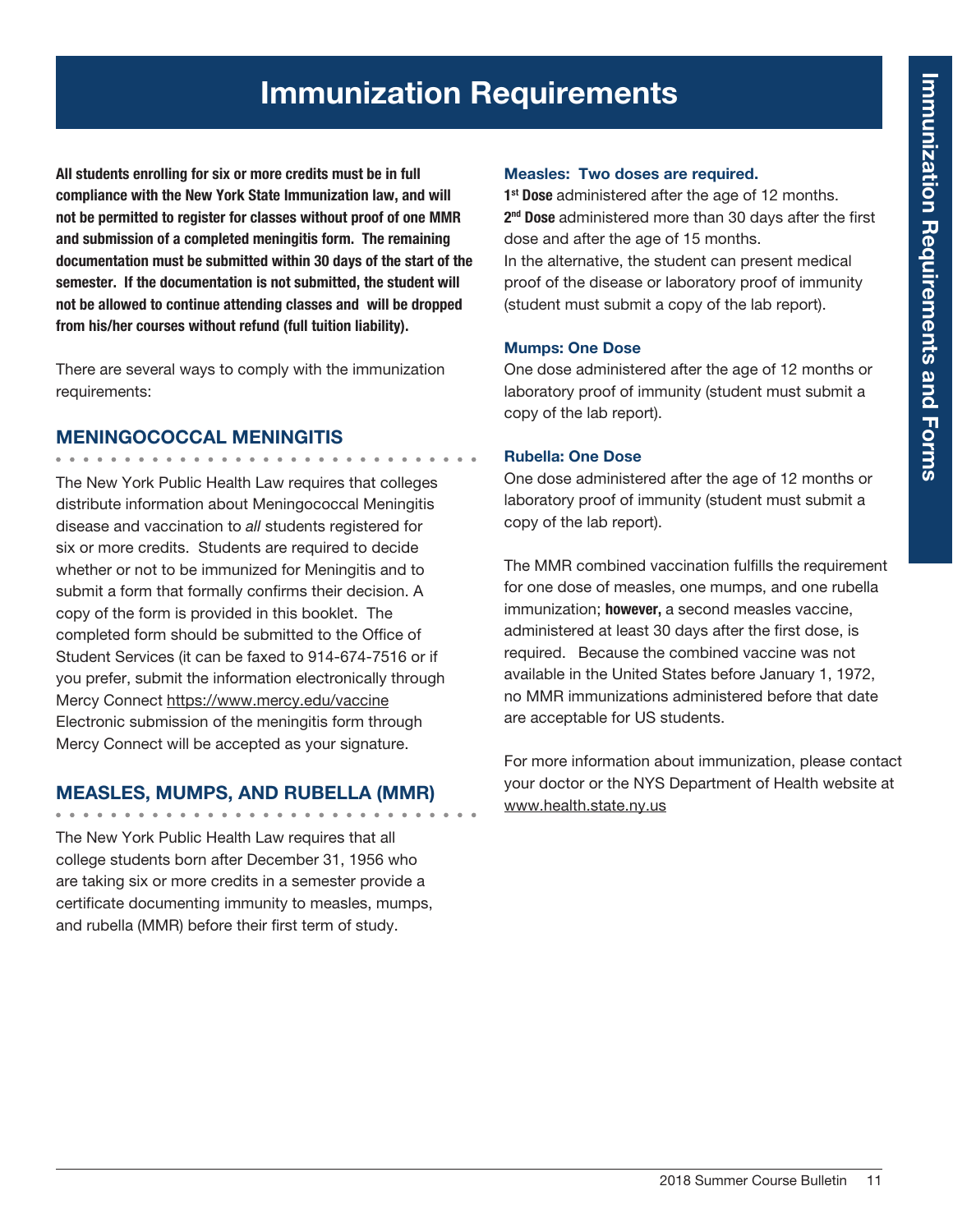# Meningococcal Information

On July 22, 2003, Governor Pataki signed New York State Public Health Law (NYSPHL) 2167 requiring colleges and universities to distribute information about meningococcal disease and vaccination to all students meeting the enrollment criteria, whether they live on or off campus. This law became effective on August 15, 2003.

#### What is meningococcal disease?

Meningococcal disease is a severe bacterial infection of the bloodstream or meninges (a thin lining covering the brain and spinal cord) caused by the meningococcus germ.

#### Who gets meningococcal disease?

Anyone can get meningococcal disease, but it is more common in infants and children. For some adolescents, such as first year college students living in dormitories, there is an increased risk of meningococcal disease. Every year in the United States approximately 2,500 people are infected and 300 die from the disease. Other persons at increased risk include household contacts of a person known to have had this disease, immunocompromised people, and people traveling to parts of the world where meningococcal meningitis is prevalent.

#### How is the meningococcus germ spread?

The meningococcus germ is spread by direct close contact with nose or throat discharges of an infected person.

#### What are the symptoms?

High fever, headache, vomiting, stiff neck and a rash are symptoms of meningococcal disease. The symptoms may appear 2 to 10 days after exposure, but usually within 5 days. Among people who develop meningococcal disease, 10-15% die, in spite of treatment with antibiotics. Of those who live, permanent brain damage, hearing loss, kidney failure, loss of arms or legs, or chronic nervous system problems can occur.

#### What is the treatment for meningococcal disease?

Antibiotics, such as penicillin G or ceftriaxone, can be used to treat people with meningococcal disease.

## Should people who have been in contact with a diagnosed case of meningococcal meningitis be treated?

Only people who have been in close contact (household members, intimate contacts, health care personnel performing mouth-to-mouth resuscitation,

daycare center playmates, etc.) need to be considered for preventive treatment. Such people are usually advised to obtain a prescription for a special antibiotic (either ifampin, ciprofloxacin or ceftriaxone) from their physician. Casual contact, as might occur in a regular classroom, office or factory setting, is not usually significant enough to cause concern.

#### Is there a vaccine to prevent meningococcal meningitis?

In February 2005 the CDC recommended a new vaccine, known as Menactra™ for use to prevent meningococcal disease in people 11-55 years of age. The previously licensed version of this vaccine, Menomune™ is available for children 2-10 years old and adults older than 55 years. Both vaccines are 85% to 100% effective in preventing the 4 kinds of the meningococcus germ (types A, C, Y, W-135). These 4 types cause about 70% of the disease in the United States. Because the vaccines do not include type B, which accounts for about one-third of cases in adolescents, they do not prevent all cases of meningococcal disease.

#### Is the vaccine safe? Are there adverse side effects to the vaccine?

Both vaccines are currently available and both are safe and effective vaccines. However, both vaccines may cause mild and infrequent side effects, such as redness and pain at the injection site lasting up to two days.

#### Who should get the meningococcal vaccine?

The vaccine is recommended for all adolescents entering middle school (11- 12 years old) and high school (15 years old), and all first year college students living in dormitories. However, the vaccine will benefit all teenagers and young adults in the United States. Also at increased risk are people with terminal complement deficiencies or asplenia, some laboratory workers and travelers to endemic areas of the world.

#### What is the duration of protection from the vaccine?

Menomune™, the older vaccine, requires booster doses every 3 to 5 years. Although research is still pending, the new vaccine, Menactra™, will probably not require booster doses.

#### How do I get more information about meningococcal disease and vaccination?

Contact your physician or your student health service. Additional information is also available on the websites of the New York State Department of Health, www.health.state.ny.us; the Centers for Disease

Control and Prevention www.cdc.gov/ncidod/diseases/index.htm; and the American College Health Association, www.acha.org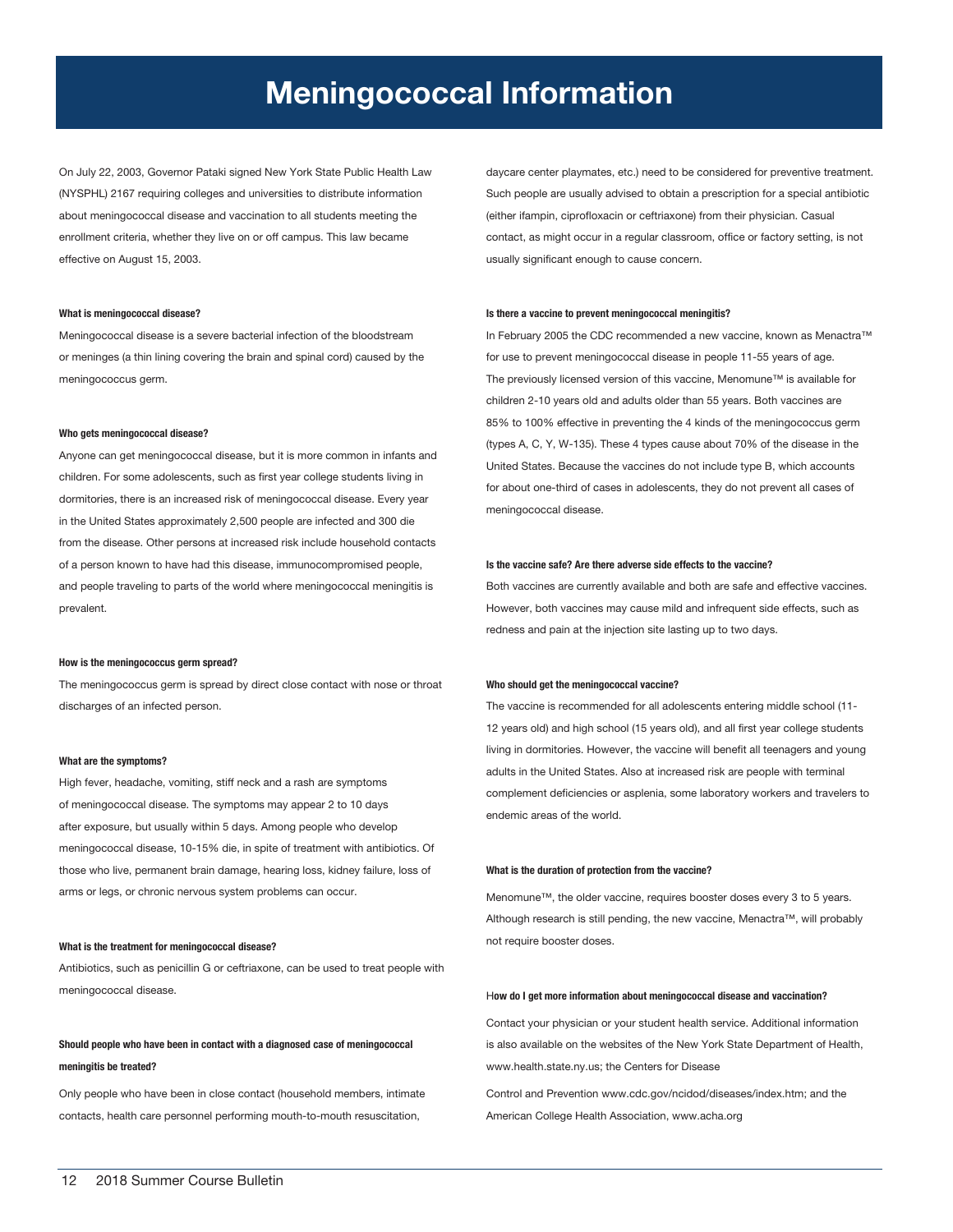# Mercy College Meningococcal Meningitis Vaccination Response Form

Mercy College is required to maintain a record of the following for each student:

- 1. A response to receipt of meningococcal disease and vaccine information signed by the student.
- 2. A record of meningococcal meningitis immunization within the past 10 years; or
- 3. An acknowledgement of meningococcal disease risks and refusal of the immunization signed by the student.

New York State Public Health Law requires that all college and university students enrolled for at least six (6) semester hours complete and return the following form to the Office of Student Services. Please check one:

I have (for students under the age of 18: My child has):

 $\Box$  had meningococcal meningitis immunization within the past 10 years. Date received: <br>  $(Please attach proof signed by a health care)$ provider.)

 [Note: If you (your child) received the meningococcal vaccine available before February 2005 called Menomune™, please note this vaccine's protection lasts for approximately 3 to 5 years. Revaccination with the new conjugate vaccine called Menactra™ should be considered within 3-5 years after receiving Menomune™.]

 $\Box$  read, or have had explained to me, the information regarding meningococcal meningitis disease. I understand the risks of not receiving the vaccine. I have decided that I (my child) will not obtain immunization against meningococcal meningitis disease.

|                                         | (Parent / Guardian if student is a minor.) |                                                                                                                                                                         |  |
|-----------------------------------------|--------------------------------------------|-------------------------------------------------------------------------------------------------------------------------------------------------------------------------|--|
|                                         |                                            |                                                                                                                                                                         |  |
|                                         |                                            |                                                                                                                                                                         |  |
|                                         |                                            |                                                                                                                                                                         |  |
|                                         |                                            |                                                                                                                                                                         |  |
| <b>STUDENT SERVICES AT 914-674-7516</b> |                                            | ELECTRONIC SUBMISSION OF THIS FORM THROUGH MERCY CONNECT WILL BE ACCEPTED AS<br>YOUR SIGNATURE: https://www.mercy.edu/vaccine OR YOU CAN FAX THIS FORM TO THE OFFICE OF |  |
|                                         |                                            | On July 22, 2003, Governor Pataki signed New York State Public Health Law (NYSPHL) 2167                                                                                 |  |
|                                         |                                            | requiring colleges and universities to distribute information about meningococcal disease and                                                                           |  |
|                                         |                                            |                                                                                                                                                                         |  |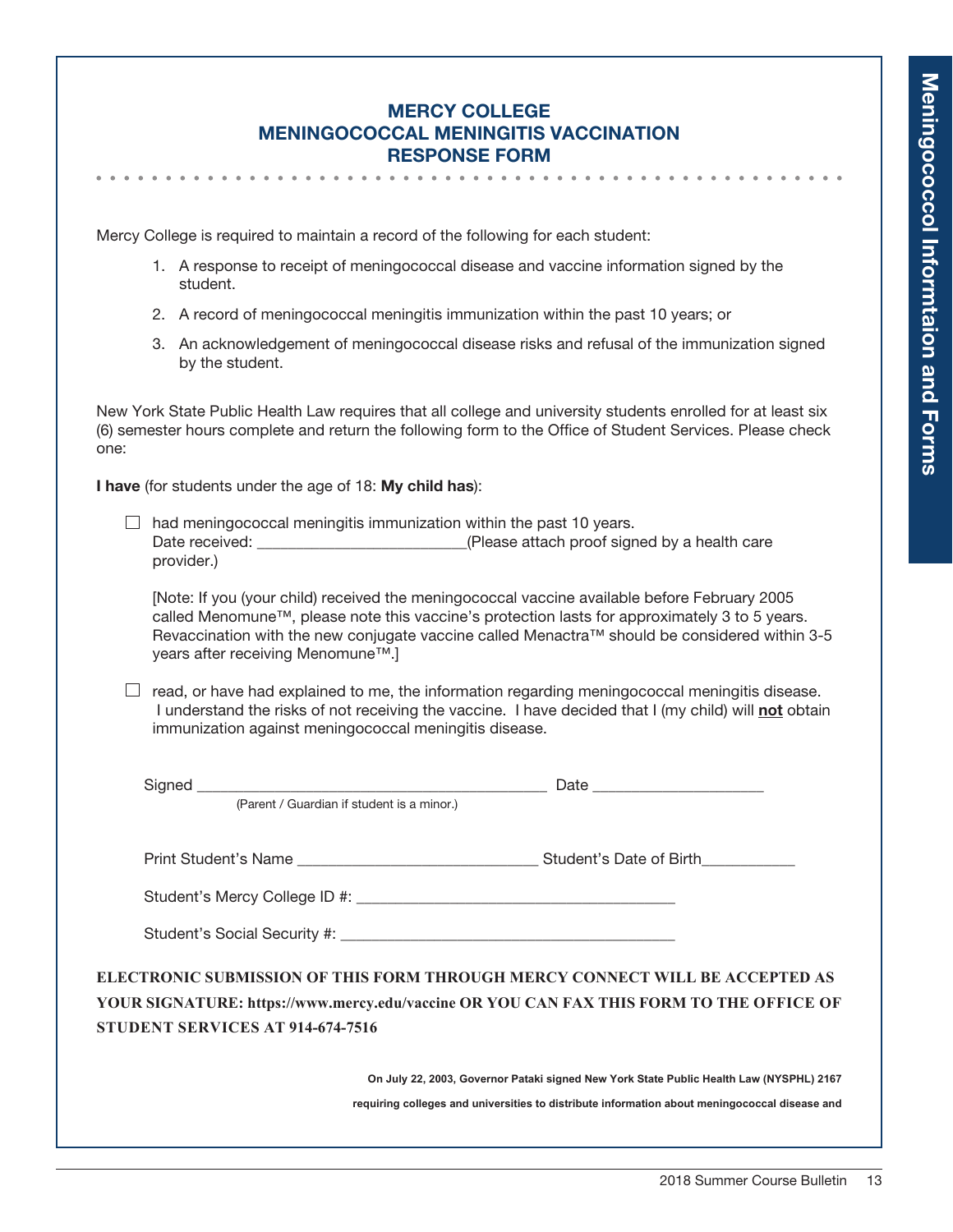# Mercy College Immunization Record

|                                                                          | <b>IMMUNIZATION RECORD</b><br>.                                                                                                                                                                                                                           |
|--------------------------------------------------------------------------|-----------------------------------------------------------------------------------------------------------------------------------------------------------------------------------------------------------------------------------------------------------|
|                                                                          |                                                                                                                                                                                                                                                           |
|                                                                          |                                                                                                                                                                                                                                                           |
|                                                                          |                                                                                                                                                                                                                                                           |
|                                                                          |                                                                                                                                                                                                                                                           |
|                                                                          | I certify that the following is the immunization record of the above-named person. This record is<br>presented in accordance with the New York State Immunization requirements for college students.                                                      |
| <b>Measles (Rubeola):</b>                                                |                                                                                                                                                                                                                                                           |
| Two doses of measles vaccine:<br>(given after 1st birthday)<br><b>OR</b> | Date:<br>Dose 1                                                                                                                                                                                                                                           |
| Physician documented history of the disease<br>0R                        | Date of Disease: _____________________                                                                                                                                                                                                                    |
| Serologic evidence of immunity                                           | Date of positive immune titer:                                                                                                                                                                                                                            |
| Rubella:<br>One dose of rubella vaccine:<br><b>OR</b>                    | Date: Dose 1                                                                                                                                                                                                                                              |
| Serologic evidence of immunity                                           | Date of positive immune titer: __________                                                                                                                                                                                                                 |
| <b>Mumps:</b><br>One dose of mumps vaccine:                              | Date: Dose 1                                                                                                                                                                                                                                              |
| <b>OR</b><br>Physician documented history of the disease<br><b>OR</b>    | Date of Disease: _______________________                                                                                                                                                                                                                  |
| Serologic evidence of immunity                                           | Date of positive immune titer: __________                                                                                                                                                                                                                 |
|                                                                          |                                                                                                                                                                                                                                                           |
|                                                                          |                                                                                                                                                                                                                                                           |
|                                                                          |                                                                                                                                                                                                                                                           |
|                                                                          |                                                                                                                                                                                                                                                           |
|                                                                          |                                                                                                                                                                                                                                                           |
|                                                                          |                                                                                                                                                                                                                                                           |
|                                                                          | Mercy College is required by law to have all students born after December 31, 1956 in compliance. Please be<br>advised that you will not be able to register unless your immunization records are submitted to your<br>campus Office of Student Services. |
|                                                                          | Mercy College Immunization Compliance MMR Form 10/07                                                                                                                                                                                                      |
|                                                                          |                                                                                                                                                                                                                                                           |
|                                                                          |                                                                                                                                                                                                                                                           |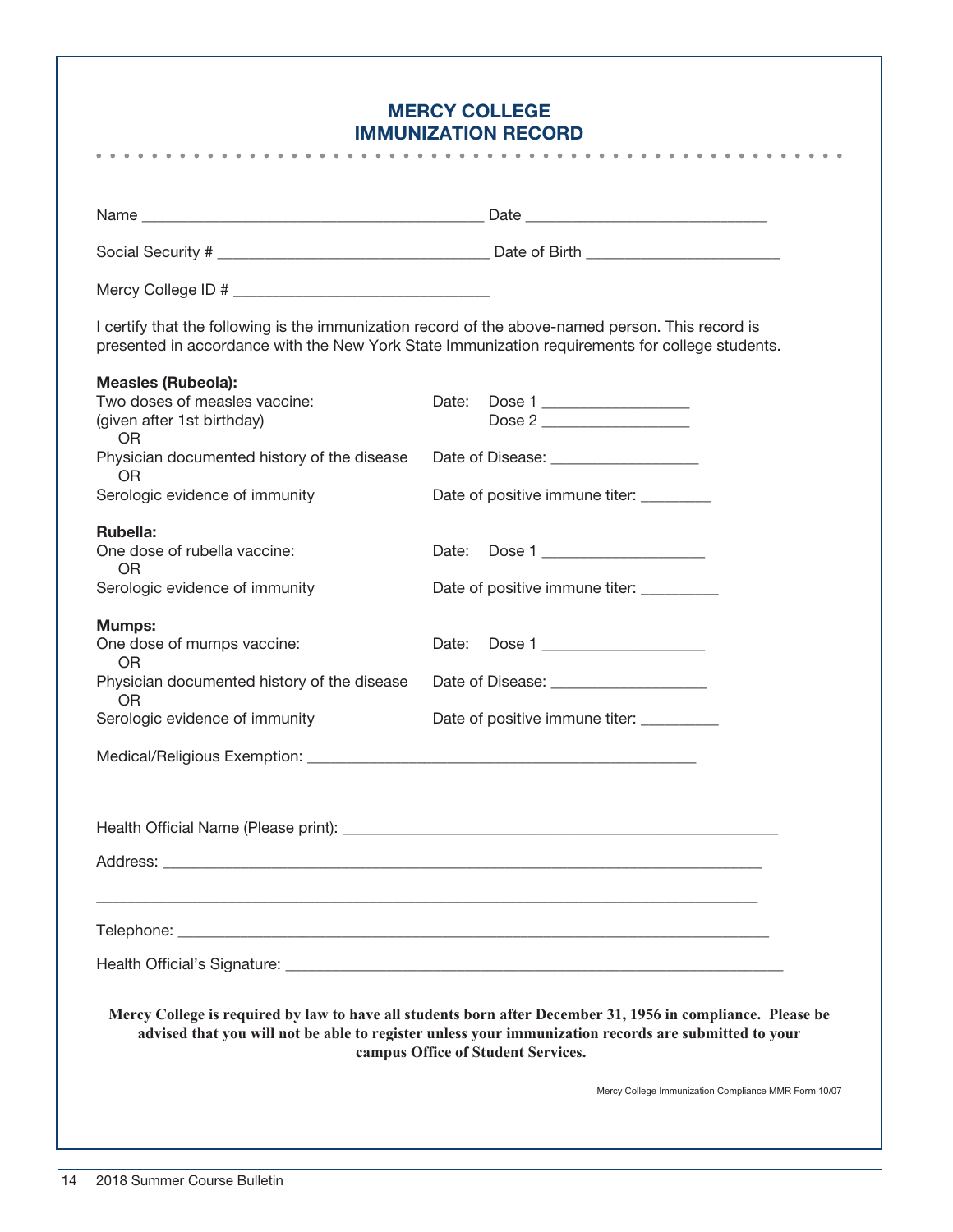# How to use this course schedule



- CRN = Course Reference Number
- $TBA = To Be Announced$
- $S =$  Saturday
- $U =$  Sunday
- MW = Monday & Wednesday
- $TR = Tuesday & Thursday$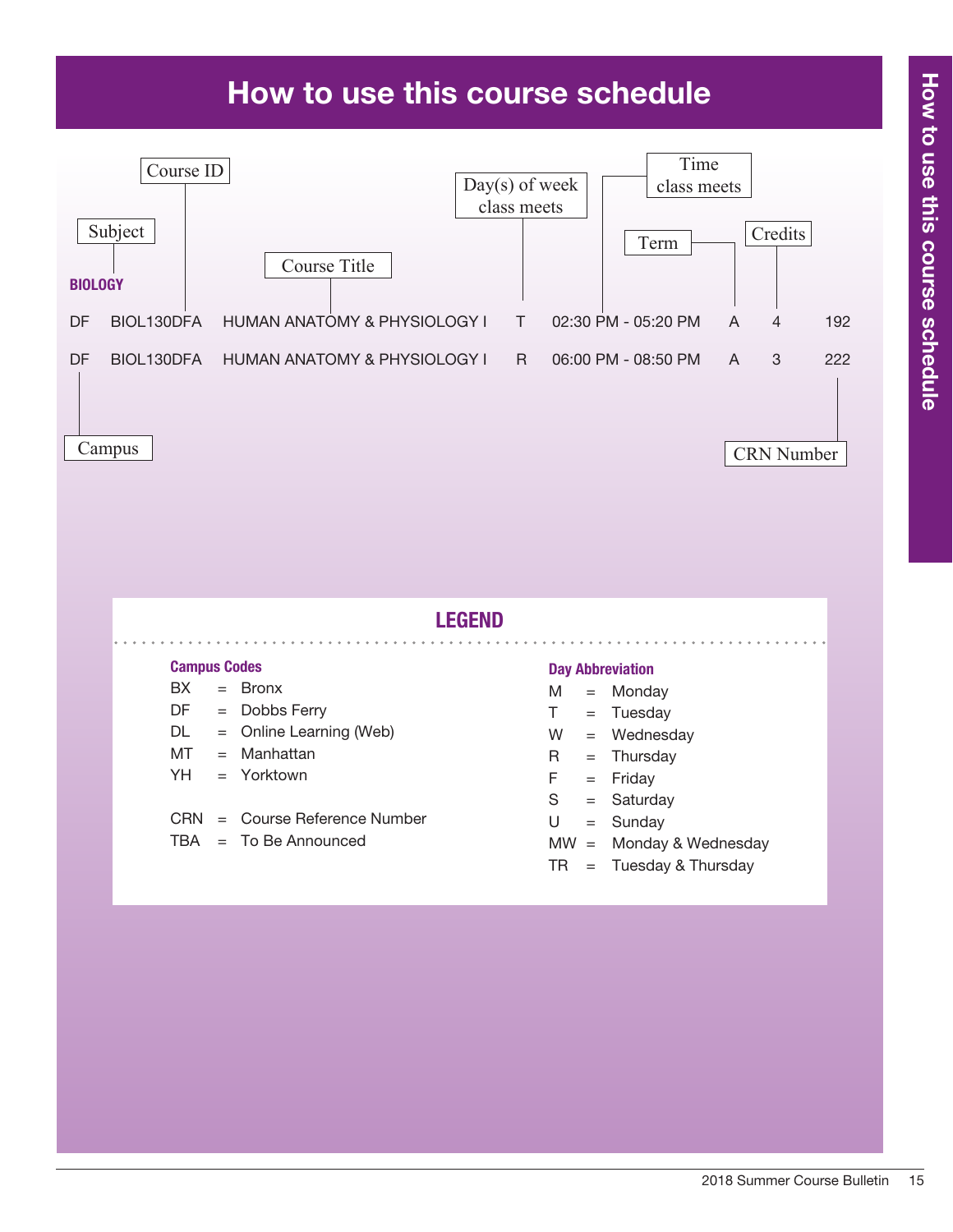|     | <b>CAMPUS COURSE</b>            | <b>TITLE</b>                     | <b>DAYS</b> | <b>TIME</b>                           | TERM      | <b>FORMAT</b> | <b>CREDIT</b> | <b>CRN</b> |
|-----|---------------------------------|----------------------------------|-------------|---------------------------------------|-----------|---------------|---------------|------------|
|     | <b>COMMMUNICATION DISORDERS</b> |                                  |             |                                       |           |               |               |            |
| DF  | CMDS505DFA                      | Professional Issues              | <b>MW</b>   | 04:30 pm - 07:30 pm                   | B         | <b>BLD</b>    | 1             | 21033      |
| DL. | CMDS562DLA                      | Dysphagia                        | TBA         | <b>TBA</b>                            | A         | <b>ONL</b>    | 3             | 22677      |
| DF  | CMDS590DFA                      | Special Topics in Comm. Disord   | <b>MW</b>   | 04:30 pm - 07:30 pm                   | MC.       | <b>BLD</b>    | 3             | 20131      |
| DF  | CMDS590DFB                      | Special Topics in Comm. Disord   | TR          | $05:10 \text{ pm} - 08:10 \text{ pm}$ | МC        | <b>BLD</b>    | 3             | 20132      |
| DF  | CMDS620DFA                      | Clinical Practicum I             | Τ           | $04:00 \text{ pm} - 05:00 \text{ pm}$ | МC        | <b>BLD</b>    | 1             | 210        |
| DF  | CMDS621DFA                      | Adv. In House Clinical Pract     | TBA         | <b>TBA</b>                            | <b>MC</b> | <b>BLD</b>    |               | 20756      |
| DF  | CMDS630DFA                      | <b>Clinical Practicum III</b>    | Τ           | $04:00 \text{ pm} - 05:00 \text{ pm}$ | MC.       | <b>BLD</b>    | 2             | 212        |
| DF  | CMDS635DFA                      | Schl-Based Clncl Prctcm          | Τ           | $04:00 \text{ pm} - 05:00 \text{ pm}$ | MC.       | <b>BLD</b>    | 2             | 213        |
| DF  | CMDS640DFA                      | Cincl Prctcm in Audiology        | T           | 09:00 am - 10:00 am                   | <b>MC</b> | <b>BLD</b>    | 1             | 214        |
| DF  | CMDS891DFA                      | <b>CIncl Prctcm Continuation</b> | TBA         | TBA                                   | <b>MC</b> | <b>BLD</b>    | 0             | 216        |
| DF  | CMDS899DFA                      | Maintenance of Matriculation     | TBA         | <b>TBA</b>                            | MC.       | МM            | 0             | 217        |

|  | <b>COUNSELING</b> |
|--|-------------------|
|  |                   |

| <b>DL</b> | CNSL525DLA | Cnsing College Bound Student          | <b>TBA</b> | <b>TBA</b>                | A         | <b>ONL</b> | 3 | 20812 |
|-----------|------------|---------------------------------------|------------|---------------------------|-----------|------------|---|-------|
| <b>BX</b> | CNSL614BXA | Intro Cnslt & Fam/Comm/Mn Hlt         | R          | 05:15 pm - 08:30 pm       | A         | <b>BLD</b> | 3 | 20650 |
| DF        | CNSL620DFA | Sys App Cnsl Fam & Individuals        | <b>TR</b>  | 05:15 pm - 08:30 pm       | B         | <b>BLD</b> | 3 | 22109 |
| <b>DL</b> | CNSL625DLA | Domestic Violence                     | <b>TBA</b> | <b>TBA</b>                | A         | <b>ONL</b> | 3 | 542   |
| <b>DL</b> | CNSL630DLA | Counseling and Ethics                 | <b>TBA</b> | <b>TBA</b>                | A         | <b>ONL</b> | 3 | 546   |
| <b>DL</b> | CNSL640DLA | Human Development I                   | <b>TBA</b> | <b>TBA</b>                | A         | <b>ONL</b> | 3 | 547   |
| <b>BX</b> | CNSL648BXA | Diagnosis and Treatment               | T          | $05:15$ pm - $08:30$ pm   | A         | <b>BLD</b> | 3 | 22179 |
| DF        | CNSL648DFA | Diagnosis and Treatment               | W          | 05:15 pm - 08:30 pm       | A         | <b>BLD</b> | 3 | 22630 |
| <b>BX</b> | CNSL650BXA | Counseling and Application I          | <b>MW</b>  | 05:15 pm - 08:30 pm       | B         | <b>BLD</b> | 3 | 22592 |
| <b>DF</b> | CNSL650DFA | Counseling and Application I          |            | MTWRF 09:00 am - 05:00 pm | A         | <b>BLD</b> | 3 | 22072 |
| <b>DL</b> | CNSL651DLA | <b>Miticitri Prspctives in Cnsing</b> | <b>TBA</b> | <b>TBA</b>                | A         | <b>ONL</b> | 3 | 556   |
| <b>DL</b> | CNSL651DLB | <b>Miticitri Prspctives in Cnsing</b> | <b>TBA</b> | <b>TBA</b>                | A         | <b>ONL</b> | 3 | 22461 |
| DF        | CNSL654DFA | Psychopathology                       | M          | 05:15 pm - 08:30 pm       | A         | <b>BLD</b> | 3 | 22591 |
| <b>DL</b> | CNSL654DLA | Psychopathology                       | <b>TBA</b> | <b>TBA</b>                | A         | <b>ONL</b> | 3 | 558   |
| <b>BX</b> | CNSL655BXA | Counseling and Application II         | <b>MW</b>  | 05:15 pm - 08:30 pm       | <b>MC</b> | <b>BLD</b> | 3 | 560   |
| DF        | CNSL655DFB | Counseling and Application II         |            | MTWRF 09:00 am - 05:00 pm | A         | <b>BLD</b> | 3 | 20811 |
| <b>BX</b> | CNSL660BXB | Practicum in Group Work               | <b>TR</b>  | 05:15 pm - 08:30 pm       | B         | <b>BLD</b> | 3 | 565   |
| DF        | CNSL660DFC | Practicum in Group Work               |            | MTWRF 09:00 am - 05:00 pm | A         | <b>BLD</b> | 3 | 20809 |
| <b>BX</b> | CNSL665BXA | Career Devlpmnt and Cnslng            | <b>MW</b>  | 05:15 pm - 08:30 pm       | B         | <b>BLD</b> | 3 | 567   |
| <b>DL</b> | CNSL665DLA | Career Devlpmnt and Cnslng            | <b>TBA</b> | <b>TBA</b>                | A         | <b>ONL</b> | 3 | 568   |
|           |            |                                       |            |                           |           |            |   |       |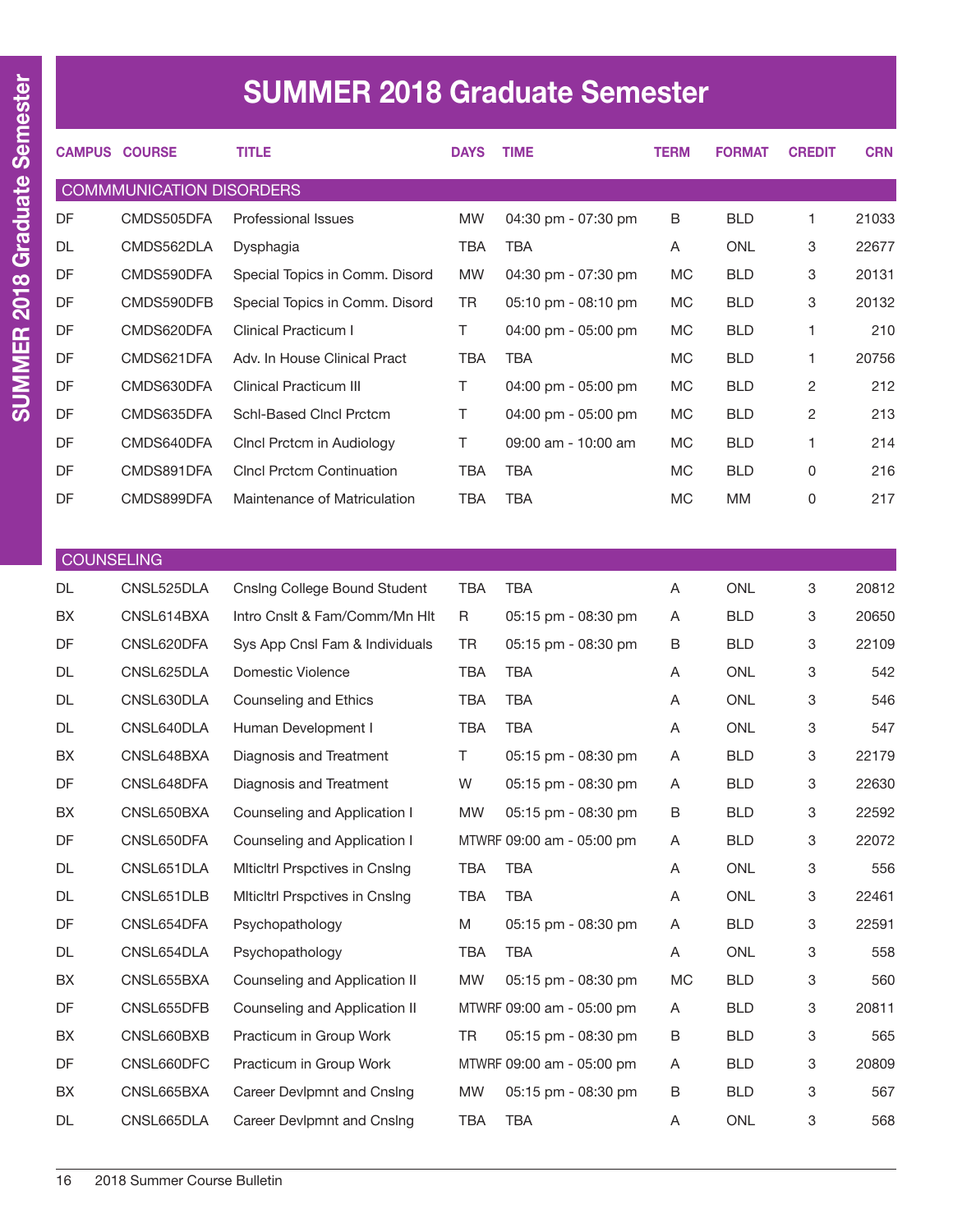|                  | <b>CAMPUS COURSE</b>   | <b>TITLE</b>                        | <b>DAYS</b> | <b>TIME</b>         | <b>TERM</b> | <b>FORMAT</b> | <b>CREDIT</b> | <b>CRN</b> |
|------------------|------------------------|-------------------------------------|-------------|---------------------|-------------|---------------|---------------|------------|
| DF               | CNSL667DFA             | Assessment in Counseling            | <b>TR</b>   | 05:15 pm - 08:30 pm | B           | <b>BLD</b>    | 3             | 569        |
| DL               | CNSL673DLA             | Research Methodology                | <b>TBA</b>  | <b>TBA</b>          | Α           | <b>ONL</b>    | 3             | 20673      |
| BX               | CNSL678BXA             | Aspcts Alchism & Sbstnc Abuse       | <b>MW</b>   | 05:15 pm - 08:30 pm | B           | <b>BLD</b>    | 3             | 21933      |
| DF               | CNSL678DFA             | Aspcts Alchism & Sbstnc Abuse       | TR          | 05:15 pm - 08:30 pm | МC          | <b>BLD</b>    | 3             | 21714      |
| DF               | CNSL899DFA             | Maintenance of Matriculation        | <b>TBA</b>  | <b>TBA</b>          | Α           | <b>MM</b>     | 0             | 575        |
|                  |                        |                                     |             |                     |             |               |               |            |
|                  | <b>CYBERSECURITY</b>   |                                     |             |                     |             |               |               |            |
| DL               | IASP510DLA             | Social Implication of Info Sec      | <b>TBA</b>  | <b>TBA</b>          | A           | <b>ONL</b>    | 3             | 22652      |
| DL               | IASP590DLA             | Adv Top in Security Practices       | <b>TBA</b>  | <b>TBA</b>          | A           | <b>ONL</b>    | 3             | 22191      |
| DF               | IASP595DFA             | Special Topics: Info Security       | W           | 06:00 pm - 09:20 pm | A           | <b>BLD</b>    | 3             | 20951      |
| BX               | IASP600BXA             | Master's Project                    | R           | 06:00 pm - 09:20 pm | A           | <b>BLD</b>    | 3             | 21302      |
|                  |                        |                                     |             |                     |             |               |               |            |
|                  | EDUCATIONAL LEADERSHIP |                                     |             |                     |             |               |               |            |
| DL               | EDSA520DLA             | Cur Teach: Theory to Practice       | <b>TBA</b>  | <b>TBA</b>          | Α           | <b>ONL</b>    | 3             | 22310      |
| DL               | EDSA535DLA             | Family & Comm Engagement            | <b>TBA</b>  | <b>TBA</b>          | Α           | <b>ONL</b>    | 3             | 22814      |
| DL               | EDSA540DLA             | Leadership in Inst Supervision      | <b>TBA</b>  | <b>TBA</b>          | Α           | <b>ONL</b>    | 3             | 21043      |
| DL               | EDSA551DLA             | Org Dyn&Culture of School Sys       | <b>TBA</b>  | <b>TBA</b>          | Α           | <b>ONL</b>    | 3             | 22813      |
| C <sub>1</sub>   | EDSA555C1A             | Ed Finance & Management             | S           | 09:00 am - 12:45 pm | Α           | <b>BLD</b>    | 3             | 22783      |
| <b>CMV</b>       | EDSA555CMV             | Ed Finance & Management             | S           | 09:00 am - 12:45 pm | Α           | <b>BLD</b>    | 3             | 22781      |
| DL               | EDSA555DLA             | Ed Finance & Management             | <b>TBA</b>  | <b>TBA</b>          | Α           | <b>ONL</b>    | 3             | 22815      |
| DL               | EDSA560DLA             | Legal Aspects Admin of Schools      | <b>TBA</b>  | <b>TBA</b>          | Α           | <b>ONL</b>    | 3             | 22816      |
| DL               | EDSA580DLA             | Clinic for Schl & Dist Admn         | <b>TBA</b>  | <b>TBA</b>          | Α           | <b>ONL</b>    | 3             | 22780      |
| DF               | EDSA592DFB             | Administrative Internship II        | <b>TBA</b>  | <b>TBA</b>          | Α           | <b>BLD</b>    | 3             | 22760      |
| C <sub>1</sub>   | EDSA597DLA             | Gov & Policy Issues Ed Admin        | <b>TBA</b>  | <b>TBA</b>          | Α           | <b>ONL</b>    | 3             | 22583      |
| C <sub>1</sub>   | EDSA598C1A             | Human Capital in Ed Admin           | TBA         | <b>TBA</b>          | Α           | ONL           | 3             | 22784      |
| <b>CMV</b>       | EDSA598CMV             | Human Capital in Ed Admin           | TBA         | <b>TBA</b>          | Α           | ONL           | 3             | 22782      |
|                  |                        |                                     |             |                     |             |               |               |            |
| <b>EDUCATION</b> |                        |                                     |             |                     |             |               |               |            |
| DF               | EDUC500DFB             | <b>Edu Fnd Diverse Perspectives</b> | <b>MW</b>   | 05:15 pm - 08:45 pm | B           | <b>BLD</b>    | 3             | 22656      |
| DF               | EDUC500DFC             | <b>Edu Fnd Diverse Perspectives</b> | TR          | 05:15 pm - 08:45 pm | B           | <b>BLD</b>    | 3             | 22779      |
| DL               | EDUC500DLA             | <b>Edu Fnd Diverse Perspectives</b> | TBA         | <b>TBA</b>          | A           | <b>ONL</b>    | 3             | 21314      |
| DF               | EDUC502DFA             | Fndtns Educ Sdnts w/Dsblts          | <b>MW</b>   | 05:15 pm - 08:45 pm | B           | <b>BLD</b>    | 3             | 22654      |
| DF               | EDUC502DFB             | Fndtns Educ Sdnts w/Dsblts          | TR          | 05:15 pm - 08:45 pm | MC          | <b>BLD</b>    | 3             | 22655      |
| DL               | EDUC502DLA             | Fndtns Educ Sdnts w/Dsblts          | TBA         | <b>TBA</b>          | Α           | <b>ONL</b>    | 3             | 854        |
| DL               | EDUC502DLB             | Fndtns Educ Sdnts w/Dsblts          | TBA         | <b>TBA</b>          | Α           | ONL           | 3             | 22362      |
| DL               | EDUC505DLA             | Tchng English as 2nd Lang           | TBA         | <b>TBA</b>          | Α           | ONL           | 3             | 20291      |
| BX               | EDUC506BXA             | Ed Evl/Assmt ECIdhd-Adol&Dsabl      | <b>MW</b>   | 05:15 pm - 08:30 pm | В           | <b>BLD</b>    | 3             | 22320      |

SUMMER 2018 Graduate Semester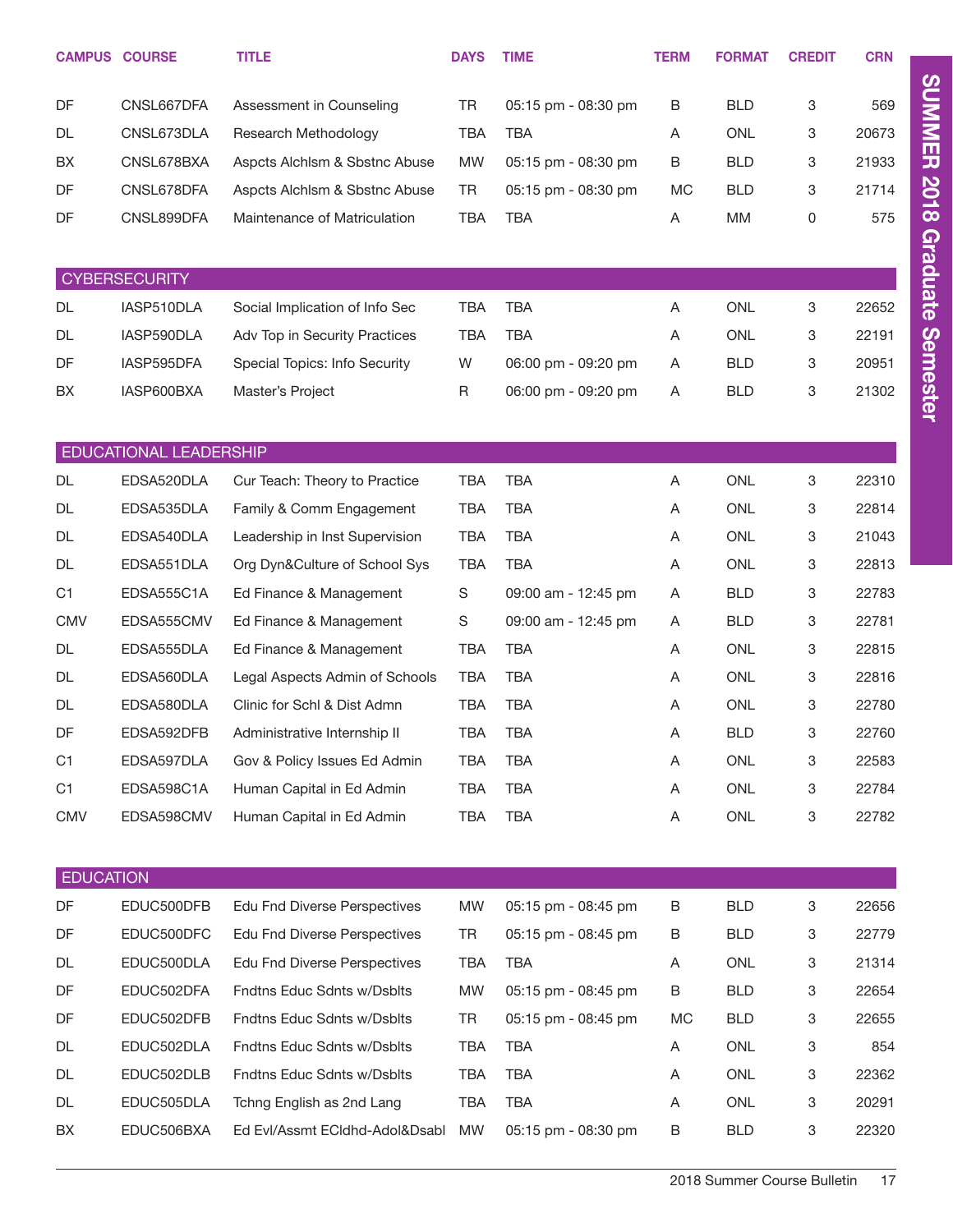|           | <b>CAMPUS COURSE</b>      | <b>TITLE</b>                         | <b>DAYS</b> | <b>TIME</b>         | <b>TERM</b> | <b>FORMAT</b> | <b>CREDIT</b> | <b>CRN</b> |
|-----------|---------------------------|--------------------------------------|-------------|---------------------|-------------|---------------|---------------|------------|
|           |                           |                                      |             |                     |             |               |               |            |
|           | <b>EDUCATION</b> (cont.)  |                                      |             |                     |             |               |               |            |
| DF        | EDUC506DFA                | Ed Evl/Assmt ECldhd-Adol&Dsabl TR    |             | 05:15 pm - 08:30 pm | B           | <b>BLD</b>    | 3             | 21707      |
| <b>DL</b> | EDUC506DLA                | Ed Evl/Assmt ECldhd-Adol&Dsabl       | <b>TBA</b>  | <b>TBA</b>          | Α           | <b>ONL</b>    | 3             | 876        |
| <b>DL</b> | EDUC506DLB                | Ed Evl/Assmt ECIdhd-Adol&Dsabl       | TBA         | <b>TBA</b>          | Α           | <b>ONL</b>    | 3             | 21160      |
| <b>DL</b> | EDUC507DLA                | Aprchs Lit: EChldhd-Adolescenc       | TBA         | <b>TBA</b>          | Α           | <b>ONL</b>    | 3             | 882        |
| DF        | EDUC511ADFA               | Methods & Materials Adolesence       | TR.         | 05:15 pm - 08:45 pm | B           | <b>BLD</b>    | 3             | 22657      |
| DL        | EDUC513DLA                | Intr Erl Chid Ed:Fndtn/Meth/Mt       | <b>TBA</b>  | <b>TBA</b>          | Α           | <b>ONL</b>    | 3             | 22811      |
| DL        | EDUC514DLA                | Wrk w/Prnts/Famls Erl Chld-Chl       | <b>TBA</b>  | <b>TBA</b>          | Α           | <b>ONL</b>    | 3             | 21060      |
| <b>DL</b> | EDUC514DLB                | Wrk w/Prnts/Famls Erl Chld-Chl       | <b>TBA</b>  | <b>TBA</b>          | Α           | <b>ONL</b>    | 3             | 21555      |
| <b>DL</b> | EDUC518DLA                | Mthds & Mtrls in Mid Chldhd Ed       | <b>TBA</b>  | <b>TBA</b>          | A           | <b>ONL</b>    | 3             | 21064      |
| <b>DL</b> | EDUC519DLA                | Bhy Mgmt App Stds Spc Nds BCBA       | <b>TBA</b>  | <b>TBA</b>          | Α           | <b>ONL</b>    | 3             | 22817      |
| DL        | EDUC531DLA                | Tchng Stdnts with Dsblts B-6         | <b>TBA</b>  | <b>TBA</b>          | Α           | <b>ONL</b>    | 3             | 21338      |
| DL        | EDUC531DLB                | Tchng Stdnts with Dsblts B-6         | <b>TBA</b>  | <b>TBA</b>          | Α           | <b>ONL</b>    | 3             | 22672      |
| DF        | EDUC546DFB                | Educ Assesmnt SWD                    | <b>MW</b>   | 05:15 pm - 08:30 pm | B           | <b>BLD</b>    | 3             | 21916      |
| DL        | EDUC546DLA                | Educ Assesmnt SWD                    | <b>TBA</b>  | <b>TBA</b>          | Α           | <b>ONL</b>    | 3             | 21692      |
| DL        | EDUC548DLA                | Prin/Strat Clsrm Mgt for SWD         | <b>TBA</b>  | <b>TBA</b>          | Α           | <b>ONL</b>    | 3             | 21698      |
| DL        | EDUC548DLB                | Prin/Strat Clsrm Mgt for SWD         | <b>TBA</b>  | <b>TBA</b>          | Α           | <b>ONL</b>    | 3             | 22661      |
| DL        | EDUC551DLA                | Lang Arts Cldhd/ ECldhd Educ         | <b>TBA</b>  | <b>TBA</b>          | A           | <b>ONL</b>    | 3             | 21346      |
| DL        | EDUC551DLB                | Lang Arts Cldhd/ ECldhd Educ         | <b>TBA</b>  | <b>TBA</b>          | Α           | <b>ONL</b>    | 3             | 22364      |
| DL        | EDUC552DLA                | Soc Studies Cldhd/ECldhd Edu         | <b>TBA</b>  | <b>TBA</b>          | Α           | <b>ONL</b>    | 3             | 21350      |
| DL        | EDUC552DLB                | Soc Studies Cldhd/ECldhd Edu         | <b>TBA</b>  | <b>TBA</b>          | Α           | <b>ONL</b>    | 3             | 22698      |
| DL        | EDUC553DLA                | Math Cldhd/ECldhd Educ               | <b>TBA</b>  | <b>TBA</b>          | Α           | <b>ONL</b>    | 3             | 21353      |
| DL        | EDUC553DLB                | Math Cldhd/ECldhd Educ               | <b>TBA</b>  | <b>TBA</b>          | Α           | <b>ONL</b>    | 3             | 22670      |
| DL        | EDUC554DLA                | Science Cldhd/ECldhd Educ            | TBA         | <b>TBA</b>          | Α           | <b>ONL</b>    | 3             | 21356      |
| DL        | EDUC554DLB                | Science Cldhd/ECldhd Educ            | TBA         | <b>TBA</b>          | Α           | ONL           | 3             | 22671      |
| DL        | EDUC590DLA                | <b>Teach Writing/Writing Process</b> | <b>TBA</b>  | <b>TBA</b>          | Α           | ONL           | 3             | 21066      |
| DF        | EDUC605DFA                | Assess/Crct Lit Prb EChld/Chl        | TR          | 01:00 pm - 04:15 pm | <b>MC</b>   | <b>BLD</b>    | 3             | 22002      |
| DF        | EDUC643DFA                | Read/Write Cntnt Area Grd 5-12       | F           | 08:30 am - 04:30 pm | B           | <b>BLD</b>    | 3             | 22812      |
| DF        | EDUC713DFA                | Seminar in Teaching                  | W           | 05:15 pm - 08:45 pm | A           | <b>BLD</b>    | 3             | 22663      |
|           |                           |                                      |             |                     |             |               |               |            |
|           | <b>ENGLISH LITERATURE</b> |                                      |             |                     |             |               |               |            |

| LINULIOIT LITLIMIUIL |            |                                         |     |     |   |     |               |       |  |
|----------------------|------------|-----------------------------------------|-----|-----|---|-----|---------------|-------|--|
| <b>DL</b>            | ENGL510DLA | Theory/Pract Expository Wrtng           | TBA | TBA |   | ONL |               | 22797 |  |
| <b>DL</b>            |            | ENGL515DLA Special Topics In Literature | TBA | TBA | A | ONL | $\mathcal{S}$ | 22798 |  |
| DL                   | ENGL540DLA | Topics in British Literature            | TBA | TBA | A | ONI |               | 22804 |  |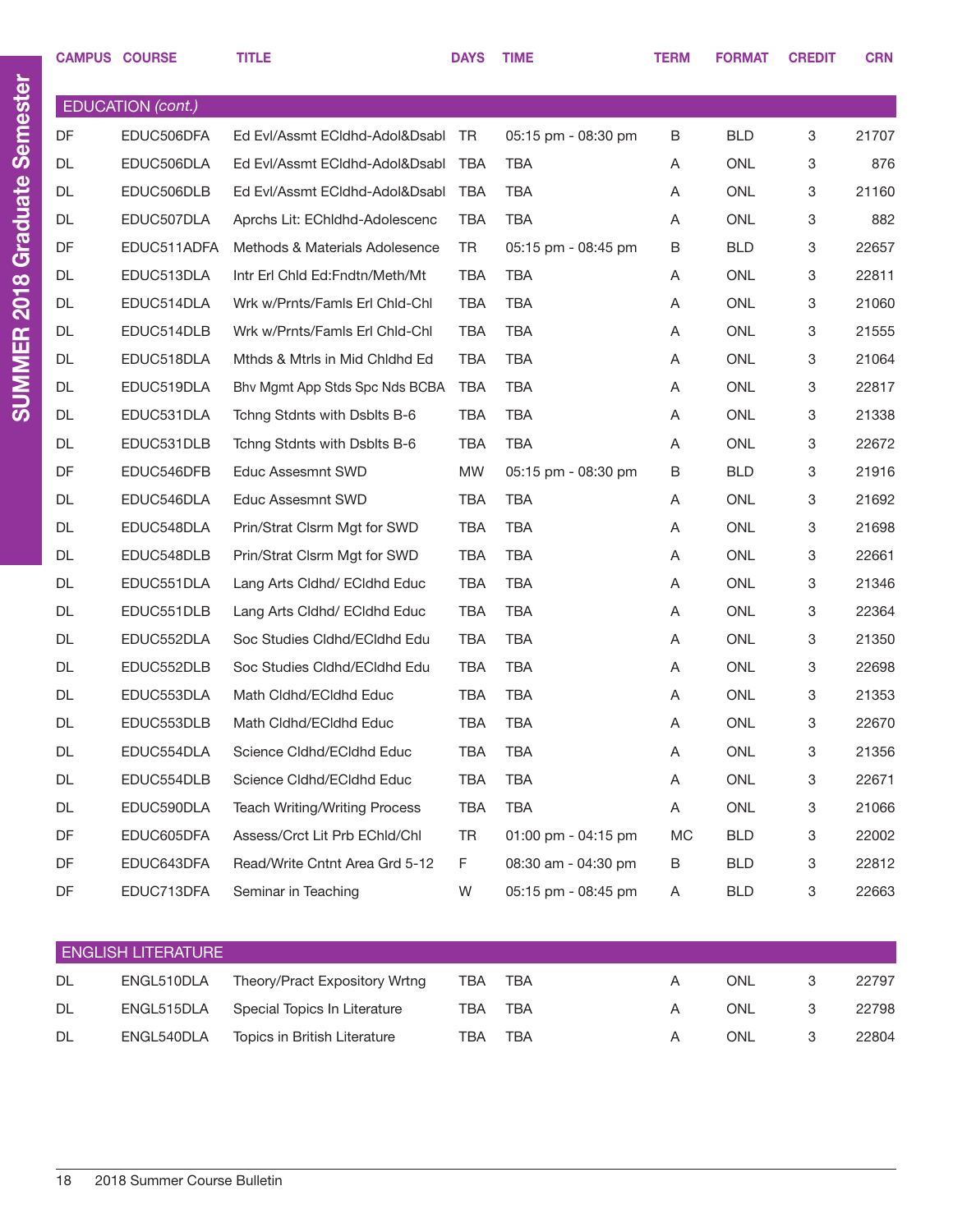|                | <b>CAMPUS COURSE</b> | <b>TITLE</b>                   | <b>DAYS</b> | <b>TIME</b>         | <b>TERM</b> | <b>FORMAT</b> | <b>CREDIT</b>             | <b>CRN</b> |
|----------------|----------------------|--------------------------------|-------------|---------------------|-------------|---------------|---------------------------|------------|
| <b>NURSING</b> |                      |                                |             |                     |             |               |                           |            |
| DL             | NURS503DLA           | <b>Health Policy</b>           | <b>TBA</b>  | <b>TBA</b>          | Α           | <b>ONL</b>    | 3                         | 22793      |
| DF             | NURS899DFA           | Maintenance of Matriculation   | <b>TBA</b>  | <b>TBA</b>          | Α           | <b>MM</b>     | 0                         | 227        |
|                |                      |                                |             |                     |             |               |                           |            |
|                | PHYSICIAN ASSISTANT  |                                |             |                     |             |               |                           |            |
| DF             | PHAS500ADFA          | Gross Anatomy with Cadaver Lab | - F         | 08:30 am - 11:30 am | Α           | <b>BLD</b>    | 1                         | 22733      |
| DF             | PHAS500ADFB          | Gross Anatomy with Cadaver Lab | F           | 12:00 pm - 03:00 pm | Α           | <b>BLD</b>    | 1                         | 22734      |
| DF             | PHAS500DFA           | Gross Anatomy with Cadaver I   | M           | 08:30 am - 12:30 pm | Α           | <b>BLD</b>    | 2                         | 22731      |
| DF             | PHAS500DFB           | Gross Anatomy with Cadaver I   | M           | 08:30 am - 12:30 pm | Α           | <b>BLD</b>    | 2                         | 22732      |
| BX             | PHAS502BXA           | Pathophysiology                | Τ           | 10:30 am - 01:30 pm | Α           | <b>BLD</b>    | 3                         | 278        |
| BX             | PHAS503BXA           | <b>Fndmntls Cincl Med I</b>    | R           | 09:00 am - 04:00 pm | Α           | <b>BLD</b>    | 2                         | 279        |
| DF             | PHAS513DFA           | Physcn Asstnt Smnr             | M           | 01:30 pm - 04:30 pm | Α           | <b>BLD</b>    | 2                         | 22692      |
| DF             | PHAS513DFB           | Physcn Asstnt Smnr             | M           | 01:30 pm - 04:30 pm | Α           | <b>BLD</b>    | 2                         | 22693      |
| BX             | PHAS612BXA           | Clinical Clerkship I           | <b>TBA</b>  | TBA                 | Α           | <b>BLD</b>    | 4                         | 22067      |
| BX             | PHAS612BXB           | Clinical Clerkship I           | <b>TBA</b>  | <b>TBA</b>          | Α           | <b>BLD</b>    | 4                         | 22271      |
| BX             | PHAS612BXC           | Clinical Clerkship I           | <b>TBA</b>  | <b>TBA</b>          | Α           | <b>BLD</b>    | 4                         | 22274      |
| BX             | PHAS613BXA           | Clinical Clerkship II          | <b>TBA</b>  | <b>TBA</b>          | Α           | <b>BLD</b>    | 4                         | 22068      |
| BX             | PHAS613BXB           | Clinical Clerkship II          | <b>TBA</b>  | <b>TBA</b>          | Α           | <b>BLD</b>    | 4                         | 22272      |
| BX             | PHAS613BXC           | Clinical Clerkship II          | <b>TBA</b>  | <b>TBA</b>          | Α           | <b>BLD</b>    | 4                         | 22275      |
| BX             | PHAS614BXA           | Clinical Clerkship III         | <b>TBA</b>  | <b>TBA</b>          | Α           | <b>BLD</b>    | 2                         | 22069      |
| BX             | PHAS614BXB           | Clinical Clerkship III         | <b>TBA</b>  | <b>TBA</b>          | Α           | <b>BLD</b>    | 2                         | 22273      |
| BX             | PHAS614BXC           | Clinical Clerkship III         | <b>TBA</b>  | <b>TBA</b>          | Α           | <b>BLD</b>    | 2                         | 22276      |
| BX             | PHAS700BXA           | Smnr in Cmnty Hith Rsrch       | TR          | 10:00 am - 01:00 pm | B           | <b>BLD</b>    | $\ensuremath{\mathsf{3}}$ | 289        |
| BX             | PHAS700BXB           | Smnr in Cmnty Hith Rsrch       | <b>TR</b>   | 02:00 pm - 05:00 pm | B           | <b>BLD</b>    | 3                         | 21873      |
| BX             | PHAS701BXA           | Epidemiological Methods        | <b>MW</b>   | 10:00 am - 01:00 pm | B           | <b>BLD</b>    | 3                         | 291        |
| BX             | PHAS701BXB           | Epidemiological Methods        | <b>MW</b>   | 02:00 pm - 05:00 pm | B           | <b>BLD</b>    | 3                         | 292        |
| BX             | PHAS702BXA           | Master's Project Seminar       | <b>MW</b>   | 10:00 am - 02:00 pm | МC          | <b>BLD</b>    | 6                         | 293        |
| BX             | PHAS702BXB           | Master's Project Seminar       | TR          | 10:00 am - 02:00 pm | MC          | <b>BLD</b>    | 6                         | 21879      |
| BX             | PHAS890BXA           | Capstone Continuation          | <b>TBA</b>  | TBA                 | Α           | <b>BLD</b>    | 0                         | 295        |
| BX             | PHAS899BXA           | Maintenance of Matriculation   | <b>TBA</b>  | <b>TBA</b>          | A           | MM            | 0                         | 296        |
|                |                      |                                |             |                     |             |               |                           |            |
|                | <b>PSYCHOLOGY</b>    |                                |             |                     |             |               |                           |            |
| DL             | PSYN602DLA           | Devlpmnt Across the Lifespan   | <b>TBA</b>  | <b>TBA</b>          | Α           | <b>ONL</b>    | 3                         | 20637      |
| BX             | PSYN614BXA           | Intro Cnslt & Fam/Comm/Mn Hlt  | R           | 05:15 pm - 08:30 pm | Α           | <b>BLD</b>    | 3                         | 20651      |
| DL             | PSYN625DLA           | Domestic Violence: Fmly Trtmnt | TBA         | <b>TBA</b>          | Α           | ONL           | 3                         | 543        |
| DF             | PSYN630DF5           | Practicum I                    | TBA         | TBA                 | Α           | <b>BLD</b>    | 3                         | 22505      |
| BX             | PSYN642BXB           | Practicum III - MFT            | M           | 05:15 pm - 08:30 pm | A           | <b>BLD</b>    | 3                         | 22111      |

SUMMER 2018 Graduate Semester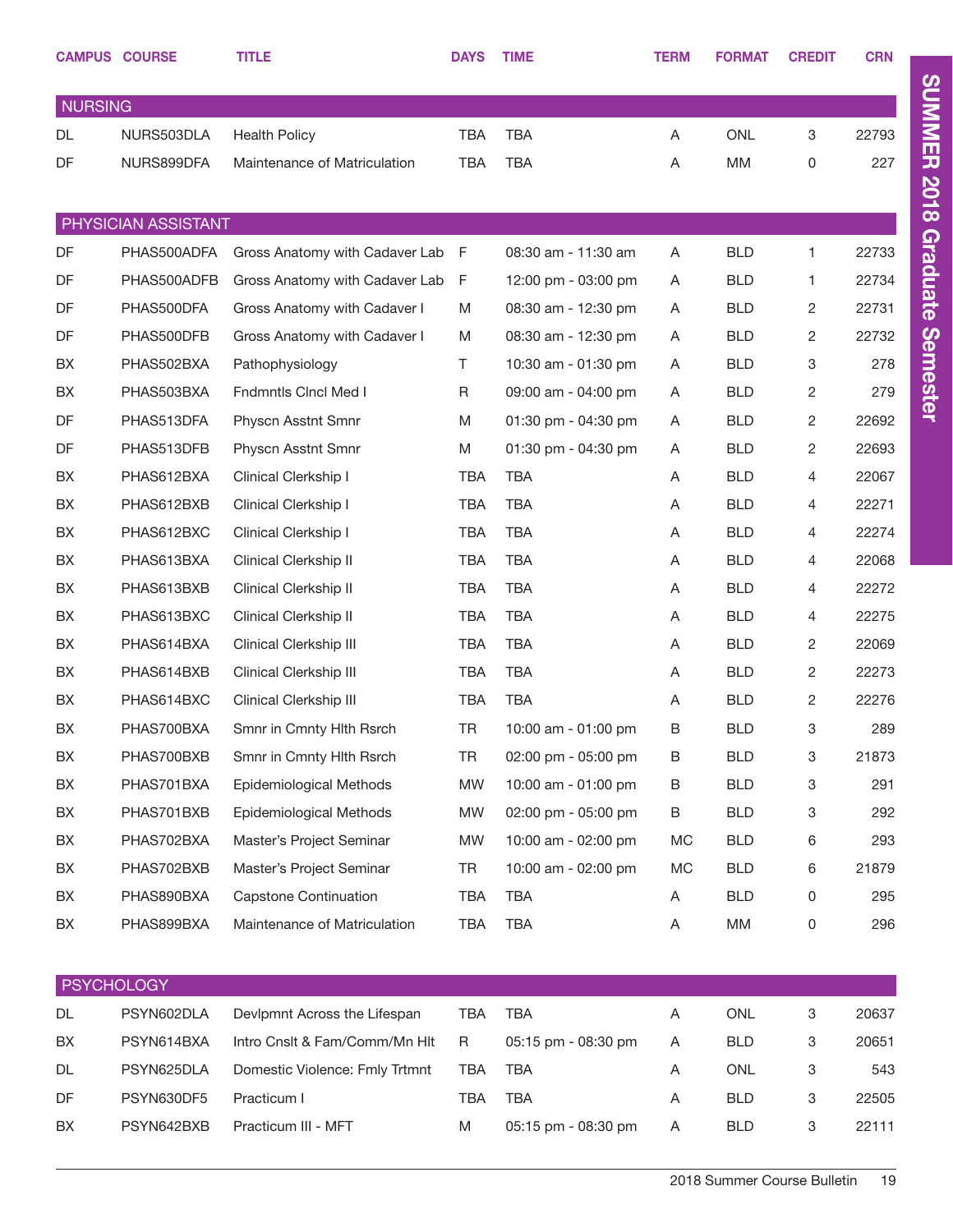|           | <b>CAMPUS COURSE</b>     | <b>TITLE</b>                     | <b>DAYS</b> | <b>TIME</b>               | <b>TERM</b> | <b>FORMAT</b> | <b>CREDIT</b> | <b>CRN</b> |
|-----------|--------------------------|----------------------------------|-------------|---------------------------|-------------|---------------|---------------|------------|
|           | PSYCHOLOGY (cont.)       |                                  |             |                           |             |               |               |            |
| DF        | PSYN642DFA               | Practicum III - MFT              | $\top$      | 05:15 pm - 08:30 pm       | Α           | <b>BLD</b>    | 3             | 20590      |
| DF        | PSYN644DFA               | <b>Group Experience</b>          |             | MTWRF 09:00 am - 05:00 pm | Α           | <b>BLD</b>    | 3             | 22676      |
| DF        | PSYN654DFA               | Psychopathology                  | M           | 05:15 pm - 08:30 pm       | Α           | <b>BLD</b>    | 3             | 22590      |
| <b>DL</b> | PSYN654DLA               | Psychopathology                  | <b>TBA</b>  | <b>TBA</b>                | A           | <b>ONL</b>    | 3             | 559        |
| <b>DL</b> | PSYN665DLA               | Professional Issues and Ethics   | <b>TBA</b>  | <b>TBA</b>                | A           | <b>ONL</b>    | 3             | 20640      |
| DF        | PSYN709DF5               | Master Thesis Supervision        | <b>TBA</b>  | <b>TBA</b>                | A           | <b>BLD</b>    | 6             | 22413      |
| DF        | PSYN709DF6               | Master Thesis Supervision        | <b>TBA</b>  | <b>TBA</b>                | Α           | <b>BLD</b>    | 6             | 22457      |
| DF        | PSYN709DFA               | <b>Master Thesis Supervision</b> | <b>TBA</b>  | <b>TBA</b>                | A           | <b>BLD</b>    | 6             | 22078      |
| DF        | PSYN710DF4               | <b>Clinical Research Project</b> | <b>TBA</b>  | <b>TBA</b>                | A           | <b>BLD</b>    | 3             | 20848      |
| DF        | PSYN890DFA               | <b>Capstone Continuation</b>     | <b>TBA</b>  | <b>TBA</b>                | A           | <b>BLD</b>    | 0             | 579        |
| DF        | PSYN899DFA               | Maintenance of Matriculation     | <b>TBA</b>  | <b>TBA</b>                | A           | <b>MM</b>     | 0             | 580        |
|           |                          |                                  |             |                           |             |               |               |            |
|           | <b>SCHOOL PSYCHOLOGY</b> |                                  |             |                           |             |               |               |            |
| DF        | SCPY657DFA               | Grp Cnslng in Multicltrl         | <b>MW</b>   | 05:15 pm - 08:30 pm       | B           | <b>BLD</b>    | 3             | 22290      |
| DF        | SCPY658DFA               | Indvdl Cnslng in Multicltrl      | <b>MW</b>   | 03:30 pm - 06:45 pm       | B           | <b>BLD</b>    | 3             | 581        |
| DF        | SCPY658DFB               | Indvdl Cnslng in Multicltrl      | <b>MW</b>   | 06:45 pm - 10:00 pm       | B           | <b>BLD</b>    | 3             | 22631      |
| DF        | SCPY703DFB               | Rmdtn of Lrning Prblms           | <b>MW</b>   | 05:15 pm - 08:30 pm       | <b>MC</b>   | <b>BLD</b>    | 3             | 22205      |
| DF        | SCPY724DFA               | Assng the Bilingual Child        | R           | 05:00 pm - 08:50 pm       | Α           | <b>BLD</b>    | 3             | 22110      |
| DF        | SCPY890DFA               | <b>Capstone Continuation</b>     | <b>TBA</b>  | <b>TBA</b>                | A           | <b>BLD</b>    | 0             | 588        |
| DF        | SCPY899DFA               | Maintenance of Matriculation     | <b>TBA</b>  | <b>TBA</b>                | A           | <b>MM</b>     | 0             | 589        |
|           |                          |                                  |             |                           |             |               |               |            |

■

SUMMER 2018 Graduate Semester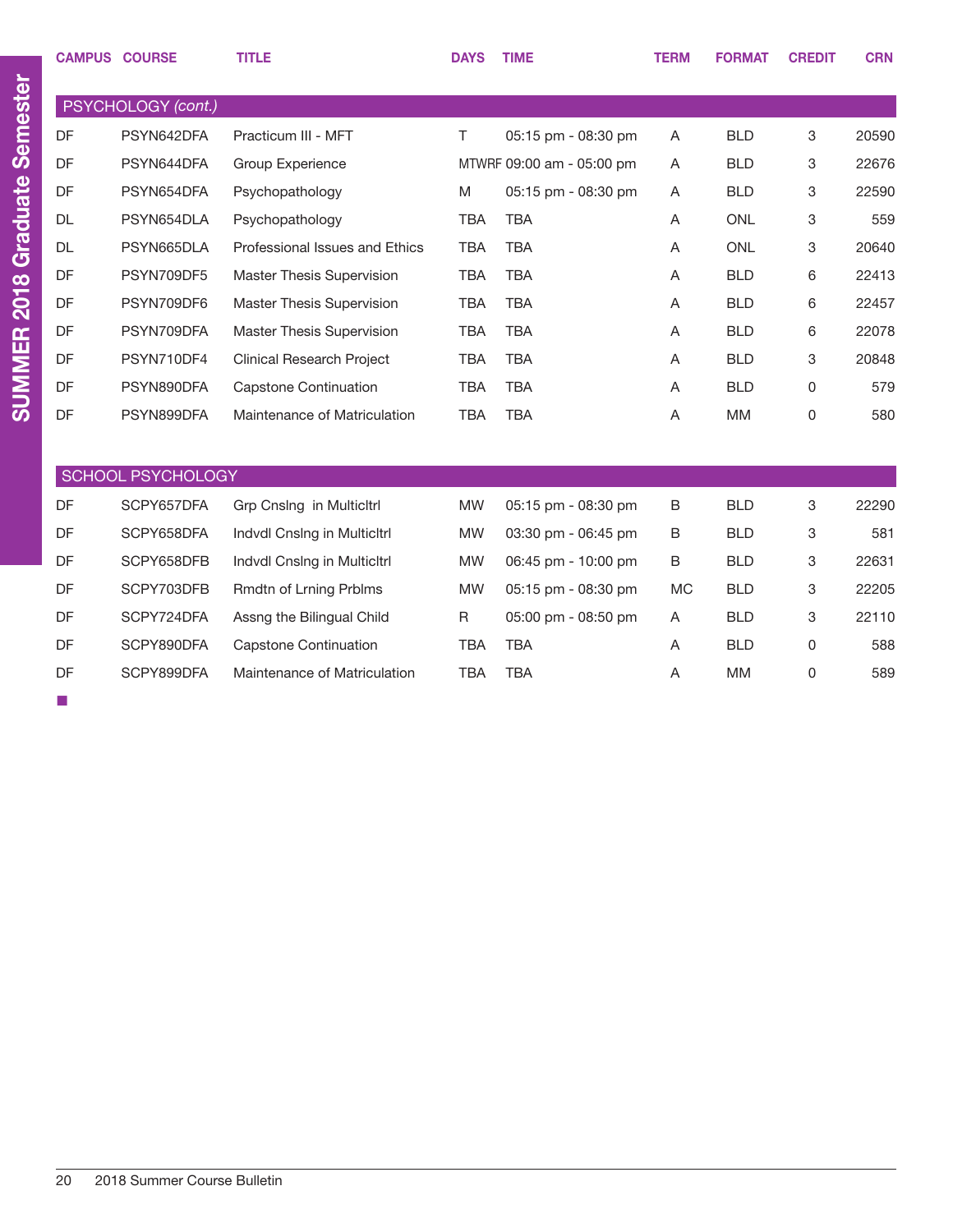# SUMMER 2018 Undergraduate Semester

|                   | <b>CAMPUS COURSE</b>      | <b>TITLE</b>                       | <b>DAYS</b> | <b>TIME</b>         | <b>TERM</b> | <b>FORMAT</b> | <b>CREDIT</b> | <b>CRN</b> |
|-------------------|---------------------------|------------------------------------|-------------|---------------------|-------------|---------------|---------------|------------|
| <b>ACCOUNTING</b> |                           |                                    |             |                     |             |               |               |            |
| DF                | ACCT120DFA                | Intro to Financial Accounting      | <b>TR</b>   | 06:15 pm - 10:00 pm | B           | <b>BLD</b>    | 3             | 21927      |
| DF                | ACCT121DFA                | Intro to Management Accounting     | <b>TR</b>   | 06:15 pm - 10:00 pm | <b>MC</b>   | <b>BLD</b>    | 3             | 21928      |
|                   | AMERCIAN SIGN LANGUAGE    |                                    |             |                     |             |               |               |            |
| DF                | AMSL115DFA                | Intro American Sign Language       | <b>MW</b>   | 06:00 pm - 09:20 pm | B           | <b>BLD</b>    | 3             | 21670      |
| ART               |                           |                                    |             |                     |             |               |               |            |
| <b>DL</b>         | ARTT107DLA                | Art and Culture                    | <b>TBA</b>  | <b>TBA</b>          | Α           | <b>ONL</b>    | 3             | 593        |
| DL                | ARTT107DLB                | Art and Culture                    | <b>TBA</b>  | <b>TBA</b>          | A           | <b>ONL</b>    | 3             | 594        |
| DF                | ARTT144DFB                | <b>Understanding Movies</b>        | Τ           | 12:30 pm - 03:50 pm | Α           | <b>BLD</b>    | 3             | 21545      |
| MT                | ARTT144MTA                | <b>Understanding Movies</b>        | W           | 06:00 pm - 09:20 pm | Α           | <b>BLD</b>    | 3             | 21749      |
|                   | <b>BEHAVIORAL SCIENCE</b> |                                    |             |                     |             |               |               |            |
| DL                | BHSC201DLA                | Introduction to Social Work        | <b>TBA</b>  | <b>TBA</b>          | A           | <b>ONL</b>    | 3             | 22806      |
| BX                | BHSC202BXA                | Ethics & the Family                | TR          | 06:00 pm - 09:20 pm | <b>MC</b>   | <b>BLD</b>    | 3             | 649        |
| BX                | BHSC226BXC                | <b>Computers Soc/Behv Sciences</b> | <b>TR</b>   | 06:00 pm - 09:20 pm | B           | <b>BLD</b>    | 3             | 652        |
| DF                | BHSC226DFA                | <b>Computers Soc/Behv Sciences</b> | <b>MW</b>   | 06:00 pm - 09:20 pm | B           | <b>BLD</b>    | 3             | 22588      |
| DL                | BHSC226DLA                | <b>Computers Soc/Behv Sciences</b> | <b>TBA</b>  | <b>TBA</b>          | Α           | <b>ONL</b>    | 3             | 661        |
| BX                | BHSC244BXA                | Social Psychology                  | <b>TR</b>   | 06:00 pm - 09:20 pm | B           | <b>BLD</b>    | 3             | 670        |
| DL                | BHSC244DLA                | Social Psychology                  | <b>TBA</b>  | <b>TBA</b>          | A           | <b>ONL</b>    | 3             | 20991      |
| BX                | BHSC262BXA                | Alcohol, Drugs & Behavior          | <b>TR</b>   | 09:00 am - 12:20 pm | В           | <b>BLD</b>    | 3             | 393        |
| DL                | BHSC262DLA                | Alcohol, Drugs & Behavior          | <b>TBA</b>  | <b>TBA</b>          | Α           | <b>ONL</b>    | 3             | 397        |
| DL                | BHSC295DLC                | Contemporary Issues                | <b>TBA</b>  | <b>TBA</b>          | A           | ONL           | 3             | 22074      |
| DL                | BHSC348DLA                | Methodology Soc/Beh Sciences       | TBA         | <b>TBA</b>          | Α           | ONL           | 3             | 704        |
| BX                | BHSC370BXB                | <b>Stats Socl/Behv Sciences</b>    | TR          | 06:00 pm - 08:00 pm | A           | <b>BLD</b>    | 3             | 713        |
| DL                | BHSC370DLA                | Stats Socl/Behv Sciences           | <b>TBA</b>  | <b>TBA</b>          | A           | ONL           | 3             | 722        |
| BX                | BHSC426BXA                | <b>Classics Soc/Beh Sciences</b>   | <b>MW</b>   | 06:00 pm - 09:20 pm | B           | <b>BLD</b>    | 3             | 733        |
| DL                | BHSC426DLA                | <b>Classics Soc/Beh Sciences</b>   | <b>TBA</b>  | TBA                 | Α           | ONL           | 3             | 742        |

| <b>BIOLOGY</b> |            |                               |     |                     |     |            |  |     |  |
|----------------|------------|-------------------------------|-----|---------------------|-----|------------|--|-----|--|
| BX             | BIOL110BXA | Introduction to Human Biology | MW  | 06:00 pm - 09:20 pm | MC. | <b>BLD</b> |  | 231 |  |
| <b>DL</b>      | BIOL110DLA | Introduction to Human Biology | TBA | TBA                 |     | <b>ONL</b> |  | 235 |  |
| <b>DL</b>      | BIOL117DLA | Nutrition                     | TBA | <b>TBA</b>          |     | ONL        |  | 247 |  |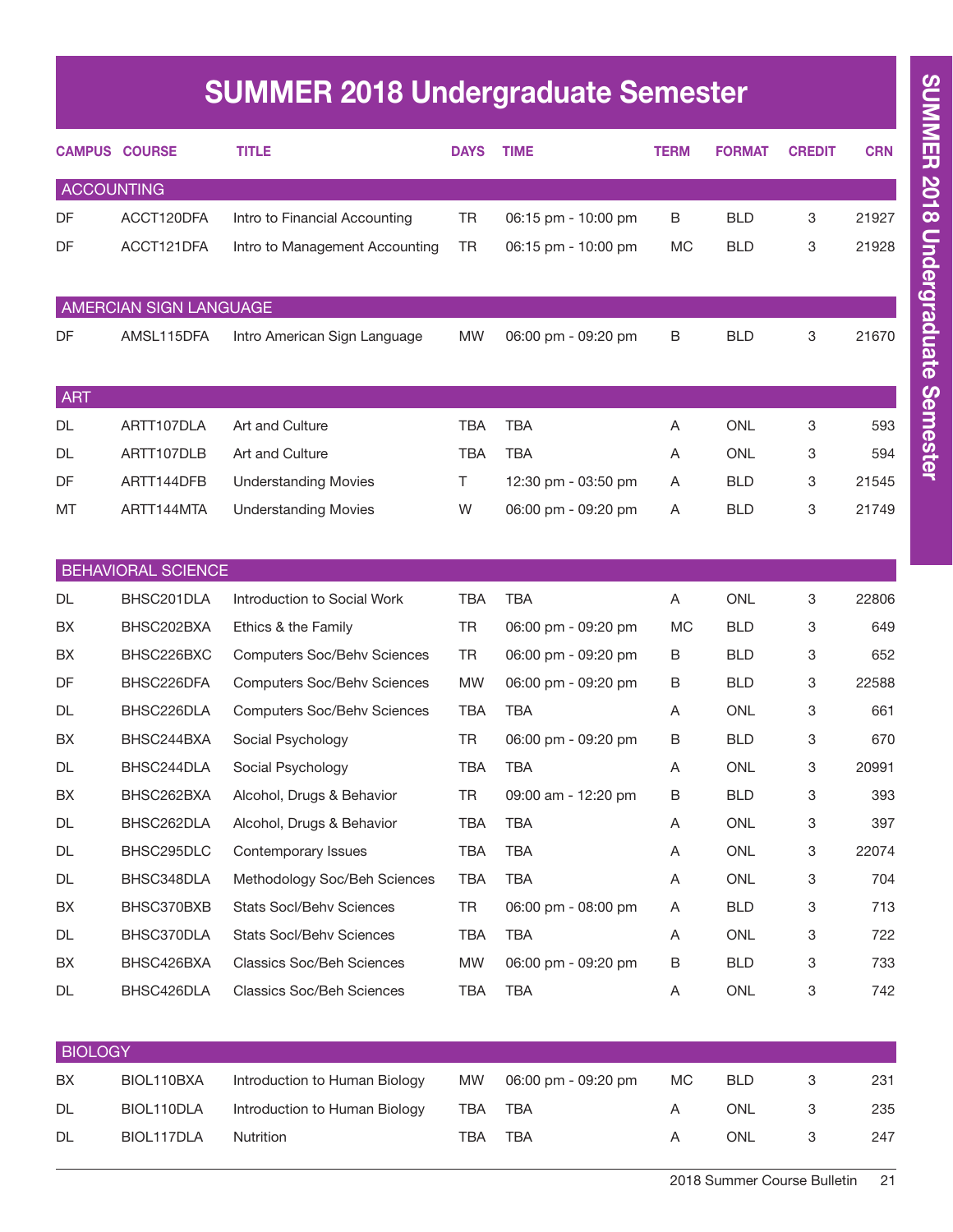|                  | <b>CAMPUS COURSE</b>        | <b>TITLE</b>                        | <b>DAYS</b> | <b>TIME</b>         | <b>TERM</b> | <b>FORMAT</b> | <b>CREDIT</b> | <b>CRN</b> |
|------------------|-----------------------------|-------------------------------------|-------------|---------------------|-------------|---------------|---------------|------------|
|                  |                             |                                     |             |                     |             |               |               |            |
|                  | <b>BIOLOGY</b> (cont.)      |                                     |             |                     |             |               |               |            |
| DF               | BIOL130ADFB                 | Hum Anatomy & Physio I Lab          | S           | 02:00 pm - 05:20 pm | A           | <b>BLD</b>    | 1             | 21421      |
| DF               | BIOL130ADFD                 | Hum Anatomy & Physio I Lab          | <b>TR</b>   | 06:00 pm - 09:20 pm | B           | <b>BLD</b>    | 1             | 21423      |
| DF               | BIOL130DFB                  | Hum Anatomy & Physio I Lecture      | S           | 10:05 am - 01:25 pm | A           | <b>BLD</b>    | 3             | 21418      |
| DF               | BIOL130DFD                  | Hum Anatomy & Physio I Lecture      | <b>MW</b>   | 06:00 pm - 09:20 pm | B           | <b>BLD</b>    | 3             | 21422      |
| DF               | BIOL131ADFB                 | Hum Anatomy & Physio II Lab         | TR          | 01:30 pm - 04:50 pm | MC          | <b>BLD</b>    | 1             | 21429      |
| DF               | BIOL131DFB                  | Hum Anatomy & Physio II Lecture     | <b>MW</b>   | 06:00 pm - 09:20 pm | MC          | <b>BLD</b>    | 3             | 21428      |
| DF               | BIOL160ADFA                 | General Biology I Lab               | TR          | 01:30 pm - 04:50 pm | B           | <b>BLD</b>    | 1             | 21433      |
| DF               | BIOL160DFA                  | General Biology I Lecture           | <b>MW</b>   | 01:30 pm - 04:50 pm | B           | <b>BLD</b>    | 3             | 21432      |
| BX               | BIOL161ABXA                 | General Biology II Lab              | <b>MW</b>   | 01:30 pm - 04:50 pm | MC          | <b>BLD</b>    | 1             | 22280      |
| DF               | BIOL161ADFA                 | General Biology II Lab              | TR          | 01:30 pm - 04:50 pm | MC          | <b>BLD</b>    | 1             | 21437      |
| BX               | BIOL161BXA                  | General Biology II Lecture          | TR          | 01:30 pm - 04:50 pm | MC          | <b>BLD</b>    | 3             | 22279      |
| DF               | BIOL161DFA                  | General Biology II Lecture          | <b>MW</b>   | 01:30 pm - 04:50 pm | MC          | <b>BLD</b>    | 3             | 21436      |
| DF               | BIOL265ADFA                 | Microbiology Lab                    | M           | 12:30 pm - 03:50 pm | A           | <b>BLD</b>    | 1             | 21441      |
| DF               | BIOL265DFA                  | Microbiology Lecture                | W           | 12:30 pm - 03:50 pm | A           | <b>BLD</b>    | 3             | 21440      |
| DF               | BIOL370DFA                  | Biology Research I                  | <b>TBA</b>  | <b>TBA</b>          | Α           | <b>BLD</b>    | 3             | 22794      |
|                  |                             |                                     |             |                     |             |               |               |            |
|                  | <b>BUSINESS LAW</b>         |                                     |             |                     |             |               |               |            |
| DL.              | BLAW240DLA                  | Business Law I                      | <b>TBA</b>  | <b>TBA</b>          | A           | <b>ONL</b>    | 3             | 22767      |
| DL               | BLAW340DLA                  | <b>Business Law II</b>              | <b>TBA</b>  | <b>TBA</b>          | Α           | <b>ONL</b>    | 3             | 21661      |
|                  |                             |                                     |             |                     |             |               |               |            |
| <b>CHEMISTRY</b> |                             |                                     |             |                     |             |               |               |            |
| BX               |                             | CHEM160ABXB General Chemistry I Lab | TR          | 06:00 pm - 09:20 pm | В           | <b>BLD</b>    | 1             | 21445      |
| DF               |                             | CHEM160ADFC General Chemistry I Lab | TR          | 01:30 pm - 04:50 pm | В           | <b>BLD</b>    | 1             | 21449      |
| BX               | CHEM160BXB                  | General Chemistry I Lecture         | MW          | 06:00 pm - 09:20 pm | B           | <b>BLD</b>    | 3             | 21444      |
| DF               | CHEM160DFC                  | <b>General Chemistry I Lecture</b>  | MW          | 01:30 pm - 04:50 pm | B           | <b>BLD</b>    | 3             | 21448      |
| DF               | CHEM161ADFA                 | General Chem II Lab                 | TR          | 01:30 pm - 04:50 pm | МC          | <b>BLD</b>    | 1             | 21451      |
| DF               | CHEM161DFA                  | General Chem II Lecture             | MW          | 01:30 pm - 04:50 pm | MC          | <b>BLD</b>    | 3             | 21450      |
| DF               | CHEM260ADFA                 | Organic Chem I Lab                  | TR          | 10:05 am - 01:25 pm | В           | <b>BLD</b>    | 1             | 21453      |
| DF               | CHEM260DFA                  | Organic Chem I Lecture              | MW          | 10:05 am - 01:25 pm | B           | <b>BLD</b>    | 3             | 21452      |
| DF               | CHEM261ADFB                 | Organic Chem II Lab                 | TR          | 10:05 am - 01:25 pm | МC          | <b>BLD</b>    | 1             | 21455      |
| DF               | CHEM261DFB                  | Organic Chem II Lecture             | MW          | 10:05 am - 01:25 pm | MC          | <b>BLD</b>    | 3             | 21454      |
| DF               | CHEM354DFA                  | Biochemistry                        | TR          | 11:40 am - 02:30 pm | A           | <b>BLD</b>    | 4             | 22669      |
|                  |                             |                                     |             |                     |             |               |               |            |
|                  |                             |                                     |             |                     |             |               |               |            |
|                  | <b>CLINICAL LAB SCIENCE</b> |                                     |             |                     |             |               |               |            |
| DF               | CLSC416DFA                  | Diag Microbiology II                | F           | 08:30 am - 11:20 am | Α           | <b>BLD</b>    | 3             | 22789      |
| DF               | CLSC422DFA                  | <b>Clinical Chemistry III</b>       | TBA         | TBA                 | Α           | <b>BLD</b>    | 2             | 22599      |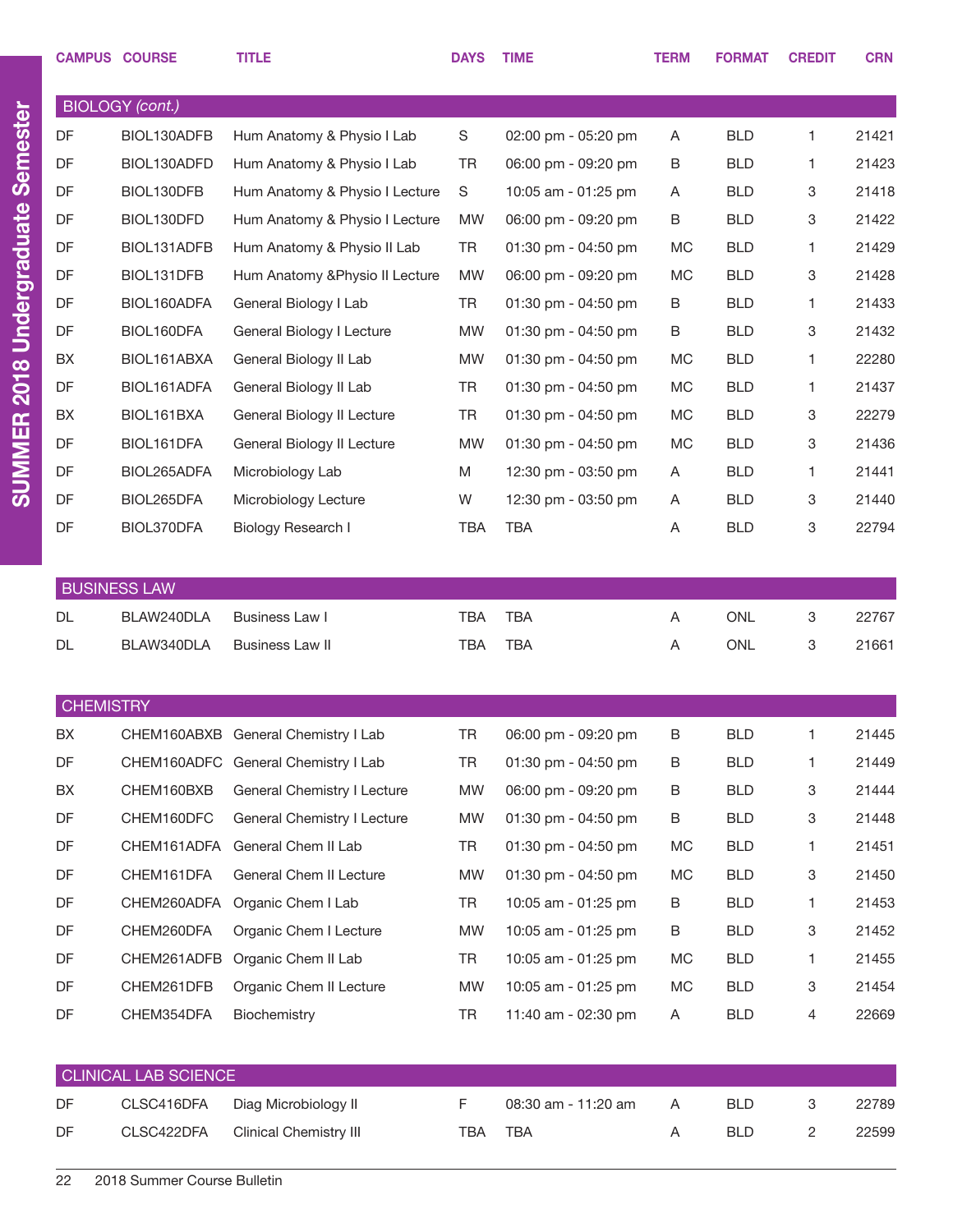|                  | <b>CAMPUS COURSE</b>           | <b>TITLE</b>                    | <b>DAYS</b> | <b>TIME</b>         | <b>TERM</b>    | <b>FORMAT</b> | <b>CREDIT</b> | <b>CRN</b> |
|------------------|--------------------------------|---------------------------------|-------------|---------------------|----------------|---------------|---------------|------------|
| DF               | CLSC426DFA                     | Coagulation                     | <b>TBA</b>  | <b>TBA</b>          | Α              | <b>BLD</b>    | 1             | 22598      |
| DF               | CLSC431DFA                     | Immunohematology                | <b>TBA</b>  | <b>TBA</b>          | Α              | <b>BLD</b>    | 2             | 22600      |
| DF               | CLSC435DFA                     | Clinical Immunology             | <b>TBA</b>  | <b>TBA</b>          | A              | <b>BLD</b>    | 1             | 22601      |
| DF               | CLSC440DFA                     | Professional Practice CLS       | F.          | 11:40 am - 02:30 pm | A              | <b>BLD</b>    | 3             | 22790      |
|                  | <b>COMMUNICATION DISORDERS</b> |                                 |             |                     |                |               |               |            |
| DF               | CMDS240DFA                     | Phonetics                       | <b>TR</b>   | 08:30 am - 11:20 am | MC             | <b>BLD</b>    | 3             | 21032      |
| DL               | CMDS257DLA                     | Introduction to Audiology       | <b>TBA</b>  | <b>TBA</b>          | MC             | <b>ONL</b>    | 3             | 22791      |
| DL               | CMDS340DLA                     | <b>Aural Rehabilitation</b>     | <b>TBA</b>  | <b>TBA</b>          | <b>MC</b>      | <b>ONL</b>    | 3             | 205        |
|                  | <b>COMMUNICATION STUDIES</b>   |                                 |             |                     |                |               |               |            |
| DF               | COMM399DFA                     | Internship in Comm Studies      | <b>TBA</b>  | <b>TBA</b>          | $\overline{A}$ | <b>BLD</b>    | 3             | 22103      |
|                  | COMPUTER ARTS AND DESIGN       |                                 |             |                     |                |               |               |            |
| DF               | CART399DFA                     | Internship in Computer Arts     | <b>TBA</b>  | <b>TBA</b>          | A              | <b>BLD</b>    | 3             | 22422      |
|                  | <b>COMPUTER SCIENCE</b>        |                                 |             |                     |                |               |               |            |
| BX               | CISC120BXB                     | Intro Computers/App Software    | <b>MW</b>   | 06:00 pm - 09:30 pm | B              | <b>BLD</b>    | 3             | 299        |
| DF               | CISC120DFA                     | Intro Computers/App Software    | <b>TR</b>   | 06:00 pm - 09:30 pm | B              | <b>BLD</b>    | 3             | 303        |
| DL               | CISC120DLA                     | Intro Computers/App Software    | <b>TBA</b>  | <b>TBA</b>          | Α              | <b>ONL</b>    | 3             | 307        |
| DL               | CISC120DLB                     | Intro Computers/App Software    | <b>TBA</b>  | <b>TBA</b>          | Α              | <b>ONL</b>    | 3             | 309        |
| DF               | CISC131DFA                     | Foundations of Computing I      | <b>MW</b>   | 06:00 pm - 08:00 pm | Α              | <b>BLD</b>    | 3             | 22616      |
|                  |                                | CORPORATE AND HOMELAND SECURITY |             |                     |                |               |               |            |
| DL               | CHSC140DLA                     | Intro to Homeland Security      | <b>TBA</b>  | <b>TBA</b>          | A              | <b>BLD</b>    | 3             | 22810      |
|                  | CRITICAL INQUIRY               |                                 |             |                     |                |               |               |            |
| DF               | CINQ101DFA                     | <b>Critical Inquiry</b>         | W           | 01:15 pm - 04:05 pm | A              | <b>BLD</b>    | 3             | 22629      |
| <b>ECONOMICS</b> |                                |                                 |             |                     |                |               |               |            |
| DL               | ECON125DLA                     | Stat App/ Bus Decision Making   | <b>TBA</b>  | <b>TBA</b>          | A              | ONL           | 3             | 21307      |
| DL               | ECON210DLA                     | Bus Report Writ & Presentation  | TBA         | <b>TBA</b>          | A              | ONL           | 3             | 22099      |
| DL               | ECON220DLA                     | Macro-Economics                 | <b>TBA</b>  | <b>TBA</b>          | Α              | ONL           | 3             | 22610      |
| DL               | ECON221DLA                     | Micro-Economics                 | <b>TBA</b>  | <b>TBA</b>          | Α              | ONL           | 3             | 471        |
| DL               | ECON230DLA                     | Ethics: Corp Comm in Society    | <b>TBA</b>  | <b>TBA</b>          | A              | ONL           | 3             | 20953      |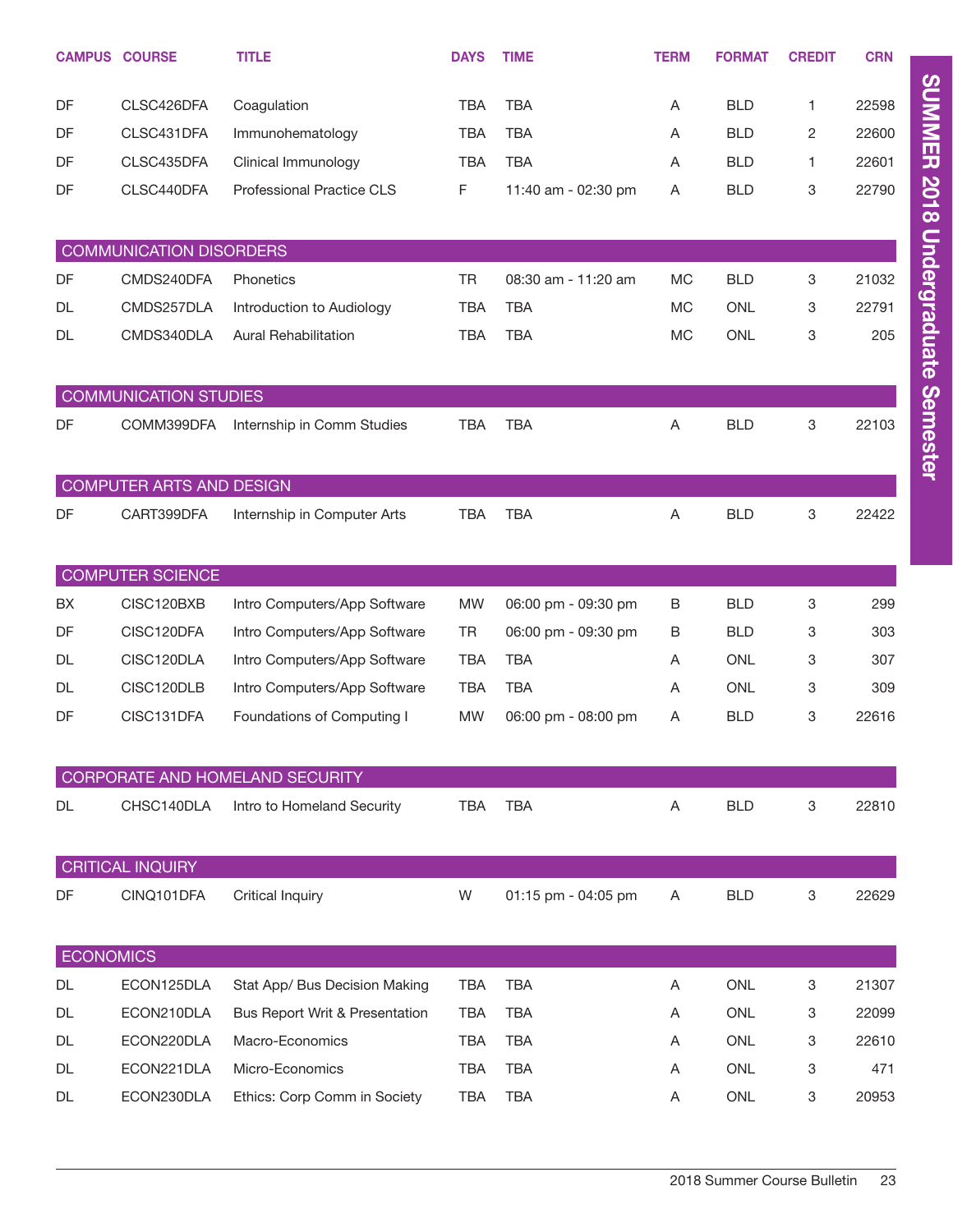|                | <b>CAMPUS COURSE</b>    | <b>TITLE</b>                          | <b>DAYS</b> | <b>TIME</b>         | <b>TERM</b> | <b>FORMAT</b>  | <b>CREDIT</b> | <b>CRN</b> |
|----------------|-------------------------|---------------------------------------|-------------|---------------------|-------------|----------------|---------------|------------|
| <b>ENGLISH</b> |                         |                                       |             |                     |             |                |               |            |
| <b>DL</b>      | ENGL111DLA              | Written Engl/Lit Studies I            | <b>TBA</b>  | <b>TBA</b>          | A           | <b>ONL</b>     | 3             | 359        |
| <b>BX</b>      | ENGL112BXA              | Written Engl & Lit Studies II         | M           | 06:00 pm - 09:20 pm | A           | <b>BLD</b>     | 3             | 22802      |
| <b>DL</b>      | ENGL112DLA              | Written Engl & Lit Studies II         | TBA         | TBA                 | A           | <b>ONL</b>     | 3             | 365        |
| <b>DL</b>      | ENGL112DLB              | Written Engl & Lit Studies II         | TBA         | <b>TBA</b>          | A           | <b>ONL</b>     | 3             | 22666      |
| <b>DL</b>      | ENGL217DLA              | Creative Writing: Fiction             | <b>TBA</b>  | <b>TBA</b>          | A           | <b>ONL</b>     | 3             | 21405      |
| DF             | ENGL218DFA              | <b>Creative Writing: Poetry</b>       | W           | 06:00 pm - 09:20 pm | A           | <b>BLD</b>     | 3             | 22803      |
| <b>DL</b>      | ENGL218DLA              | <b>Creative Writing: Poetry</b>       | TBA         | <b>TBA</b>          | A           | <b>ONL</b>     | 3             | 21664      |
| <b>DL</b>      | ENGL219DLA              | Creative Writing: Nonfiction          | TBA         | <b>TBA</b>          | A           | <b>ONL</b>     | 3             | 22611      |
| <b>DL</b>      | ENGL220DLA              | The Short Story                       | TBA         | <b>TBA</b>          | A           | <b>ONL</b>     | 3             | 22301      |
| <b>DL</b>      | ENGL220DLB              | The Short Story                       | TBA         | <b>TBA</b>          | A           | <b>ONL</b>     | 3             | 22660      |
| DL             | ENGL239DLA              | <b>American Studies I</b>             | TBA         | <b>TBA</b>          | A           | <b>ONL</b>     | 3             | 22087      |
|                |                         |                                       |             |                     |             |                |               |            |
|                | <b>EXERCISE SCIENCE</b> |                                       |             |                     |             |                |               |            |
| DF             | EXSC495DFA              | Exercise Science Internship           | <b>TBA</b>  | <b>TBA</b>          | Α           | BLD            | 3             | 22355      |
| DF             | EXSC496DFA              | Exercise Science Internship           | TBA         | <b>TBA</b>          | A           | <b>BLD</b>     | 3             | 22792      |
| DF             | EXSC497DFA              | Exercise Science Internship           | <b>TBA</b>  | <b>TBA</b>          | Α           | <b>BLD</b>     | 3             | 22357      |
|                |                         |                                       |             |                     |             |                |               |            |
| <b>FINANCE</b> |                         |                                       |             |                     |             |                |               |            |
| <b>DL</b>      | FINC235DLA              | <b>Financial Management</b>           | <b>TBA</b>  | <b>TBA</b>          | A           | <b>ONL</b>     | 3             | 20952      |
|                |                         |                                       |             |                     |             |                |               |            |
|                |                         |                                       |             |                     |             |                |               |            |
| <b>FRENCH</b>  |                         |                                       |             |                     |             |                |               |            |
| DL             | FREN115DLA              | French For Communication              | TBA         | <b>TBA</b>          | Α           | ONL            | 3             | 22089      |
| DL             | FREN116DLA              | Communicating in French               | <b>TBA</b>  | <b>TBA</b>          | Α           | $\mathsf{ONL}$ | 3             | 22295      |
|                |                         |                                       |             |                     |             |                |               |            |
|                | <b>HEALTH SCIENCE</b>   |                                       |             |                     |             |                |               |            |
| DF             | HLSC102DFA              | Intro to Health Professions           | M           | 06:15 pm - 09:05 pm | В           | <b>BLD</b>     | 3             | 22674      |
| DL             | HLSC201DLA              | <b>Medical Terminology</b>            | <b>TBA</b>  | <b>TBA</b>          | Α           | ONL            | 2             | 22785      |
| DL             | HLSC205DLA              | Stnd Sfty Precaut/Hlth Care Pr        | <b>TBA</b>  | <b>TBA</b>          | МC          | ONL            | 1             | 275        |
| DL             | HLSC205DLC              | Stnd Sfty Precaut/Hlth Care Pr        | <b>TBA</b>  | <b>TBA</b>          | MC          | ONL            | 1             | 20666      |
| DF             | HLSC210DFA              | <b>Ovrview Occup Therapy Practice</b> | W           | 06:15 pm - 09:05 pm | В           | <b>BLD</b>     | 1             | 273        |
| DF             | HLSC215DFA              | Cultural Comp in Hithcare             | W           | 06:15 pm - 09:05 pm | Α           | <b>BLD</b>     | 3             | 22308      |
| DF             | HLSC225DFA              | Accessing Read Scholarly Lit          | Τ           | 06:15 pm - 09:05 pm | В           | <b>BLD</b>     | 1             | 1006       |
| DF             | HLSC302DFA              | Pathology for Rehabilitation          | Τ           | 06:15 pm - 09:05 pm | Α           | <b>BLD</b>     | 3             | 270        |
| DF             | HLSC420DFA              | Intro to Occupational Therapy         | W           | 06:15 pm - 09:05 pm | A           | <b>BLD</b>     | 3             | 272        |

SUMMER 2018 Undergraduate Semester

SUMMER 2018 Undergraduate Semester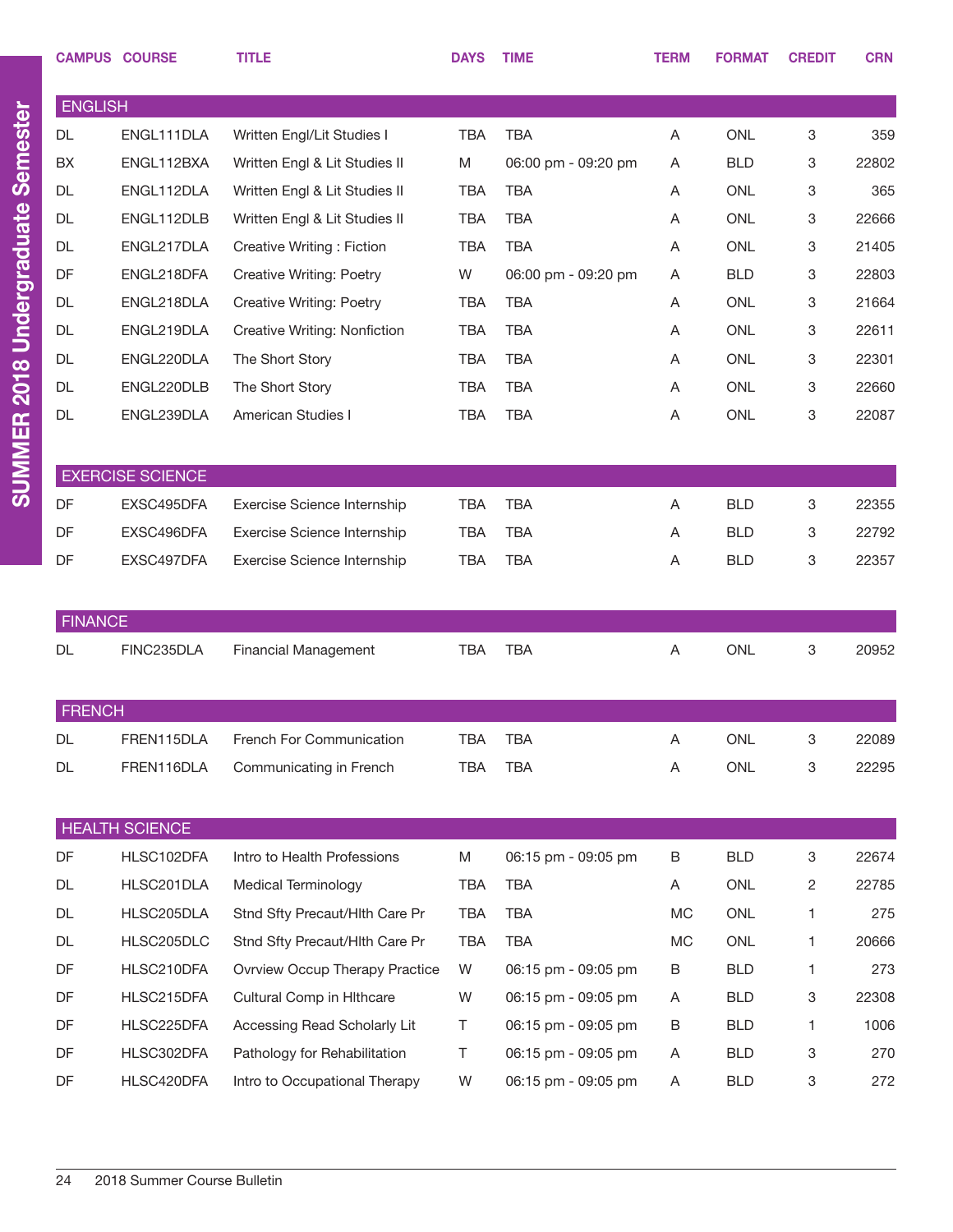|                  | <b>CAMPUS COURSE</b>          | <b>TITLE</b>                  | <b>DAYS</b> | <b>TIME</b>         | <b>TERM</b> | <b>FORMAT</b> | <b>CREDIT</b>             | <b>CRN</b> |
|------------------|-------------------------------|-------------------------------|-------------|---------------------|-------------|---------------|---------------------------|------------|
| <b>HISTORY</b>   |                               |                               |             |                     |             |               |                           |            |
| <b>DL</b>        | HIST105DLA                    | American History Through 1877 | <b>TBA</b>  | <b>TBA</b>          | A           | <b>ONL</b>    | 3                         | 613        |
| BX               | HIST106BXA                    | American History Since 1877   | <b>TR</b>   | 12:30 pm - 03:50 pm | <b>MC</b>   | <b>BLD</b>    | 3                         | 615        |
| <b>DL</b>        | HIST106DLA                    | American History Since 1877   | <b>TBA</b>  | <b>TBA</b>          | Α           | <b>ONL</b>    | 3                         | 22351      |
|                  |                               |                               |             |                     |             |               |                           |            |
|                  | <b>INTERNATIONAL BUSINESS</b> |                               |             |                     |             |               |                           |            |
| <b>DL</b>        | INBU250DLA                    | <b>International Business</b> | <b>TBA</b>  | <b>TBA</b>          | Α           | <b>ONL</b>    | 3                         | 22306      |
| <b>DL</b>        | INBU444DLA                    | International Management      | <b>TBA</b>  | <b>TBA</b>          | A           | <b>ONL</b>    | 3                         | 477        |
|                  |                               |                               |             |                     |             |               |                           |            |
| <b>ITALIAN</b>   |                               |                               |             |                     |             |               |                           |            |
| <b>DL</b>        | ITAL115DLA                    | Italian for Communication     | <b>TBA</b>  | <b>TBA</b>          | A           | <b>ONL</b>    | $\ensuremath{\mathsf{3}}$ | 22292      |
| DL               | ITAL116DLA                    | Communicating in Italian      | <b>TBA</b>  | <b>TBA</b>          | A           | <b>ONL</b>    | 3                         | 22293      |
|                  |                               |                               |             |                     |             |               |                           |            |
|                  | <b>JUNIOR SEMINAR</b>         |                               |             |                     |             |               |                           |            |
| BX               | JRSM301BXA                    | Junior Seminar                | M           | 01:15 pm - 04:05 pm | A           | <b>BLD</b>    | 3                         | 1180       |
| DF               | JRSM301DFB                    | Junior Seminar                | Τ           | 01:15 pm - 04:05 pm | Α           | <b>BLD</b>    | 3                         | 21852      |
| <b>DL</b>        | JRSM301DLA                    | Junior Seminar                | <b>TBA</b>  | <b>TBA</b>          | A           | <b>ONL</b>    | 3                         | 994        |
| <b>DL</b>        | JRSM301DLB                    | Junior Seminar                | <b>TBA</b>  | <b>TBA</b>          | A           | <b>ONL</b>    | 3                         | 995        |
| <b>DL</b>        | JRSM301DLC                    | Junior Seminar                | <b>TBA</b>  | <b>TBA</b>          | A           | <b>ONL</b>    | 3                         | 996        |
| <b>DL</b>        | JRSM301DLD                    | Junior Seminar                | <b>TBA</b>  | <b>TBA</b>          | A           | <b>ONL</b>    | 3                         | 997        |
| <b>DL</b>        | JRSM301DLF                    | Junior Seminar                | <b>TBA</b>  | <b>TBA</b>          | Α           | <b>ONL</b>    | 3                         | 20472      |
|                  |                               |                               |             |                     |             |               |                           |            |
|                  | <b>MANAGEMENT</b>             |                               |             |                     |             |               |                           |            |
| <b>DL</b>        | MGMT225DLA                    | Principles of Management      | <b>TBA</b>  | <b>TBA</b>          | A           | <b>ONL</b>    | 3                         | 481        |
| <b>DL</b>        | MGMT340DLA                    | Organizational Behavior       | <b>TBA</b>  | <b>TBA</b>          | Α           | ONL           | 3                         | 483        |
|                  |                               |                               |             |                     |             |               |                           |            |
| <b>MARKETING</b> |                               |                               |             |                     |             |               |                           |            |
| <b>DL</b>        | MKTG220DLA                    | Principles of Marketing       | <b>TBA</b>  | <b>TBA</b>          | Α           | <b>ONL</b>    | 3                         | 487        |
| DL               | MKTG348DLA                    | Sales Management              | <b>TBA</b>  | <b>TBA</b>          | Α           | ONL           | 3                         | 22307      |
|                  |                               |                               |             |                     |             |               |                           |            |
|                  | <b>MATHEMATICS</b>            |                               |             |                     |             |               |                           |            |
| BX               | MATH115BXA                    | Math for Liberal Arts         | <b>TR</b>   | 06:00 pm - 08:30 pm | Α           | <b>BLD</b>    | $\ensuremath{\mathsf{3}}$ | 320        |
| DL               | MATH115DLA                    | Math for Liberal Arts         | <b>TBA</b>  | <b>TBA</b>          | Α           | ONL           | 3                         | 321        |
| DL               | MATH115DLB                    | Math for Liberal Arts         | <b>TBA</b>  | <b>TBA</b>          | Α           | ONL           | 3                         | 22395      |
| BX               | MATH116BXA                    | College Algebra               | MW          | 06:00 pm - 08:30 pm | Α           | <b>BLD</b>    | 3                         | 22304      |
| DF               | MATH116DFA                    | College Algebra               | TR          | 02:00 pm - 04:30 pm | Α           | <b>BLD</b>    | $\mathbf 3$               | 323        |

SUMMER 2018 Undergraduate Semester SUMMER 2018 Undergraduate Semester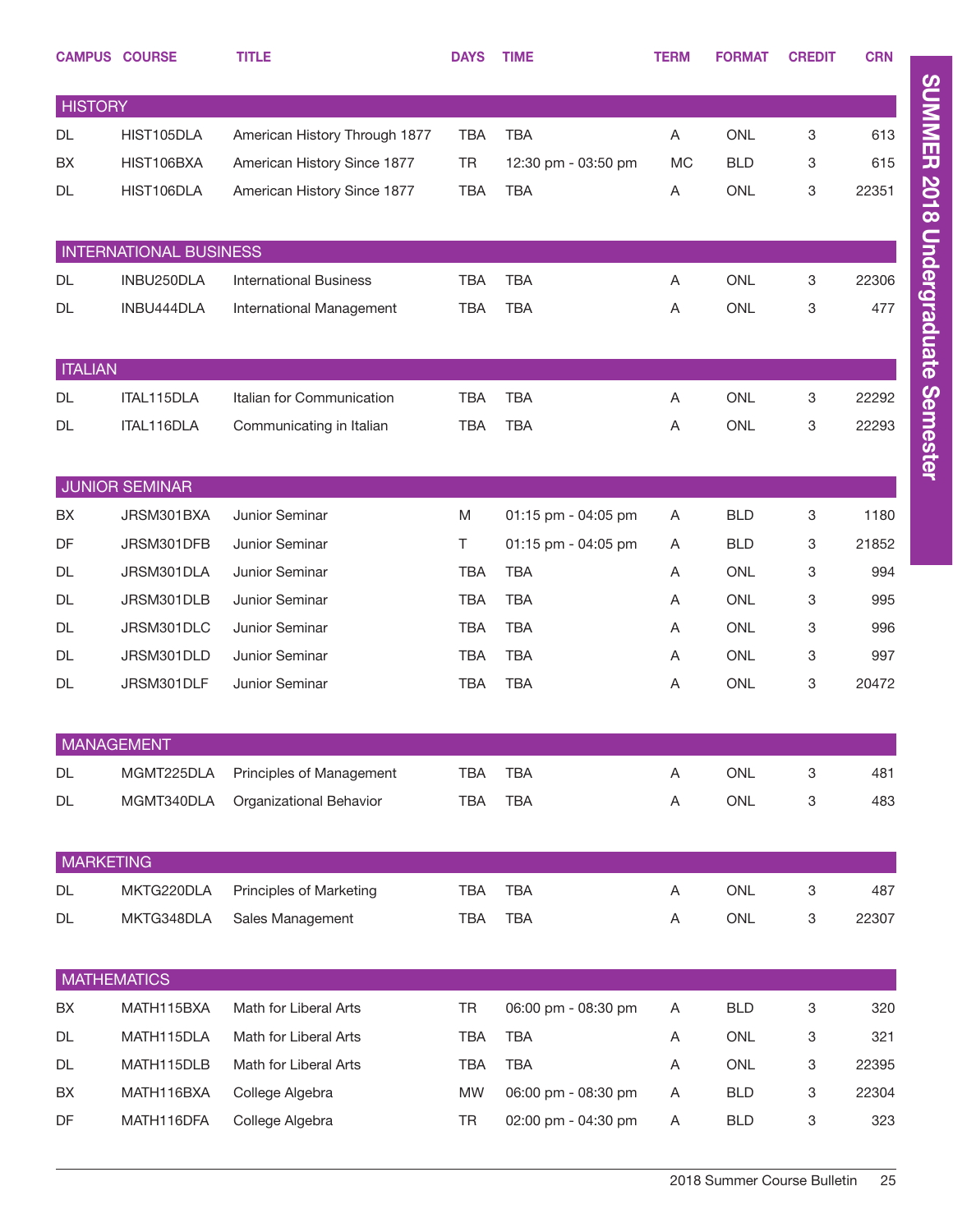|              | <b>CAMPUS COURSE</b>      | <b>TITLE</b>                   | <b>DAYS</b> | <b>TIME</b>         | <b>TERM</b>    | <b>FORMAT</b> | <b>CREDIT</b> | <b>CRN</b> |
|--------------|---------------------------|--------------------------------|-------------|---------------------|----------------|---------------|---------------|------------|
|              | MATHEMATICS (cont.)       |                                |             |                     |                |               |               |            |
| <b>DL</b>    | MATH116DLA                | College Algebra                | <b>TBA</b>  | <b>TBA</b>          | Α              | <b>ONL</b>    | 3             | 20632      |
| <b>DL</b>    | MATH116DLB                | College Algebra                | <b>TBA</b>  | <b>TBA</b>          | Α              | <b>ONL</b>    | 3             | 22184      |
| MT           | MATH116MTA                | College Algebra                | <b>MW</b>   | 09:00 am - 11:30 am | Α              | <b>BLD</b>    | 3             | 22620      |
| BX           | MATH120BXB                | Intro Computers/App Software   | <b>MW</b>   | 06:00 pm - 09:30 pm | B              | <b>BLD</b>    | 3             | 300        |
| DF           | MATH120DFA                | Intro Computers/App Software   | <b>TR</b>   | 06:00 pm - 09:30 pm | B              | <b>BLD</b>    | 3             | 304        |
| <b>DL</b>    | MATH120DLA                | Intro Computers/App Software   | <b>TBA</b>  | <b>TBA</b>          | Α              | <b>ONL</b>    | 3             | 308        |
| <b>DL</b>    | MATH120DLB                | Intro Computers/App Software   | <b>TBA</b>  | <b>TBA</b>          | Α              | <b>ONL</b>    | 3             | 310        |
| DF           | MATH122DFA                | <b>Statistics</b>              | <b>TR</b>   | 06:00 pm - 08:30 pm | Α              | <b>BLD</b>    | 3             | 22809      |
| DF           | MATH131DFA                | Foundations of Computing I     | <b>MW</b>   | 06:00 pm - 08:00 pm | Α              | <b>BLD</b>    | 3             | 22617      |
| DF           | MATH201DFA                | Precalculus                    | <b>TR</b>   | 09:00 am - 11:30 am | Α              | <b>BLD</b>    | 3             | 22621      |
| <b>DL</b>    | MATH201DLA                | Precalculus                    | <b>TBA</b>  | <b>TBA</b>          | Α              | <b>ONL</b>    | 3             | 22659      |
|              |                           |                                |             |                     |                |               |               |            |
|              | <b>MEDIA STUDIES</b>      |                                |             |                     |                |               |               |            |
| DF           | MEDA295DFA                | Topics in Media Studies        | <b>MW</b>   | 12:30 pm - 03:50 pm | В              | <b>BLD</b>    | 3             | 22800      |
| DF           | MEDA399DFA                | Internship in Media Studies    | <b>TBA</b>  | <b>TBA</b>          | Α              | <b>BLD</b>    | 3             | 338        |
|              |                           |                                |             |                     |                |               |               |            |
| <b>MUSIC</b> |                           |                                |             |                     |                |               |               |            |
| <b>DL</b>    | MUSI107DLA                | Music Appreciation             | <b>TBA</b>  | <b>TBA</b>          | Α              | <b>ONL</b>    | 3             | 601        |
|              |                           |                                |             |                     |                |               |               |            |
|              |                           |                                |             |                     |                |               |               |            |
|              | MUSIC TECHNOLOGY          |                                |             |                     |                |               |               |            |
| DF           | MTEC399DFA                | Internship Music Technology    | <b>TBA</b>  | <b>TBA</b>          | Α              | <b>BLD</b>    | 3             | 22739      |
|              |                           |                                |             |                     |                |               |               |            |
|              | OCCUPATIONAL THERAPY      |                                |             |                     |                |               |               |            |
| DF           | OCTR209ADFA               | <b>OTA Clinical Hours</b>      | <b>TBA</b>  | <b>TBA</b>          | Α              | <b>BLD</b>    | 3             | 21258      |
| DF           | OCTR209ADFB               | <b>OTA Clinical Hours</b>      | <b>TBA</b>  | <b>TBA</b>          | A              | <b>BLD</b>    | 3             | 22696      |
| DF           | OCTR209DFA                | OTP Assist: Advanced Clin Ed I | <b>TBA</b>  | <b>TBA</b>          | A              | <b>BLD</b>    | 3             | 21257      |
| DF           | OCTR209DFB                | OTP Assist: Advanced Clin Ed I | <b>TBA</b>  | <b>TBA</b>          | Α              | <b>BLD</b>    | 3             | 22695      |
|              |                           |                                |             |                     |                |               |               |            |
|              | ORGANIZATIONAL MANAGEMENT |                                |             |                     |                |               |               |            |
| DL           | BHSC280DLA                | Philosophy & Social Sciences   | <b>TBA</b>  | <b>TBA</b>          | E <sub>3</sub> | <b>ONL</b>    | 3             | 22775      |
| <b>DL</b>    | ECON225DLA                | Hist Mcro Econ Thry            | <b>TBA</b>  | <b>TBA</b>          | E <sub>1</sub> | <b>ONL</b>    | 3             | 22769      |
| <b>DL</b>    | ECON430DLA                | The International Dimension    | <b>TBA</b>  | <b>TBA</b>          | E <sub>3</sub> | <b>ONL</b>    | 3             | 22776      |
| <b>DL</b>    | FINC340DLA                | Information Sources & Systems  | <b>TBA</b>  | <b>TBA</b>          | E4             | <b>ONL</b>    | 3             | 22777      |
| <b>DL</b>    | HUMN320DLA                | Interdisciplinary Humanities   | <b>TBA</b>  | <b>TBA</b>          | E <sub>1</sub> | <b>ONL</b>    | 3             | 20167      |
| DL           | MGMT425DLA                | Managerial Behav-Lead Mod Org  | <b>TBA</b>  | <b>TBA</b>          | E <sub>2</sub> | ONL           | 3             | 20169      |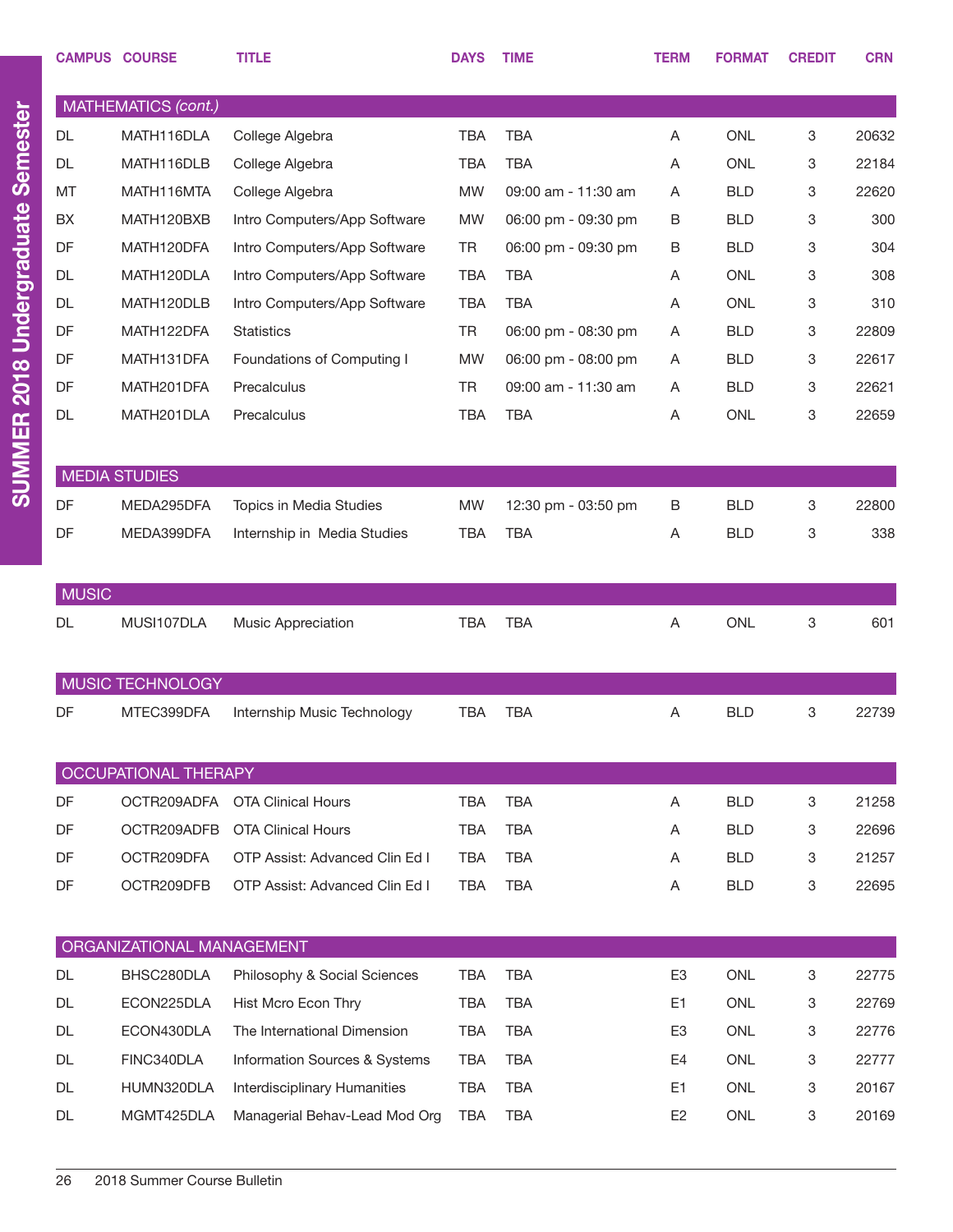|                   | <b>CAMPUS COURSE</b> | <b>TITLE</b>                       | <b>DAYS</b> | <b>TIME</b>         | <b>TERM</b>    | <b>FORMAT</b> | <b>CREDIT</b> | <b>CRN</b> |
|-------------------|----------------------|------------------------------------|-------------|---------------------|----------------|---------------|---------------|------------|
| <b>DL</b>         | MGMT465DLA           | Entrepreneurship                   | <b>TBA</b>  | <b>TBA</b>          | E <sub>3</sub> | <b>ONL</b>    | 3             | 20168      |
| <b>DL</b>         | MGMT490DLA           | Integrative Project Pt. I          | <b>TBA</b>  | <b>TBA</b>          | E <sub>3</sub> | <b>ONL</b>    | 3             | 22405      |
| DL                | MGMT495DLA           | Integrative Project Pt. II         | <b>TBA</b>  | <b>TBA</b>          | E <sub>4</sub> | <b>ONL</b>    | 3             | 20170      |
| DL                | MKTG445DLA           | Market Assessment                  | <b>TBA</b>  | <b>TBA</b>          | E <sub>4</sub> | <b>ONL</b>    | 3             | 22778      |
| DL                | PSYN250DLA           | Psychology of Communication        | <b>TBA</b>  | <b>TBA</b>          | E <sub>2</sub> | <b>ONL</b>    | 3             | 22770      |
| <b>DL</b>         | PSYN280DLA           | Philosophy & Social Sciences       | <b>TBA</b>  | <b>TBA</b>          | E <sub>3</sub> | <b>ONL</b>    | 3             | 22773      |
| <b>DL</b>         | PSYN310DLA           | Career/Life Assessmnt & Ethics     | <b>TBA</b>  | <b>TBA</b>          | E <sub>1</sub> | <b>ONL</b>    | 3             | 22768      |
| DL                | SOCL280DLA           | Philosophy & Social Sciences       | <b>TBA</b>  | <b>TBA</b>          | E <sub>3</sub> | <b>ONL</b>    | 3             | 22774      |
| DL                | SOCL420DLA           | Society/Social Change/Sci/Tech     | <b>TBA</b>  | <b>TBA</b>          | E <sub>2</sub> | <b>ONL</b>    | 3             | 22772      |
| DL                | SPCM250DLA           | Psychology of Communication        | <b>TBA</b>  | <b>TBA</b>          | E <sub>2</sub> | <b>ONL</b>    | 3             | 22771      |
|                   |                      |                                    |             |                     |                |               |               |            |
| <b>PHILOSOPHY</b> |                      |                                    |             |                     |                |               |               |            |
| DL                | PHIL110DLA           | Introduction to Philosophy         | <b>TBA</b>  | <b>TBA</b>          | Α              | <b>ONL</b>    | 3             | 629        |
| <b>PHYSICS</b>    |                      |                                    |             |                     |                |               |               |            |
| DF                | PHYS110DFA           | Introduction to Physics            | F           | 11:40 am - 02:30 pm | Α              | <b>BLD</b>    | 3             | 21880      |
|                   |                      |                                    |             |                     |                |               |               |            |
|                   | POLITICAL SCIENCE    |                                    |             |                     |                |               |               |            |
| DL                | POLS101DLA           | Political Power in America         | <b>TBA</b>  | <b>TBA</b>          | A              | <b>ONL</b>    | 3             | 22352      |
|                   |                      |                                    |             |                     |                |               |               |            |
| <b>PSYCHOLOGY</b> |                      |                                    |             |                     |                |               |               |            |
| DL                | PSYN101DLA           | Introduction to Psychology         | <b>TBA</b>  | <b>TBA</b>          | A              | <b>ONL</b>    | 3             | 752        |
| DL                | PSYN207DLA           | Psychology of Learning             | TBA         | TBA                 | Α              | ONL           | 3             | 22289      |
| DL                | PSYN209DLA           | Intro to Forensic Psychology       | <b>TBA</b>  | <b>TBA</b>          | Α              | ONL           | 3             | 21013      |
| DL                | PSYN210DLA           | Modern Psych/Historical Perspc     | TBA         | TBA                 | Α              | ONL           | 3             | 756        |
| DF                | PSYN213DFA           | Psychology of Personality          | MW          | 06:00 pm - 09:20 pm | MC             | <b>BLD</b>    | 3             | 22805      |
| BX                | PSYN226BXC           | <b>Computers Soc/Behv Sciences</b> | TR          | 06:00 pm - 09:20 pm | В              | <b>BLD</b>    | 3             | 653        |
| DF                | PSYN226DFA           | <b>Computers Soc/Behv Sciences</b> | MW          | 06:00 pm - 09:20 pm | В              | <b>BLD</b>    | 3             | 22589      |
| DL                | PSYN226DLA           | <b>Computers Soc/Behv Sciences</b> | TBA         | TBA                 | Α              | ONL           | 3             | 662        |
| BX                | PSYN228BXA           | Psych of the Preschool Child       | TR          | 06:00 pm - 09:20 pm | В              | <b>BLD</b>    | 3             | 22286      |
| DL                | PSYN230DLA           | Cognitive Psychology               | TBA         | TBA                 | Α              | ONL           | 3             | 21934      |
| DL                | PSYN232DLA           | <b>Health Psychology</b>           | TBA         | TBA                 | Α              | ONL           | 3             | 21014      |
| BX                | PSYN233BXA           | Dvlpmntl Psych Across Lifespan     | MW          | 06:00 pm - 09:20 pm | МC             | <b>BLD</b>    | 3             | 21710      |
| DL                | PSYN234DLA           | Perspectives on Parenting          | TBA         | TBA                 | A              | ONL           | 3             | 20606      |
| BX                | PSYN237BXA           | Human Sexual Behavior              | TR          | 06:00 pm - 09:20 pm | В              | <b>BLD</b>    | 3             | 779        |
| DL                | PSYN237DLA           | Human Sexual Behavior              | TBA         | TBA                 | Α              | ONL           | 3             | 22080      |
| BX                | PSYN244BXA           | Social Psychology                  | TR          | 06:00 pm - 09:20 pm | B              | <b>BLD</b>    | 3             | 671        |

SUMMER 2018 Undergraduate Semester SUMMER 2018 Undergraduate Semester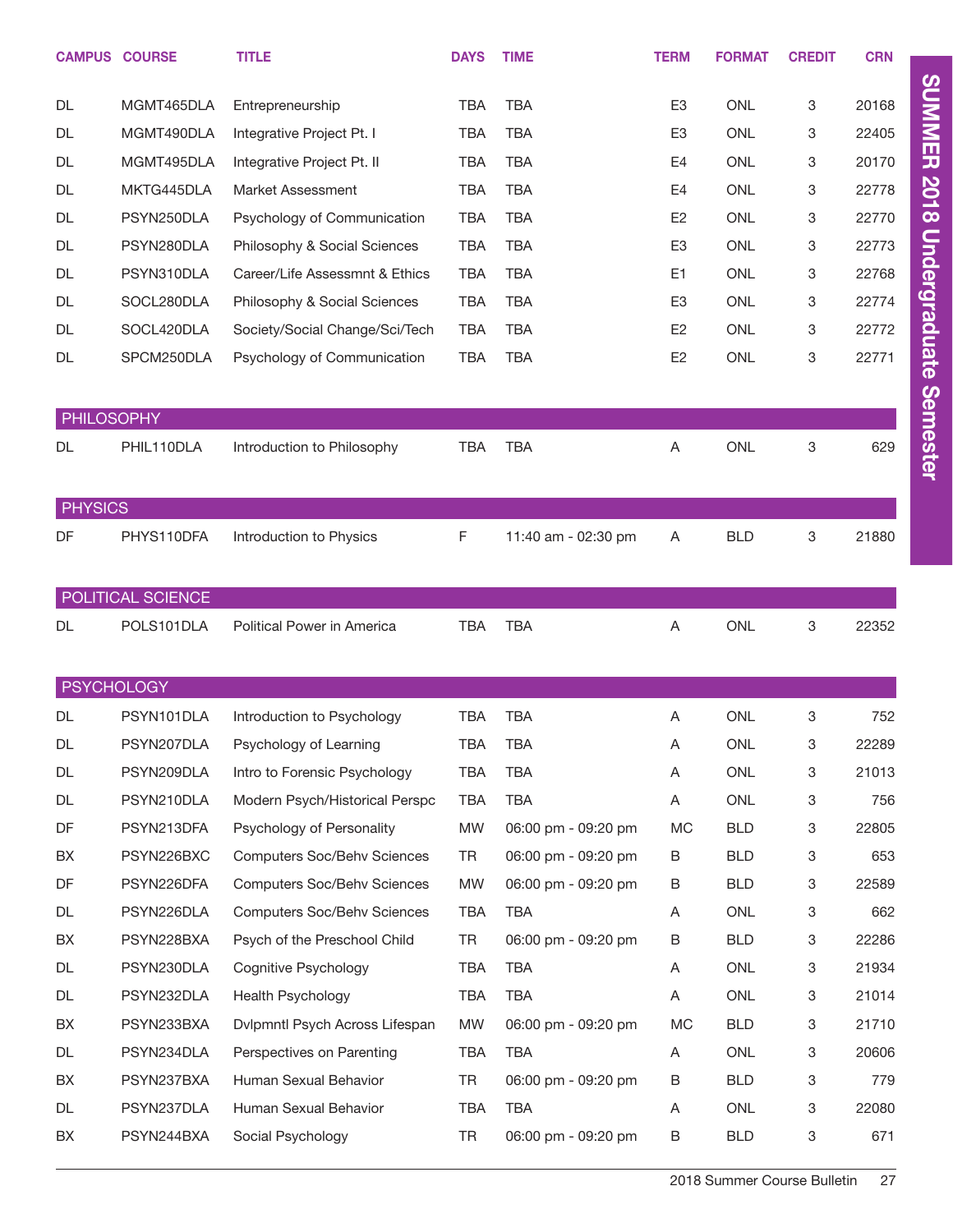|                 | <b>CAMPUS COURSE</b> | <b>TITLE</b>                           | <b>DAYS</b> | <b>TIME</b>         | <b>TERM</b> | <b>FORMAT</b> | <b>CREDIT</b> | <b>CRN</b> |
|-----------------|----------------------|----------------------------------------|-------------|---------------------|-------------|---------------|---------------|------------|
|                 | PSYCHOLOGY (cont.)   |                                        |             |                     |             |               |               |            |
| <b>DL</b>       | PSYN244DLA           | Social Psychology                      | <b>TBA</b>  | <b>TBA</b>          | Α           | <b>ONL</b>    | 3             | 20992      |
| <b>DL</b>       | PSYN254DLA           | Child Psychology                       | <b>TBA</b>  | <b>TBA</b>          | Α           | <b>ONL</b>    | 3             | 21018      |
| BX              | PSYN262BXA           | Alcohol, Drugs & Behavior              | <b>TR</b>   | 09:00 am - 12:20 pm | B           | <b>BLD</b>    | 3             | 391        |
| <b>DL</b>       | PSYN262DLA           | Alcohol, Drugs & Behavior              | <b>TBA</b>  | <b>TBA</b>          | Α           | <b>ONL</b>    | 3             | 394        |
| BX              | PSYN263BXA           | Psychology of Adolescence              | <b>MW</b>   | 06:00 pm - 09:20 pm | MC          | <b>BLD</b>    | 3             | 22808      |
| <b>DL</b>       | PSYN295DLC           | Contemporary Issues                    | <b>TBA</b>  | <b>TBA</b>          | Α           | <b>ONL</b>    | 3             | 22073      |
| <b>DL</b>       | PSYN312DLA           | Abnormal Psychology                    | <b>TBA</b>  | <b>TBA</b>          | Α           | <b>ONL</b>    | 3             | 793        |
| <b>DL</b>       | PSYN320DLA           | Psychobiology                          | <b>TBA</b>  | <b>TBA</b>          | Α           | <b>ONL</b>    | 3             | 22359      |
| BX              | PSYN370BXB           | <b>Stats Socl/Behv Sciences</b>        | <b>TR</b>   | 06:00 pm - 08:00 pm | Α           | <b>BLD</b>    | 3             | 714        |
| <b>DL</b>       | PSYN370DLA           | <b>Stats Socl/Behy Sciences</b>        | <b>TBA</b>  | <b>TBA</b>          | Α           | <b>ONL</b>    | 3             | 723        |
| <b>DL</b>       | PSYN372DLA           | Experimnt Psych I: Methodology         | <b>TBA</b>  | <b>TBA</b>          | Α           | <b>ONL</b>    | 3             | 1148       |
| BX              | PSYN426BXA           | <b>Classics Soc/Beh Sciences</b>       | <b>MW</b>   | 06:00 pm - 09:20 pm | B           | <b>BLD</b>    | 3             | 734        |
| <b>DL</b>       | PSYN426DLA           | <b>Classics Soc/Beh Sciences</b>       | <b>TBA</b>  | <b>TBA</b>          | Α           | <b>ONL</b>    | 3             | 743        |
|                 |                      |                                        |             |                     |             |               |               |            |
| <b>RELIGION</b> |                      |                                        |             |                     |             |               |               |            |
| BX              | RELG109BXA           | Introduction to Religions              | <b>MW</b>   | 06:00 pm - 09:20 pm | B           | <b>BLD</b>    | 3             | 639        |
| <b>DL</b>       | RELG109DLA           | Introduction to Religions              | <b>TBA</b>  | <b>TBA</b>          | Α           | <b>ONL</b>    | 3             | 641        |
| BX              | RELG111BXA           | Judaism, Christianty, Islam            | <b>MW</b>   | 09:00 am - 12:20 pm | MC          | <b>BLD</b>    | 3             | 20162      |
| <b>DL</b>       | RELG111DLA           | Judaism, Christianty, Islam            | <b>TBA</b>  | <b>TBA</b>          | Α           | <b>ONL</b>    | 3             | 643        |
|                 |                      |                                        |             |                     |             |               |               |            |
|                 | <b>SOCIAL WORK</b>   |                                        |             |                     |             |               |               |            |
| DL              |                      | SOWK201DLA Introduction to Social Work | <b>TBA</b>  | <b>TBA</b>          |             | ONL           | 3             | 22807      |
| DL              | SOWK295DLC           | Contemporary Issues                    | <b>TBA</b>  | <b>TBA</b>          | Α           | ONL           | 3             | 22076      |
|                 |                      |                                        |             |                     |             |               |               |            |
| SOCIOLOGY       |                      |                                        |             |                     |             |               |               |            |
| <b>DL</b>       | SOCL101DLA           | Introduction to Sociology              | <b>TBA</b>  | <b>TBA</b>          | Α           | ONL           | 3             | 804        |
| BX              | SOCL202BXA           | Ethics & the Family                    | TR          | 06:00 pm - 09:20 pm | MC          | <b>BLD</b>    | 3             | 651        |
| BX              | SOCL226BXC           | <b>Computers Soc/Behv Sciences</b>     | <b>TR</b>   | 06:00 pm - 09:20 pm | В           | <b>BLD</b>    | 3             | 654        |
| DF              | SOCL226DFA           | <b>Computers Soc/Behv Sciences</b>     | MW          | 06:00 pm - 09:20 pm | В           | <b>BLD</b>    | 3             | 22587      |
| DL              | SOCL226DLA           | <b>Computers Soc/Behv Sciences</b>     | <b>TBA</b>  | <b>TBA</b>          | Α           | ONL           | 3             | 663        |
| DL              | SOCL234DLA           | Perspectives on Parenting              | <b>TBA</b>  | <b>TBA</b>          | A           | ONL           | 3             | 20607      |
| BX              | SOCL237BXA           | Human Sexual Behavior                  | TR          | 06:00 pm - 09:20 pm | B           | <b>BLD</b>    | 3             | 780        |
| DL              | SOCL237DLA           | Human Sexual Behavior                  | <b>TBA</b>  | <b>TBA</b>          | A           | ONL           | 3             | 22081      |
| BX              | SOCL244BXA           | Social Psychology                      | TR          | 06:00 pm - 09:20 pm | B           | <b>BLD</b>    | 3             | 672        |
| DL              | SOCL244DLA           | Social Psychology                      | <b>TBA</b>  | <b>TBA</b>          | A           | ONL           | 3             | 20993      |
| BX              | SOCL262BXA           | Alcohol, Drugs & Behavior              | TR          | 09:00 am - 12:20 pm | B           | <b>BLD</b>    | 3             | 392        |

SUMMER 2018 Undergraduate Semester

SUMMER 2018 Undergraduate Semester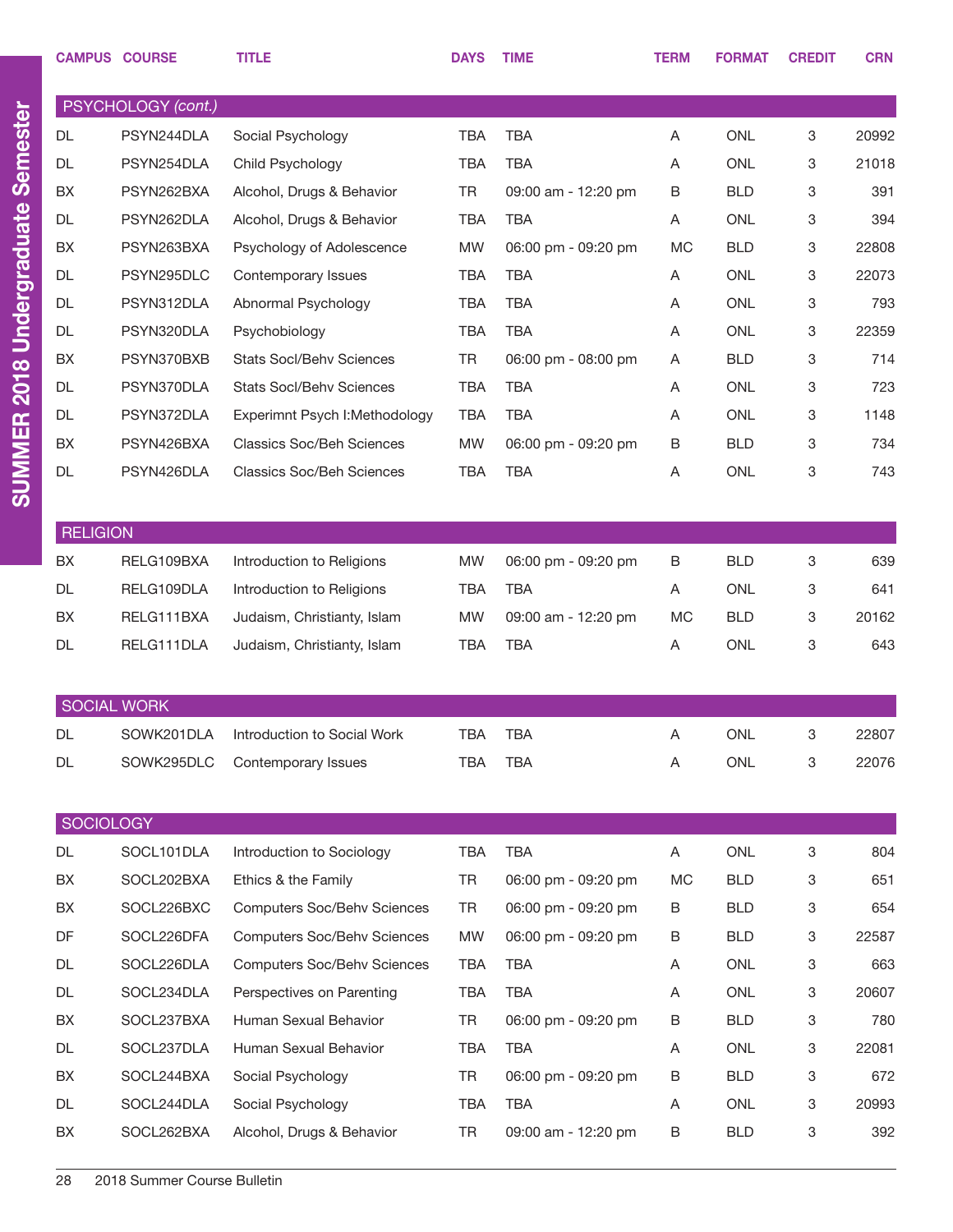|                | <b>CAMPUS COURSE</b>         | <b>TITLE</b>                      | <b>DAYS</b> | <b>TIME</b>         | <b>TERM</b> | <b>FORMAT</b> | <b>CREDIT</b> | <b>CRN</b> |
|----------------|------------------------------|-----------------------------------|-------------|---------------------|-------------|---------------|---------------|------------|
| DL             | SOCL262DLA                   | Alcohol, Drugs & Behavior         | TBA         | <b>TBA</b>          | Α           | <b>ONL</b>    | 3             | 396        |
| <b>DL</b>      | SOCL295DLC                   | Contemporary Issues               | <b>TBA</b>  | <b>TBA</b>          | A           | <b>ONL</b>    | 3             | 22075      |
| DL             | SOCL348DLA                   | Methodology Soc/Beh Sciences      | <b>TBA</b>  | <b>TBA</b>          | Α           | <b>ONL</b>    | 3             | 705        |
| BX             | SOCL370BXB                   | <b>Stats Socl/Behv Sciences</b>   | <b>TR</b>   | 06:00 pm - 08:00 pm | A           | <b>BLD</b>    | 3             | 715        |
| DL             | SOCL370DLA                   | <b>Stats Socl/Behv Sciences</b>   | <b>TBA</b>  | <b>TBA</b>          | Α           | <b>ONL</b>    | 3             | 724        |
| ВX             | SOCL426BXA                   | <b>Classics Socl/Beh Sciences</b> | <b>MW</b>   | 06:00 pm - 09:20 pm | B           | <b>BLD</b>    | 3             | 735        |
| DL             | SOCL426DLA                   | <b>Classics Socl/Beh Sciences</b> | <b>TBA</b>  | <b>TBA</b>          | A           | <b>ONL</b>    | 3             | 744        |
|                |                              |                                   |             |                     |             |               |               |            |
| <b>SPANISH</b> |                              |                                   |             |                     |             |               |               |            |
| BX             | SPAN115BXA                   | Spanish for Communication         | TR          | 06:00 pm - 09:20 pm | В           | BLD           | 3             | 22625      |
| <b>DL</b>      | SPAN115DLA                   | Spanish for Communication         | <b>TBA</b>  | <b>TBA</b>          | A           | <b>ONL</b>    | 3             | 20434      |
| ВX             | SPAN116BXB                   | Communicating in Spanish          | TR          | 06:00 pm - 09:20 pm | МC          | <b>BLD</b>    | 3             | 22628      |
| DL             | SPAN116DLA                   | Communicating in Spanish          | TBA         | <b>TBA</b>          | Α           | <b>ONL</b>    | 3             | 21174      |
| DL             | SPAN116DLB                   | Communicating in Spanish          | TBA         | <b>TBA</b>          | Α           | <b>ONL</b>    | 3             | 22650      |
| DL             | SPAN295DLA                   | Topics in Lit & Linguistics       | <b>TBA</b>  | <b>TBA</b>          | Α           | <b>ONL</b>    | 3             | 22799      |
|                |                              |                                   |             |                     |             |               |               |            |
|                | SPEECH COMMUNICATION         |                                   |             |                     |             |               |               |            |
| ВX             | SPCM110BXC                   | <b>Oral Communications</b>        | W           | 12:30 pm - 03:50 pm | Α           | BLD           | 3             | 20668      |
| DF             | SPCM110DFA                   | <b>Oral Communications</b>        | T.          | 09:00 am - 12:20 pm | A           | <b>BLD</b>    | 3             | 345        |
| DL             | SPCM110DLA                   | <b>Oral Communications</b>        | <b>TBA</b>  | <b>TBA</b>          | A           | <b>ONL</b>    | 3             | 22801      |
| MT             | SPCM110MTA                   | <b>Oral Communications</b>        | M           | 06:00 pm - 09:20 pm | Α           | <b>BLD</b>    | 3             | 347        |
| DF             | SPCM144DFB                   | <b>Understanding Movies</b>       | T.          | 12:30 pm - 03:50 pm | A           | <b>BLD</b>    | 3             | 21544      |
| МT             | SPCM144MTA                   | <b>Understanding Movies</b>       | W           | 06:00 pm - 09:20 pm | A           | <b>BLD</b>    | 3             | 21748      |
|                |                              |                                   |             |                     |             |               |               |            |
|                | <b>VETERINARY TECHNOLOGY</b> |                                   |             |                     |             |               |               |            |
| DF             | VETC375DFA                   | Principles Lrg Animal Medicine    | TBA         | <b>TBA</b>          | Α           | <b>BLD</b>    | 4             | 22818      |

■

SUMMER 2018 Undergraduate Semester

SUMMER 2018 Undergraduate Semester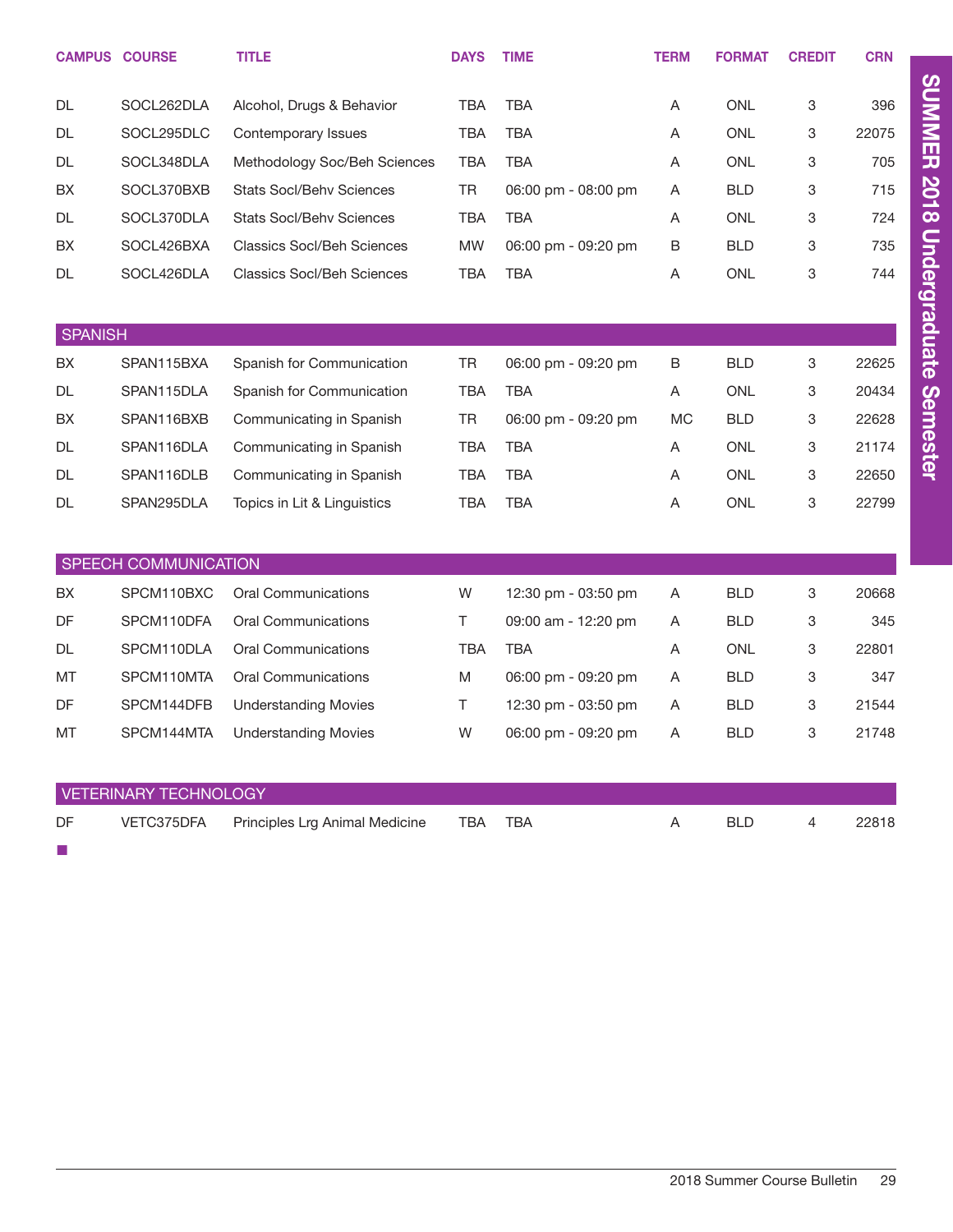|  | <b>SUMMER 2018 Graduate Trimester</b> |  |
|--|---------------------------------------|--|
|  |                                       |  |

|    | <b>CAMPUS COURSE</b> | <b>TITLE</b>                       | <b>DAYS</b> | <b>TIME</b>         | <b>TERM</b> | <b>FORMAT</b> | <b>CREDIT</b>  | <b>CRN</b> |
|----|----------------------|------------------------------------|-------------|---------------------|-------------|---------------|----------------|------------|
|    | OCCUPATIONAL THERAPY |                                    |             |                     |             |               |                |            |
| DF | OCTR516DFA           | Occptnl Thrpy Assmt Trtmt II       | F           | 06:00 pm - 09:00 pm | R           | <b>TD</b>     | 3              | 518        |
| DF | OCTR517DFA           | Occptnl Thrpy Assmt Trtmt III      | F           | 06:00 pm - 08:00 pm | R           | <b>TD</b>     | 1              | 519        |
| DF | OCTR525DFA           | <b>Olty &amp; Onty Rsrch Mthds</b> | $\mathbb S$ | 08:30 am - 05:00 pm | R           | <b>TD</b>     | 3              | 520        |
| DF | OCTR623DFA           | Clincl Ed II - 1st Plcmnt          | <b>TBA</b>  | <b>TBA</b>          | R           | TD            | 4              | 526        |
| DF | OCTR623DFB           | Clincl Ed II - 1st Plcmnt          | <b>TBA</b>  | <b>TBA</b>          | R           | <b>TD</b>     | 4              | 527        |
| DF | OCTR625DFB           | Clincl Ed II - 2nd Plcmnt          | <b>TBA</b>  | <b>TBA</b>          | R           | TD            | 4              | 567        |
| DF | OCTR636DFA           | Adv Topics in Pediatric OT I       | <b>TBA</b>  | <b>TBA</b>          | R           | <b>TD</b>     | $\overline{2}$ | 540        |
| DF | OCTR638DFA           | Adv Topics in Pediatric OT III     | <b>TBA</b>  | <b>TBA</b>          | R           | <b>TD</b>     | 1              | 541        |
| DF | OCTR639DFA           | Adv Topics in OT Adult Rehab I     | <b>TBA</b>  | <b>TBA</b>          | R           | TD            | 2              | 542        |
| DF | OCTR641DFA           | Adv Top in OT Adult Rehab III      | <b>TBA</b>  | <b>TBA</b>          | R           | <b>TD</b>     | 1              | 543        |
| DF | OCTR642DFA           | Adv Topics OT NeuroRehab I         | <b>TBA</b>  | <b>TBA</b>          | R           | <b>TD</b>     | $\overline{2}$ | 544        |
| DF | OCTR644DFA           | Adv Topics OT NeuroRehab           | <b>TBA</b>  | <b>TBA</b>          | R           | TD            | 1              | 545        |
| DF | OCTR645DFA           | Adv Topics Comm Hith/Winess I      | <b>TBA</b>  | <b>TBA</b>          | R           | <b>TD</b>     | 2              | 546        |
| DF | OCTR647DFA           | Adv Topics Comm Hlth/Winess II     | <b>TBA</b>  | <b>TBA</b>          | R           | TD            | 1              | 547        |
| DF | OCTR699DFA           | Indpndnt Stdy in Occptnl Thrpy     | <b>TBA</b>  | <b>TBA</b>          | R           | <b>TD</b>     | 1              | 574        |
| DF | OCTR899DFA           | Maintenance of Matriculation       | <b>TBA</b>  | <b>TBA</b>          | R           | <b>MM</b>     | 0              | 532        |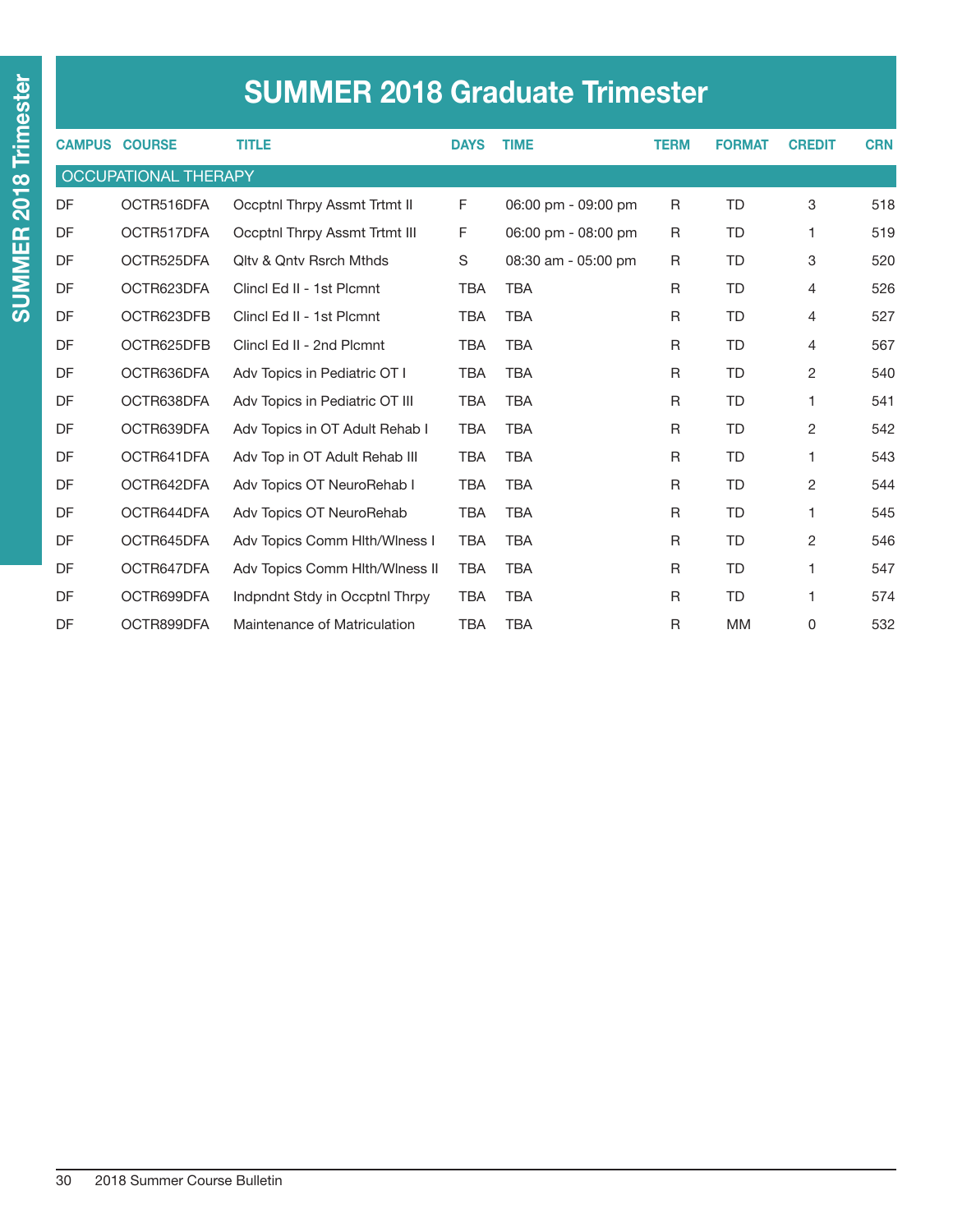|           | <b>CAMPUS COURSE</b> | <b>TITLE</b>                     | <b>DAYS</b> | <b>TIME</b>         | <b>TERM</b> | <b>FORMAT</b> | <b>CREDIT</b> | <b>CRN</b> |
|-----------|----------------------|----------------------------------|-------------|---------------------|-------------|---------------|---------------|------------|
|           | PHYSICAL THERAPY     |                                  |             |                     |             |               |               |            |
| DF        | PHTR505DFA           | Pharmacology for Physical Ther   | R           | 03:00 pm - 06:00 pm | R           | <b>TD</b>     | 1             | 549        |
| DF        | PHTR516DFA           | Patient Client Mgt I             | U           | 09:00 am - 05:00 pm | R           | <b>TD</b>     | 3             | 568        |
| DF        | PHTR520DFA           | Motor Learning and Control       | F           | 12:00 pm - 05:59 pm | R           | <b>TD</b>     | 1             | 560        |
| DF        | PHTR525DFA           | Pathology for Rehabilitation     | S           | 09:00 am - 05:00 pm | R           | <b>TD</b>     | 3             | 503        |
| <b>DL</b> | PHTR566DLA           | Intro to Teaching & Learning     | <b>TBA</b>  | <b>TBA</b>          | R           | <b>WB</b>     | 1             | 505        |
| <b>DL</b> | PHTR566DLB           | Intro to Teaching & Learning     | <b>TBA</b>  | <b>TBA</b>          | R           | <b>WB</b>     | 1             | 563        |
| DF        | PHTR567DFA           | Teach/Learn App in PT            | S           | 09:00 am - 05:00 pm | R           | <b>TD</b>     | 1             | 507        |
| DF        | PHTR605DFA           | <b>Basic Clinical Education</b>  | <b>TBA</b>  | <b>TBA</b>          | R           | <b>TD</b>     | 3             | 509        |
| DF        | PHTR605DFB           | <b>Basic Clinical Education</b>  | <b>TBA</b>  | <b>TBA</b>          | R           | <b>TD</b>     | 3             | 510        |
| DF        | PHTR611DFA           | Rehab Research III               | U           | 09:00 am - 05:00 pm | R           | <b>TD</b>     | 2             | 570        |
| <b>DL</b> | PHTR620DLA           | Professional Managemnt&Admin     | <b>TBA</b>  | <b>TBA</b>          | R           | <b>WB</b>     | 3             | 559        |
| <b>DL</b> | PHTR620DLB           | Professional Managemnt&Admin     | <b>TBA</b>  | <b>TBA</b>          | R           | <b>WB</b>     | 3             | 572        |
| DF        | PHTR700DFA           | <b>Advanced Clinical Ed I</b>    | <b>TBA</b>  | <b>TBA</b>          | R           | <b>TD</b>     | 3             | 512        |
| DF        | PHTR700DFB           | <b>Advanced Clinical Ed I</b>    | <b>TBA</b>  | <b>TBA</b>          | R           | <b>TD</b>     | 3             | 513        |
| DF        | PHTR705DFA           | <b>Advanced Clinical Ed II</b>   | <b>TBA</b>  | <b>TBA</b>          | R           | <b>TD</b>     | 3             | 514        |
| <b>DL</b> | PHTR709DLA           | Research Externship I            | <b>TBA</b>  | <b>TBA</b>          | R           | <b>WB</b>     | 2             | 553        |
| <b>DL</b> | PHTR709DLB           | Research Externship I            | <b>TBA</b>  | <b>TBA</b>          | R           | <b>WB</b>     | 2             | 554        |
| <b>DL</b> | PHTR709DLC           | Research Externship I            | <b>TBA</b>  | <b>TBA</b>          | R           | <b>WB</b>     | 2             | 571        |
| DF        | PHTR899DFA           | <b>Maintenance Matriculation</b> | <b>TBA</b>  | <b>TBA</b>          | R           | <b>MM</b>     | 0             | 516        |

■

# SUMMER 2018 Trimester SUMMER 2018 Trimester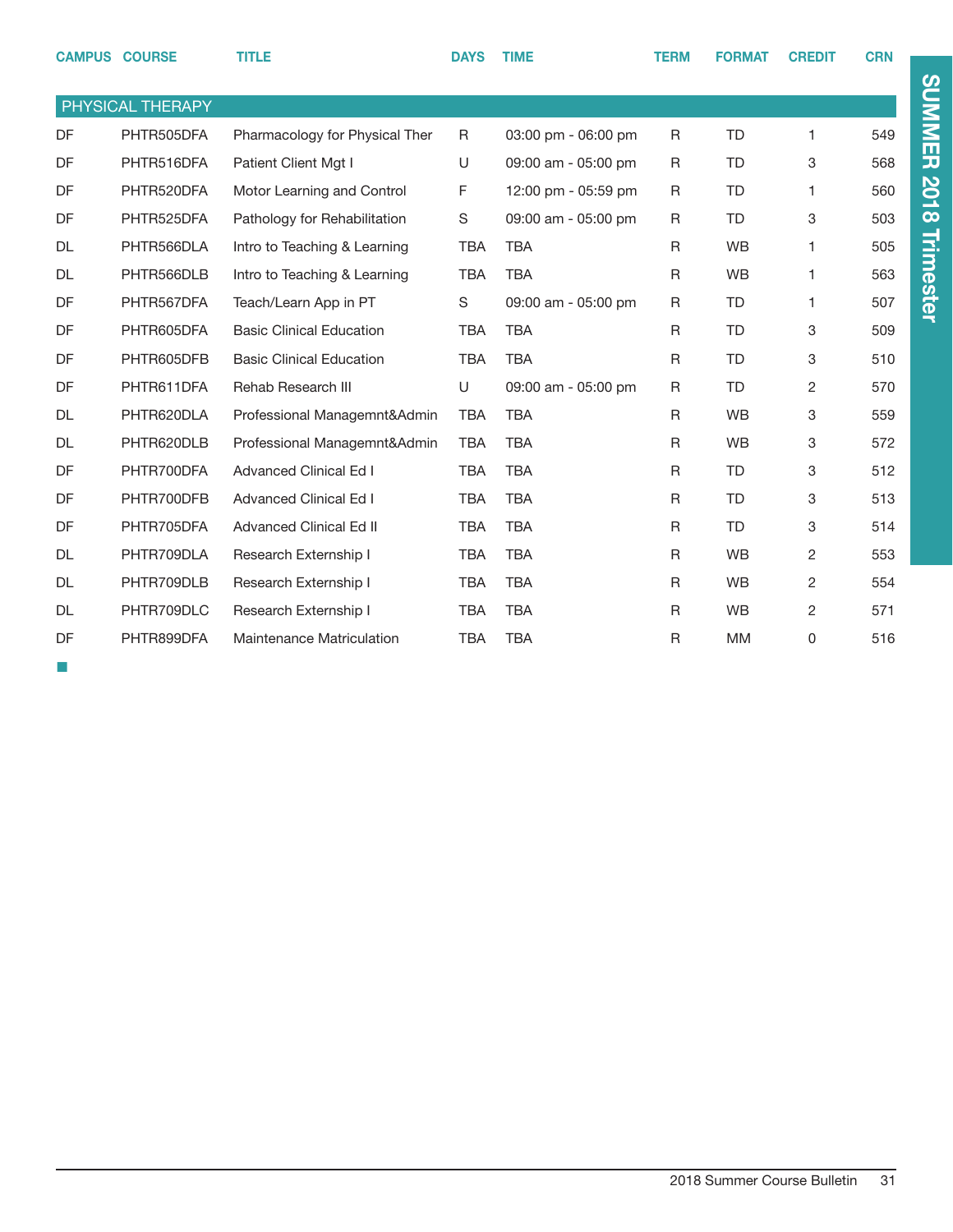# SUMMER 2018 Graduate Quarter

|                   | <b>CAMPUS COURSE</b>           | <b>TITLE</b>                   | <b>DAYS</b> | <b>TIME</b>         | <b>TERM</b> | <b>FORMAT</b> | <b>CREDIT</b> | <b>CRN</b> |
|-------------------|--------------------------------|--------------------------------|-------------|---------------------|-------------|---------------|---------------|------------|
| <b>ACCOUNTING</b> |                                |                                |             |                     |             |               |               |            |
| MT                | ACCT722MTB                     | Taxation                       | S           | 09:00 am - 12:00 pm | Q           | <b>BLD</b>    | 3             | 818        |
|                   |                                |                                |             |                     |             |               |               |            |
|                   | <b>BUSINESS ADMINISTRATION</b> |                                |             |                     |             |               |               |            |
| MT                | MBAA501MTA                     | <b>Financial Accounting</b>    | M           | 06:30 pm - 09:30 pm | Q           | <b>BLD</b>    | 3             | 778        |
| <b>DF</b>         | MBAA502DFA                     | Corporate Finance              | R           | 06:30 pm - 09:30 pm | Q           | BLD.          | 3             | 616        |
| DF                | MBAA504DFA                     | <b>Marketing Systems</b>       | Τ           | 06:30 pm - 09:30 pm | Q           | <b>BLD</b>    | 3             | 617        |
| MT                | MBAA507MTA                     | Intro to Quantitative Analysis | W           | 06:30 pm - 09:30 pm | Q           | <b>BLD</b>    | 3             | 779        |
| MT                | MBAA509MTA                     | <b>International Business</b>  | M           | 06:30 pm - 09:30 pm | Q           | <b>BLD</b>    | 3             | 723        |
| BX                | MBAA535BXA                     | <b>Communication Processes</b> | R           | 06:30 pm - 09:30 pm | Q           | <b>BLD</b>    | 3             | 790        |
| BX                | MBAA535BXB                     | <b>Communication Processes</b> | M           | 06:30 pm - 09:30 pm | Q           | <b>BLD</b>    | 3             | 792        |
| <b>DF</b>         | MBAA535DFA                     | <b>Communication Processes</b> | M           | 06:30 pm - 09:30 pm | Q           | <b>BLD</b>    | 3             | 620        |
| DF                | MBAA535DFC                     | <b>Communication Processes</b> | R           | 06:30 pm - 09:30 pm | Q           | <b>BLD</b>    | 3             | 819        |
| MT                | MBAA535MTA                     | <b>Communication Processes</b> | T.          | 06:30 pm - 09:30 pm | Q           | <b>BLD</b>    | 3             | 672        |
| MT                | MBAA535MTB                     | <b>Communication Processes</b> | W           | 06:30 pm - 09:30 pm | Q           | <b>BLD</b>    | 3             | 743        |
| BX                | MBAA601BXA                     | Quantitative Meth Bus Research | M           | 06:30 pm - 09:30 pm | Q           | BLD.          | 3             | 807        |
| DF                | MBAA601DFA                     | Quantitative Meth Bus Research | Τ           | 06:30 pm - 09:30 pm | Q           | <b>BLD</b>    | 3             | 774        |
| MT                | MBAA601MTB                     | Quantitative Meth Bus Research | M           | 06:30 pm - 09:30 pm | Q           | BLD.          | 3             | 769        |
| BX                | MBAA602BXA                     | <b>Managerial Economics</b>    | W           | 06:30 pm - 09:30 pm | Q           | <b>BLD</b>    | 3             | 808        |
| <b>DF</b>         | MBAA602DFA                     | <b>Managerial Economics</b>    | M           | 06:30 pm - 09:30 pm | Q           | BLD.          | 3             | 814        |
| DL                | MBAA602DLA                     | <b>Managerial Economics</b>    | <b>TBA</b>  | <b>TBA</b>          | Q           | <b>ONL</b>    | 3             | 766        |
| BX                | MBAA604BXA                     | <b>Operations Management</b>   | T.          | 06:30 pm - 09:30 pm | Q           | <b>BLD</b>    | 3             | 809        |
| DL                | MBAA604DLA                     | <b>Operations Management</b>   | <b>TBA</b>  | <b>TBA</b>          | Q           | <b>ONL</b>    | 3             | 741        |
| МT                | MBAA604MTA                     | <b>Operations Management</b>   | R           | 06:30 pm - 09:30 pm | Q           | BLD           | 3             | 745        |
| DF                | MBAA605DFA                     | Business, Govt & Society       | R           | 06:30 pm - 09:30 pm | Q           | <b>BLD</b>    | 3             | 781        |
| DL                | MBAA605DLA                     | Business, Govt & Society       | TBA         | <b>TBA</b>          | Q           | ONL           | 3             | 706        |
| DL                | MBAA605DLB                     | Business, Govt & Society       | TBA         | <b>TBA</b>          | Q           | ONL           | 3             | 621        |
| DL                | MBAA811DLA                     | Capstone Seminar II            | <b>TBA</b>  | <b>TBA</b>          | Q           | ONL           | 3             | 626        |
| MT                | MBAA815MTA                     | Comprehensive Case Analysis I  | R           | 06:30 pm - 09:30 pm | Q           | <b>BLD</b>    | 3             | 771        |
| BX                | MBAA816BXA                     | Comprehensive Case Analysis II | W           | 06:30 pm - 09:30 pm | Q           | <b>BLD</b>    | 3             | 811        |
| BX                | MBAA816BXB                     | Comprehensive Case Analysis II | R           | 06:30 pm - 09:30 pm | Q           | <b>BLD</b>    | 3             | 812        |
| DF                | MBAA816DFA                     | Comprehensive Case Analysis II | T           | 06:30 pm - 09:30 pm | Q           | <b>BLD</b>    | 3             | 735        |
| MT                | MBAA816MTB                     | Comprehensive Case Analysis II | R           | 06:30 pm - 09:30 pm | Q           | <b>BLD</b>    | 3             | 770        |
| DF                | MBAA890DFA                     | <b>Capstone Continuation</b>   | TBA         | <b>TBA</b>          | Q           | <b>BLD</b>    | 0             | 627        |
| DF                | MBAA899DFA                     | Maintenance of Matriculation   | TBA         | <b>TBA</b>          | Q           | ΜM            | 0             | 628        |
|                   |                                |                                |             |                     |             |               |               |            |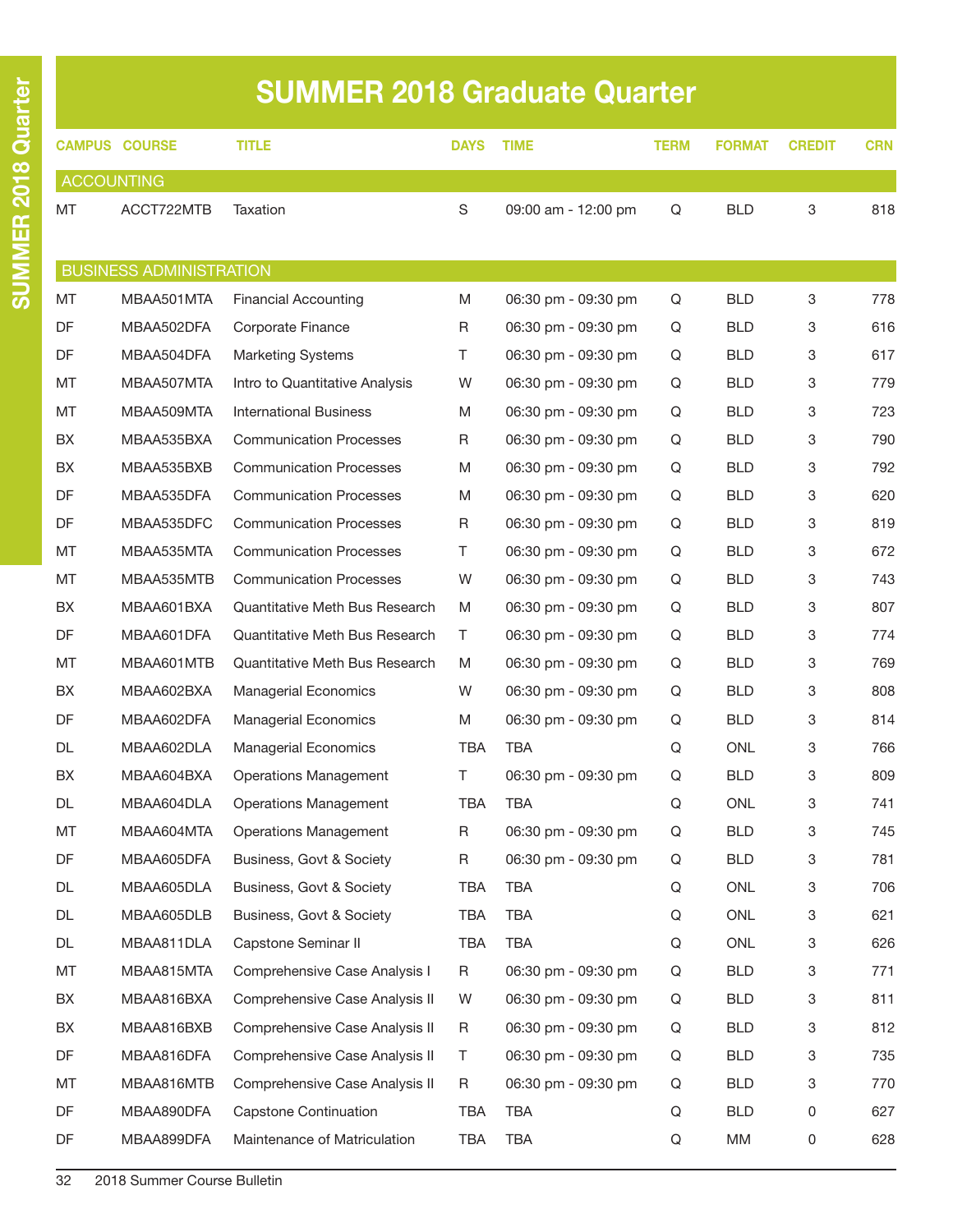|                | <b>CAMPUS COURSE</b>             | <b>TITLE</b>                   | <b>DAYS</b> | <b>TIME</b>         | TERM        | <b>FORMAT</b> | <b>CREDIT</b>             | <b>CRN</b> |
|----------------|----------------------------------|--------------------------------|-------------|---------------------|-------------|---------------|---------------------------|------------|
| <b>FINANCE</b> |                                  |                                |             |                     |             |               |                           |            |
| <b>DL</b>      | FINC701DLA                       | Money and Capital Markets      | <b>TBA</b>  | <b>TBA</b>          | Q           | <b>ONL</b>    | 3                         | 690        |
| DF             | FINC710DFB                       | Corp Mergers & Acquisitions    | W           | 06:30 pm - 09:30 pm | Q           | <b>BLD</b>    | 3                         | 710        |
|                |                                  |                                |             |                     |             |               |                           |            |
|                | <b>HEALTH SERVICE MANAGEMENT</b> |                                |             |                     |             |               |                           |            |
| DL             | HSMG601DLA                       | Health Care in the U.S.        | <b>TBA</b>  | <b>TBA</b>          | Q           | <b>ONL</b>    | 3                         | 730        |
| DL             | HSMG621DLA                       | <b>Health Care Financing</b>   | <b>TBA</b>  | TBA                 | Q           | <b>ONL</b>    | 3                         | 731        |
| DF             | HSMG701DFA                       | Strat Plan for Hith Care Org.  | T.          | 06:30 pm - 09:30 pm | Q           | <b>BLD</b>    | 3                         | 717        |
| DL             | HSMG731DLB                       | Adv Issues/Hith Services Mgmt  | <b>TBA</b>  | TBA                 | Q           | <b>ONL</b>    | 3                         | 695        |
| DF             | HSMG801DFA                       | Internship Experience          | <b>TBA</b>  | <b>TBA</b>          | Q           | <b>BLD</b>    | 3                         | 604        |
| DF             | HSMG811DFA                       | Capstone Project Hith Serv Mgt | M           | 06:30 pm - 09:30 pm | Q           | <b>BLD</b>    | 6                         | 709        |
| DF             | HSMG811DFB                       | Capstone Project Hlth Serv Mgt | W           | 06:30 pm - 09:30 pm | Q           | <b>BLD</b>    | 6                         | 813        |
| DF             | HSMG890DFA                       | Capstone Continuation          | <b>TBA</b>  | <b>TBA</b>          | Q           | <b>BLD</b>    | 0                         | 608        |
| DF             | HSMG899DFA                       | Maintenance of Matriculation   | <b>TBA</b>  | <b>TBA</b>          | Q           | MM            | 0                         | 609        |
| BX             | MPAT503BXA                       | Law, Gov & Political Process   | M           | 06:30 pm - 09:30 pm | Q           | <b>BLD</b>    | 3                         | 827        |
| BX             | MPAT521BXA                       | Action Rsrch & Data Analysis   | $\mathsf R$ | 06:30 pm - 09:30 pm | Q           | <b>BLD</b>    | 3                         | 828        |
|                |                                  |                                |             |                     |             |               |                           |            |
|                | HUMAN RESOURCE MANAGEMENT        |                                |             |                     |             |               |                           |            |
| DF             | HRMG520DFA                       | Tech/Tools Human Res Mgt.      | $\mathsf R$ | 06:30 pm - 09:30 pm | Q           | <b>BLD</b>    | 3                         | 776        |
| MT             | HRMG525MTA                       | Mgt in a Changing Work Environ | W           | 06:30 pm - 09:30 pm | Q           | <b>BLD</b>    | 3                         | 630        |
| <b>DL</b>      | HRMG530DLA                       | Accounting and Finance         | <b>TBA</b>  | <b>TBA</b>          | Q           | <b>ONL</b>    | 3                         | 631        |
| MT             | HRMG630MTA                       | <b>Employment Law</b>          | M           | 06:30 pm - 09:30 pm | Q           | <b>BLD</b>    | 3                         | 777        |
| DL             | HRMG650DLA                       | Current Issues Human Res Mgt   | <b>TBA</b>  | <b>TBA</b>          | Q           | <b>ONL</b>    | 3                         | 791        |
| DL             | HRMG710DLA                       | Recruitment and Selection      | <b>TBA</b>  | <b>TBA</b>          | Q           | ONL           | 3                         | 829        |
| DL             | HRMG715DLA                       | Training and Development       | <b>TBA</b>  | <b>TBA</b>          | Q           | ONL           | 3                         | 634        |
| DF             | HRMG755DFA                       | <b>Benefits Management</b>     | W           | 06:30 pm - 09:30 pm | Q           | <b>BLD</b>    | 3                         | 635        |
| DF             | HRMG780DFA                       | Int'l Human Resourcement Mgt   | T.          | 06:30 pm - 09:30 pm | Q           | <b>BLD</b>    | 3                         | 830        |
| DL             | HRMG785DLA                       | Research Techniques/Thesis     | <b>TBA</b>  | TBA                 | Q           | ONL           | 3                         | 734        |
| DL             | HRMG810DLA                       | Capstone: Thesis               | <b>TBA</b>  | TBA                 | Q           | ONL           | 3                         | 733        |
| DF             | HRMG890DFA                       | <b>Capstone Continuation</b>   | <b>TBA</b>  | <b>TBA</b>          | Q           | <b>BLD</b>    | 0                         | 639        |
| DF             | HRMG899DFA                       | Maintenance of Matriculation   | <b>TBA</b>  | <b>TBA</b>          | Q           | MM            | 0                         | 640        |
|                |                                  |                                |             |                     |             |               |                           |            |
|                | <b>INTERNATIONAL BUSINESS</b>    |                                |             |                     |             |               |                           |            |
| DL             | INBU705DLA                       | <b>International Marketing</b> | <b>TBA</b>  | <b>TBA</b>          | $\mathsf Q$ | ONL           | $\ensuremath{\mathsf{3}}$ | 691        |

SUMMER 2018 Quarter

SUMMER 2018 Quarter